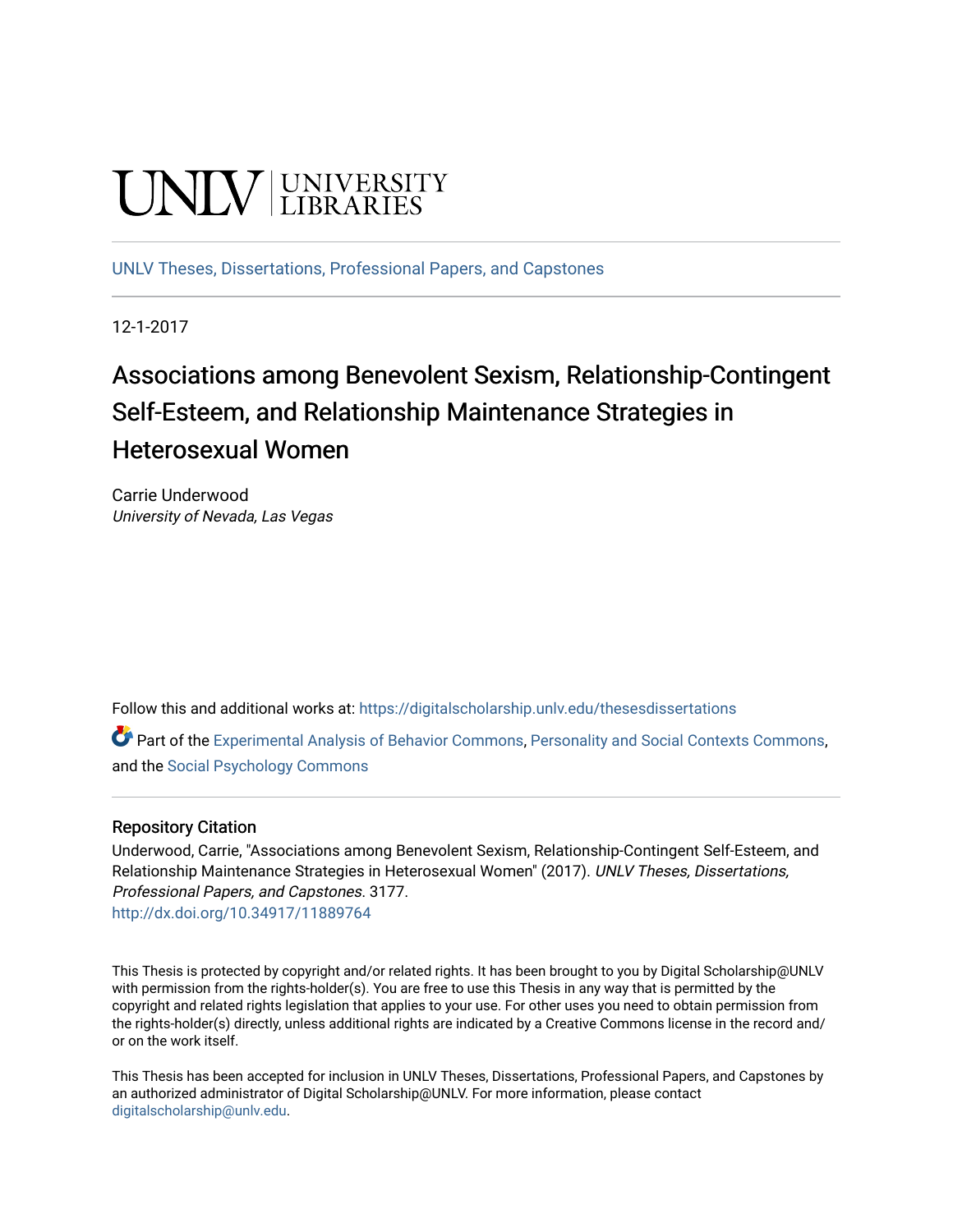# ASSOCIATIONS AMONG BENEVOLENT SEXISM, RELATIONSHIP-CONTINGENT SELF-ESTEEM, AND RELATIONSHIP MAINTENANCE STRATEGIES IN

# HETEROSEXUAL WOMEN

By

Carrie R. Underwood

Bachelor of Arts – Psychology University of Tennessee 2012

A thesis submitted in partial fulfillment of the requirements for the

Master of Arts – Psychology

Department of Psychology College of Liberal Arts The Graduate College

University of Nevada, Las Vegas December 2017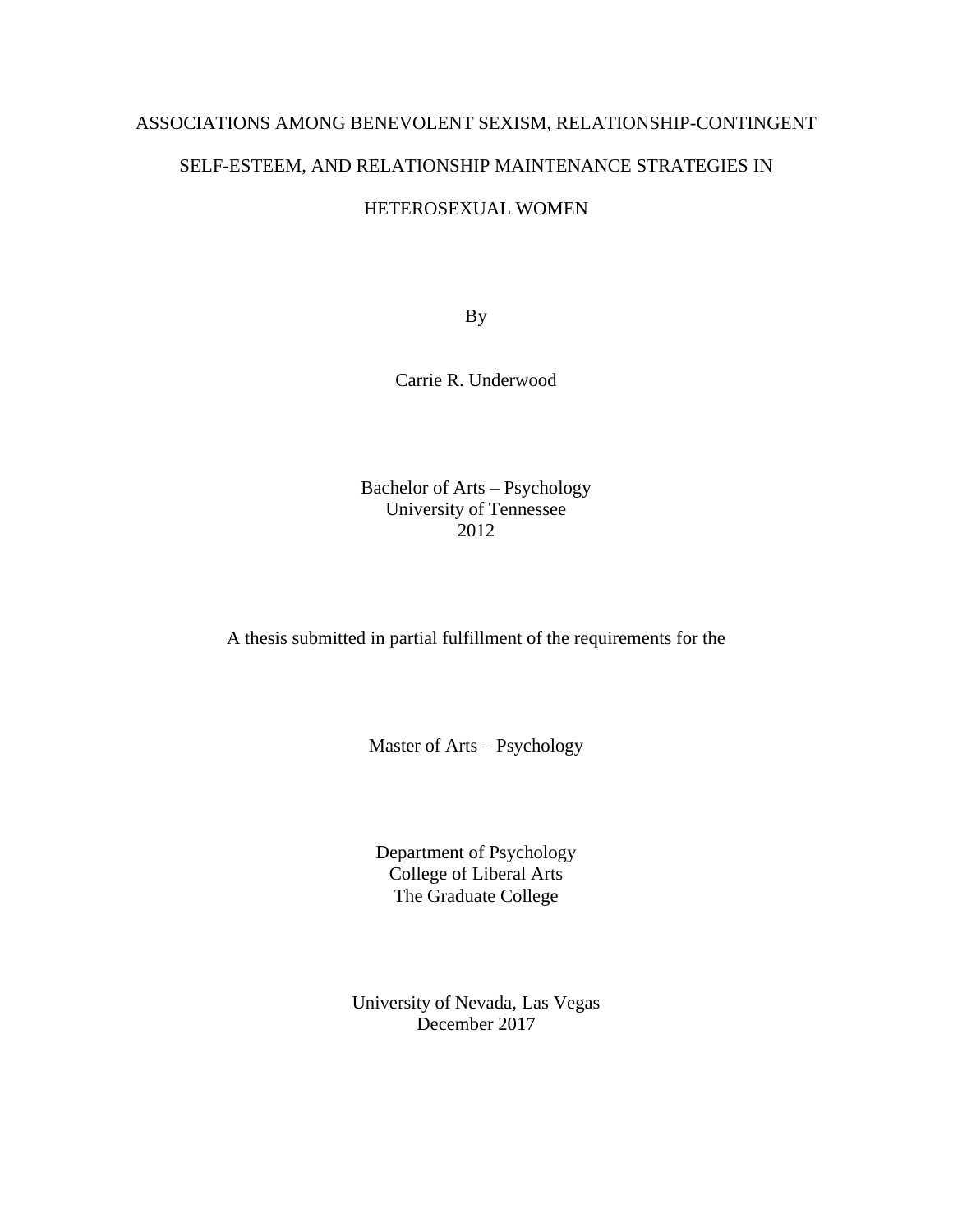

# **Thesis Approval**

The Graduate College The University of Nevada, Las Vegas

September 22, 2017

This thesis prepared by

Carrie R. Underwood

entitled

Associations among Benevolent Sexism, Relationship-Contingent Self-Esteem, and Relationship Maintenance Strategies in Heterosexual Women

is approved in partial fulfillment of the requirements for the degree of

Master of Arts – Psychology Department of Psychology

Murray Millar, Ph.D. *Examination Committee Member* 

Jennifer Rennels, Ph.D. *Examination Committee Member* 

Katherine Hertlein, Ph.D. *Graduate College Faculty Representative* 

Rachael Robnett, Ph.D. Kathryn Hausbeck Korgan, Ph.D. **Examination Committee Chair** Graduate College Interim Dean **Graduate College Interim Dean**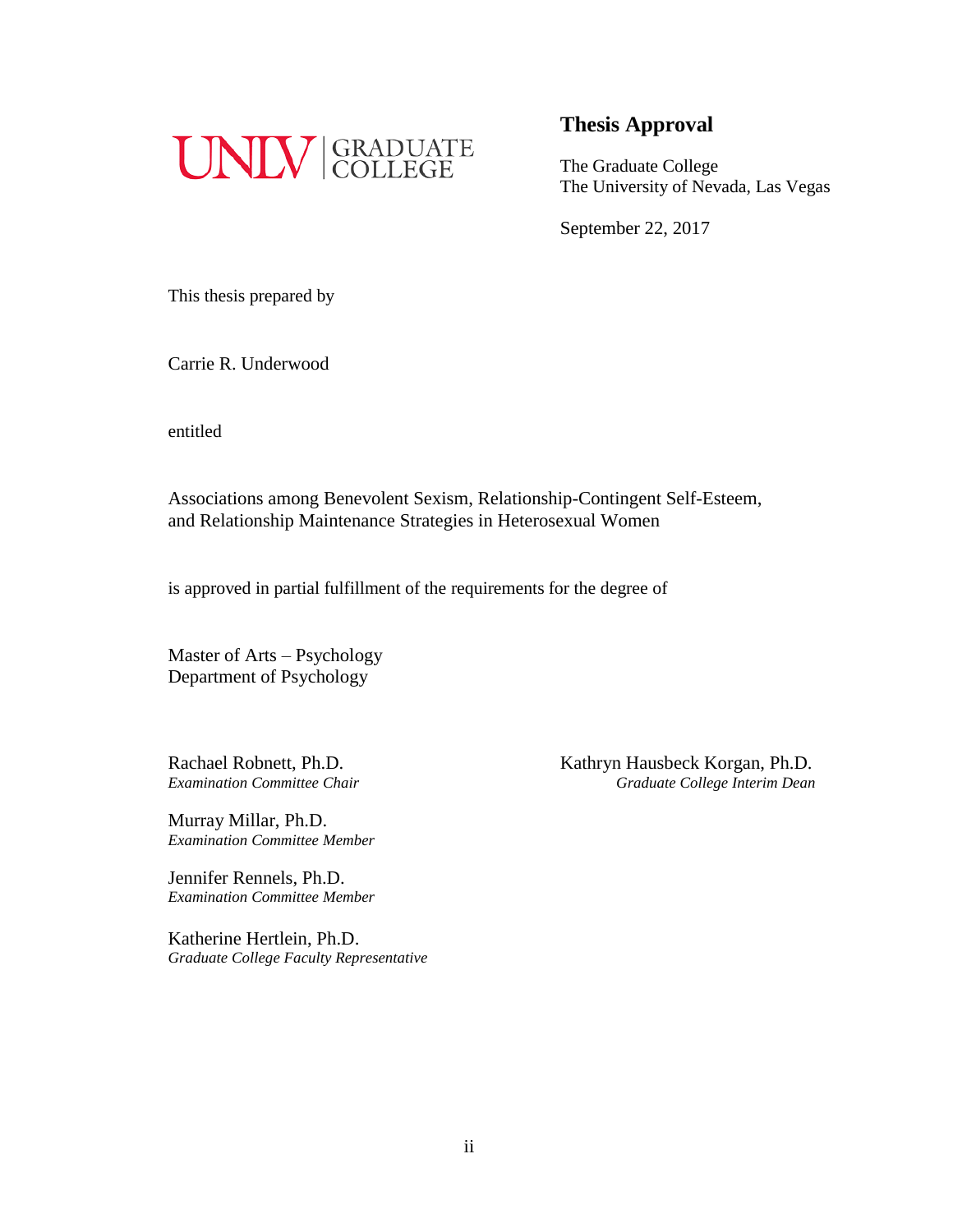#### **Abstract**

Past research shows that heterosexual women who endorse benevolent sexism (a sex-role attitude) tend to be highly invested in romantic relationships (Lee, Fiske, Glick, & Chen, 2010). Consequently, they may be more likely than other women to remain in relationships that are troubled. The current study aimed to shed light on this possibility by examining whether benevolent sexism was associated with the relationship maintenance strategies that women use in troubled relationships. I presented women with a scenario of a troubled relationship and manipulated the type of sexism the male partner in the scenario endorsed. Repeated measures ANCOVA revealed that women endorsed positive relationship maintenance strategies (e.g., making interactions enjoyable) more than they endorsed relationship dissolution when the hypothetical male partner endorsed benevolent sexism. Additional analyses revealed that relationship contingent self-esteem partially mediated the association between benevolent sexism and negative relationship maintenance strategies (e.g., making the partner jealous). This finding illustrates that relationship contingent self-esteem helps to explain the association between women's benevolent sexism and their use of maladaptive relationship maintenance strategies in troubled relationships. Practical implications focus on benevolent sexism's ties with troubled relationships.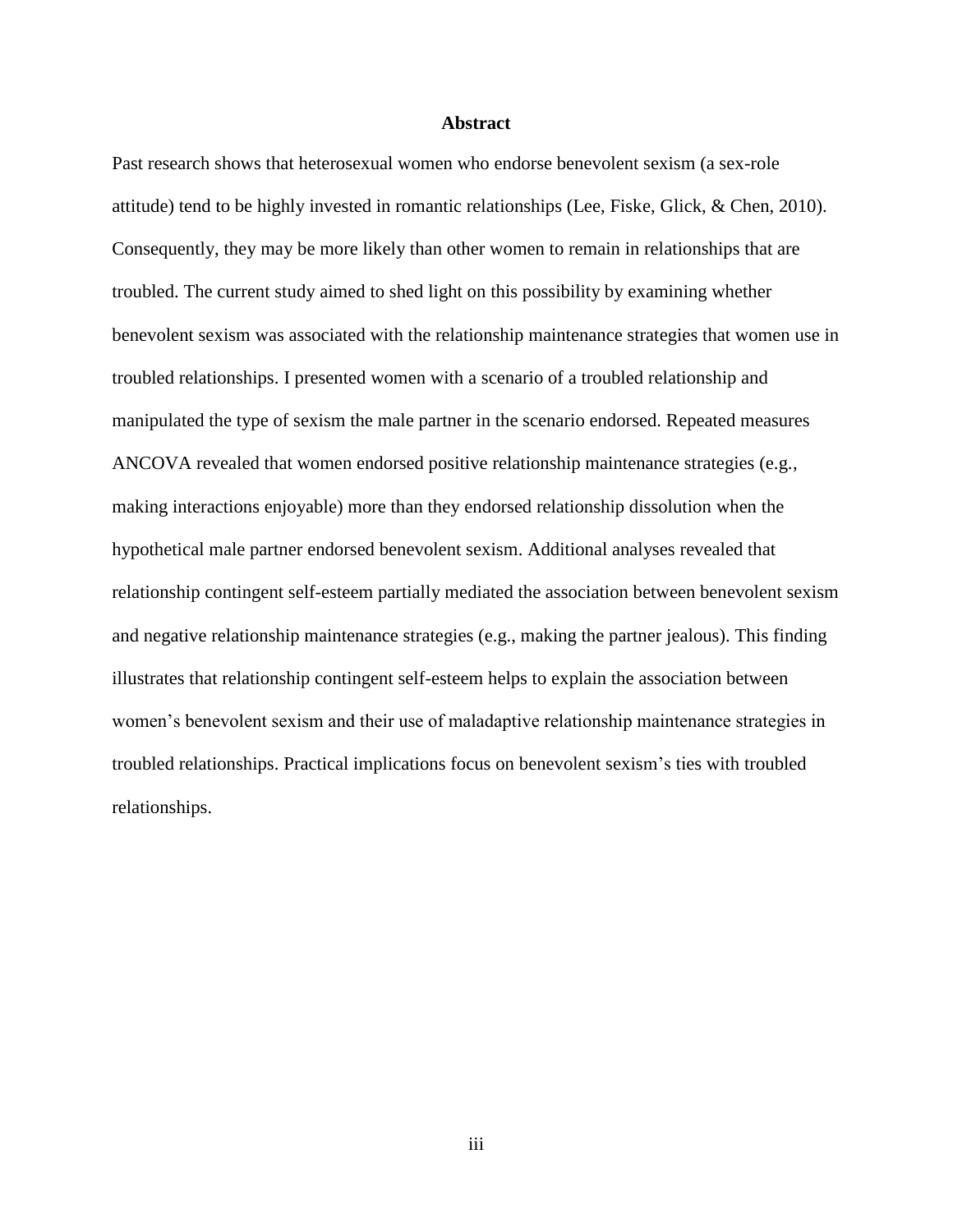| Hypotheses 1 and 2: Factors Influencing Women's Preferred Relationship |
|------------------------------------------------------------------------|
|                                                                        |
|                                                                        |
|                                                                        |
| Hypotheses 1 and 2: Factors Influencing Women's Preferred Relationship |
|                                                                        |
|                                                                        |
|                                                                        |
|                                                                        |
|                                                                        |
|                                                                        |
|                                                                        |

# **Table of Contents**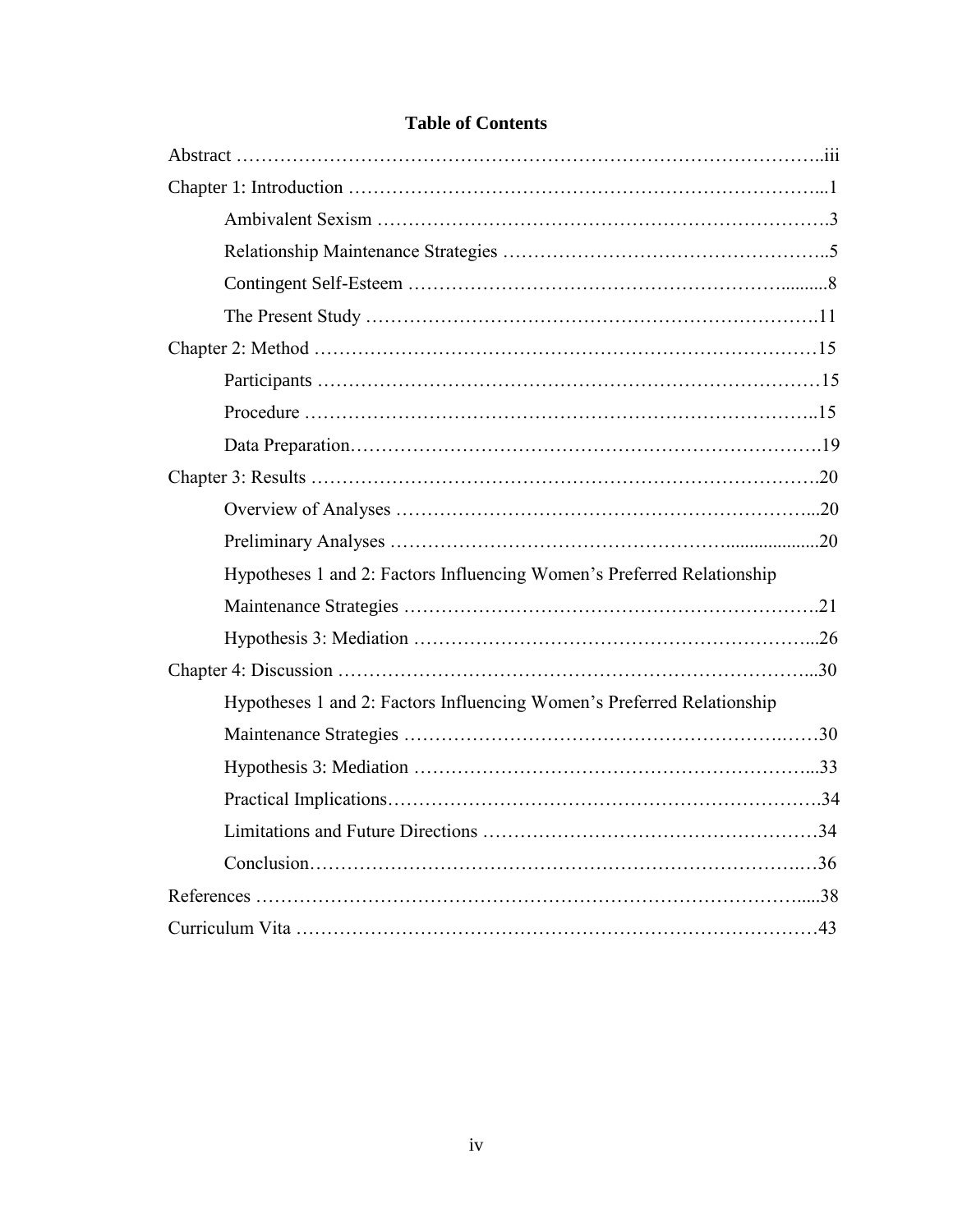#### **Chapter 1: Introduction**

*I Love Lucy* was a popular television show that depicted Lucy, the star of the show, getting into trouble while her husband Ricky was at work. Ricky often came home to a mess Lucy had made. She would then start complimenting him and telling him she loved him to improve his mood. Lucy and Ricky portrayed a heterosexual romantic relationship where both members adhered to traditional gender roles, and when issues arose in the relationship they focused on positive actions to prolong the relationship.

In contrast to Lucy and Ricky's relationship, *Honeymooners* depicted a husband and wife, Ralph and Alice, who used negative strategies to maintain their relationship. Ralph was largely unsuccessful at his job and at his role as a breadwinner, which led to many get-rich-quick schemes. Alice offered advice on why his schemes would not work, which he responded to with threats and insults. In turn, Alice would undermine Ralph's threats by responding with sarcasm as a way to maintain their relationship.

The first goal of this study was to understand why some women, like Lucy, engage in positive relationship maintenance strategies while other women, like Alice, engage in negative relationship maintenance strategies. Specifically, I examined the extent to which individual difference variables and features of the romantic relationship are associated with the types of relationship maintenance strategies that women use in relationships. While the women in the example are fictional characters, real women's preferred relationship maintenance strategies can have serious implications, particularly if they are choosing to maintain a troubled relationship.

This will be the first study to my knowledge that has assessed associations among benevolent sexism, relationship-contingent self-esteem, and relationship maintenance. The first goal of this study was to assess whether the participants' own level of benevolent sexism and the hypothetical partner's sexism would interact to influence the type of relationship maintenance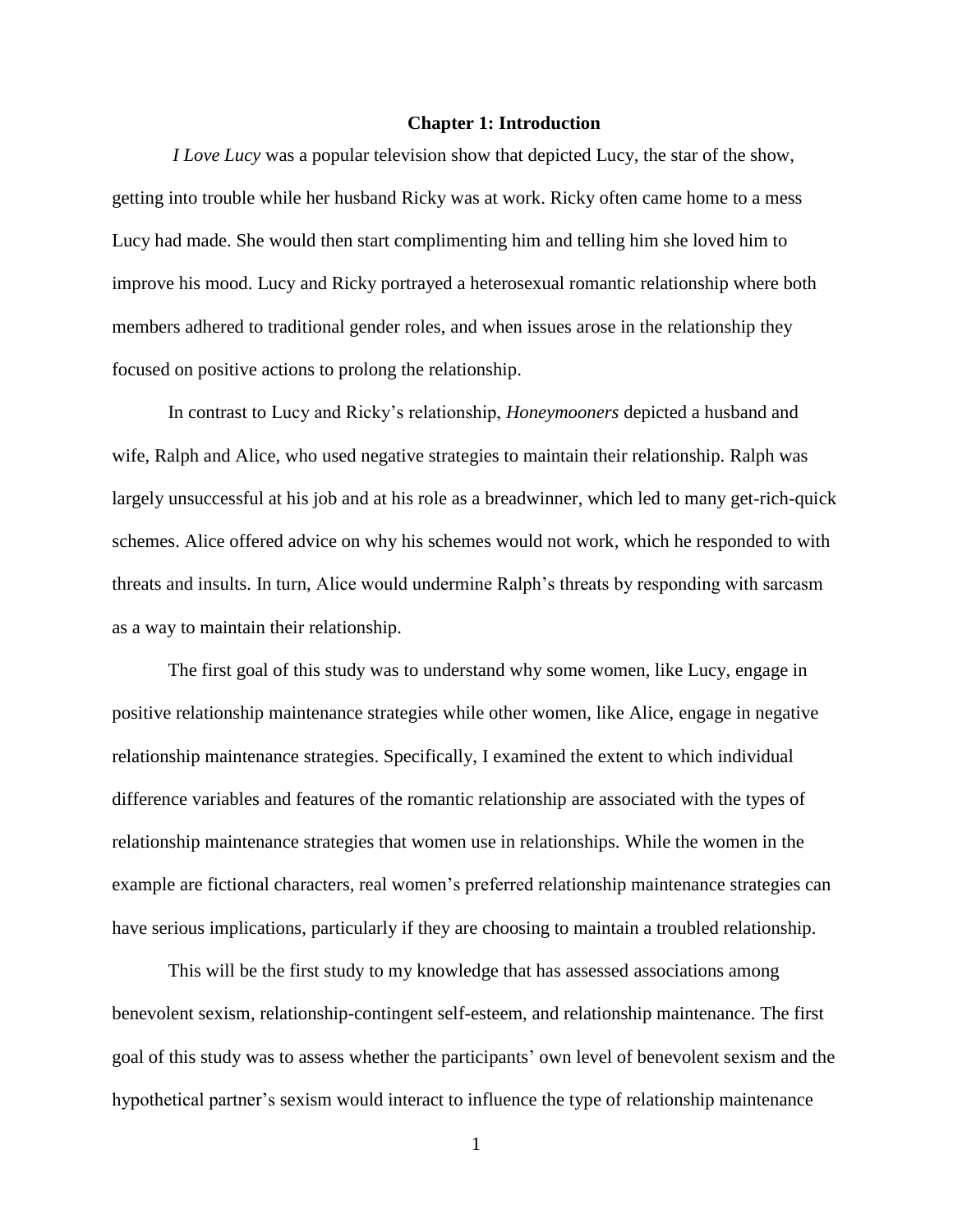strategies the participant would engage in. The second goal was to understand why women try to maintain, rather than end, troubled romantic relationships. Specifically, I examined whether relationship-contingent self-esteem functions as a mechanism that accounts for the link between women's benevolent sexism and their maintenance of a troubled romantic relationship (see Figure 1 for a depiction of the conceptual model). Below I provide an overview of benevolent sexism and how it relates to relationship maintenance strategies and relationship-contingent selfesteem.





Hypothesized mediation models among benevolent sexism, relationship-contingent self-esteem, and relationship maintenance strategies.  $BS =$  Benevolent Sexism,  $RM =$  Relationship Maintenance, RCSE = Relationship-contingent Self-Esteem.

## **Ambivalent Sexism**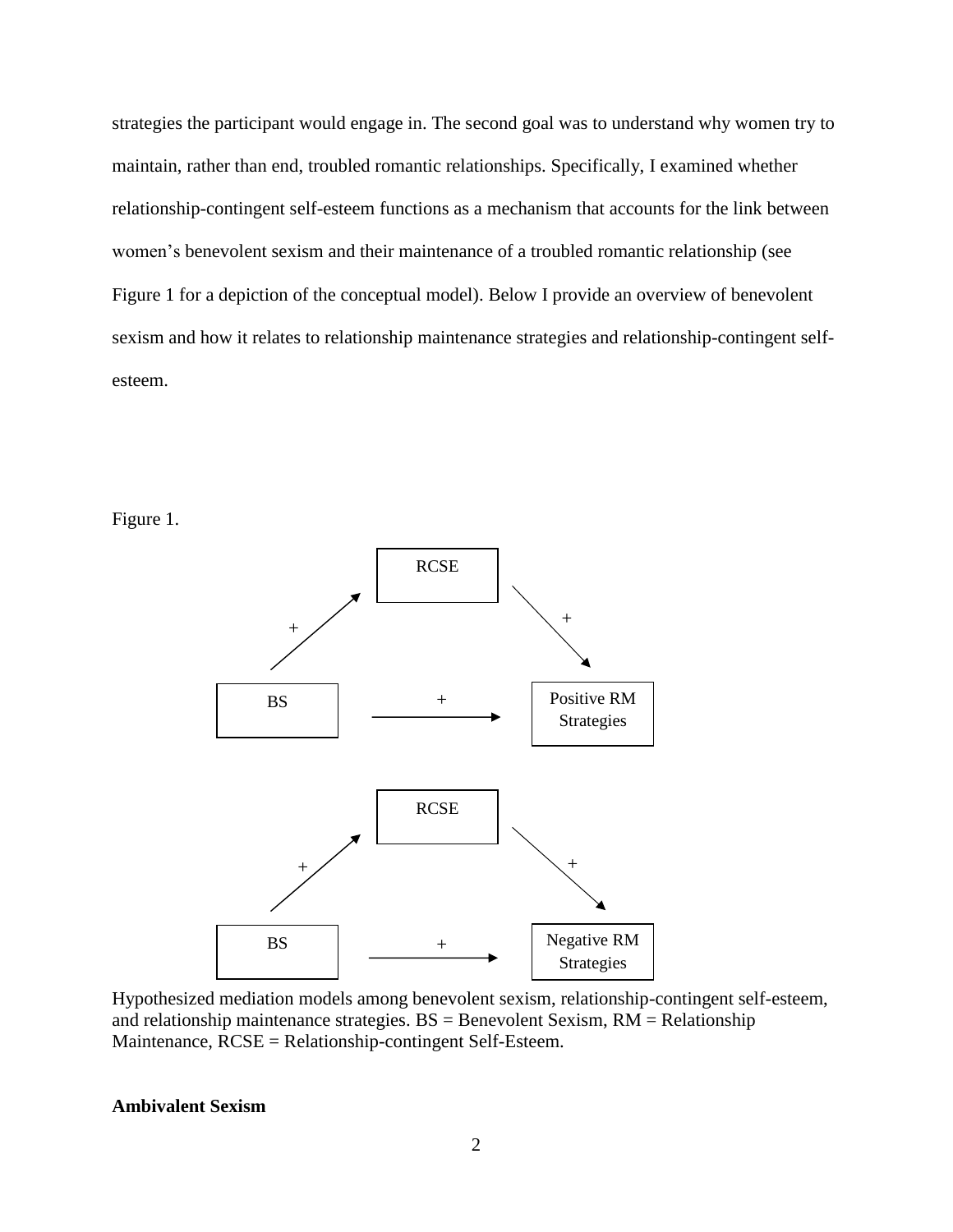Attitudes toward women come in two complementary forms termed hostile sexism and benevolent sexism (Glick & Fiske, 1996). Hostile sexism is characterized by overtly negative feelings and behaviors directed toward women as well as the belief that women are inferior to men. Hostile sexism is typically directed toward feminists and career women because people who endorse hostile sexism believe that these women are trying to gain power over men (Lee, Fiske, & Glick, 2010). For example, people who endorse hostile sexism typically believe that women who demand equality at work are actually asking for special treatment. Such women are acting outside of the rigid gender norms of femininity and are punished for it through overtly negative evaluations.

In contrast, benevolent sexism is characterized by viewing women as if they are childlike and treating them as if they need to be protected. It involves seemingly positive perceptions of women that are actually damaging in nature because they prevent women from reaching their full potential (Glick & Fiske, 1996). Benevolent sexism reinforces women's inequality by rewarding behavior that fits a restrictive, narrowly defined set of gender roles. Culturally romanticized relationships, which are idealized relationships built on the myth that romantic relationships should be perfect and fulfill all of each partner's needs, lead to an expectation of behavior that promotes benevolent sexism in romantic relationships (Lee et al., 2010).

Benevolent sexism has three components that reflect relationship norms: protective paternalism, complementary gender differentiation, and heterosexual intimacy (Glick & Fiske, 1996). *Protective paternalism* is the belief that a man must provide for his partner in the same way he would provide for a child because women are unable to make their own decisions. Protective paternalism in a romantic relationship is expressed through the expectation that a man will take care of his partner and protect her. For example, the man is expected to open doors for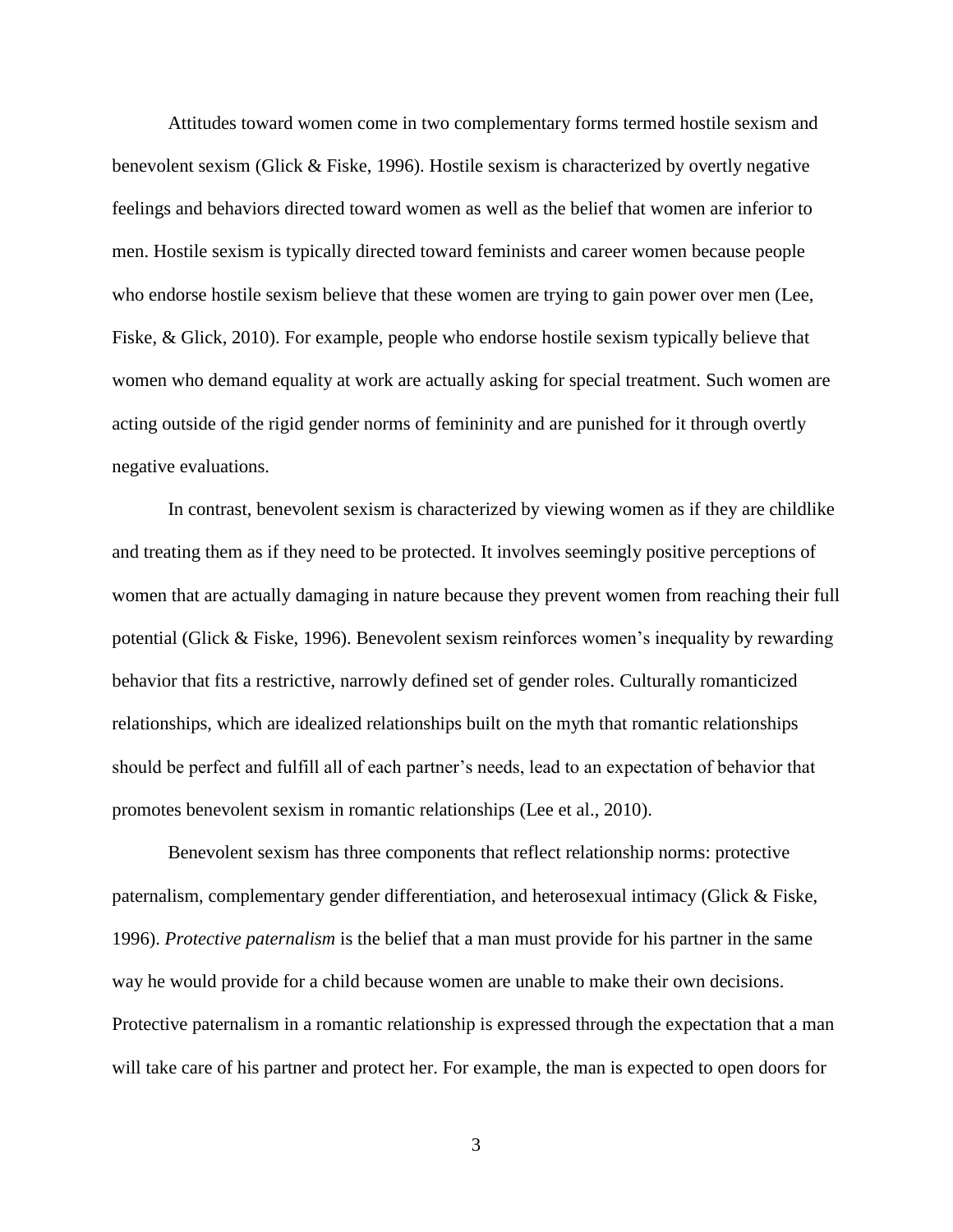the woman, pay for her dinner, and perhaps even order her meal on her behalf. *Complementary gender differentiation* is the belief that women are inherently different from men and that their personality characteristics make up for characteristics that men lack. For example, men are expected to be authoritative while women are expected to be nurturing. *Heterosexual intimacy* refers to a reversal of power dynamics in which men rely on women for intimacy, but women are expected to remain pure and innocent. Heterosexual intimacy is reflected in the belief that a man is incomplete unless he is in a relationship.

Although benevolent sexism is perceived as a more positive type of sexism, both benevolent sexism and hostile sexism promote discrimination and resentment toward women (Glick & Fiske, 1996). In a cross-cultural study of 19 nations, Glick et al. (2000) found that hostile sexism and benevolent sexism are pervasive concepts that co-occur and are predictive of national levels of gender inequality such that nations with higher levels of gender inequality also have higher average levels of hostile sexism and benevolent sexism. However, women are more likely than men to endorse benevolent sexism, especially in nations with high levels of gender inequality. This is because benevolent sexism offers a sense of support and adoration, which can be appealing when women also face hostility. In this sense, hostile sexism and benevolent sexism work together to encourage gender role adherence. Men want to gain power over women (hostile sexism), and women allow men to gain power as long as they believe this inequality benefits them by making them feel protected and adored (benevolent sexism; Glick et al., 2000). The current study focused on women who endorse benevolent sexism, rather than hostile sexism, because benevolent sexism influences expectations in heterosexual romantic relationships. For example, women who endorse benevolent sexism also ascribe to the ideal of a romance-oriented relationship (Lee et al., 2010).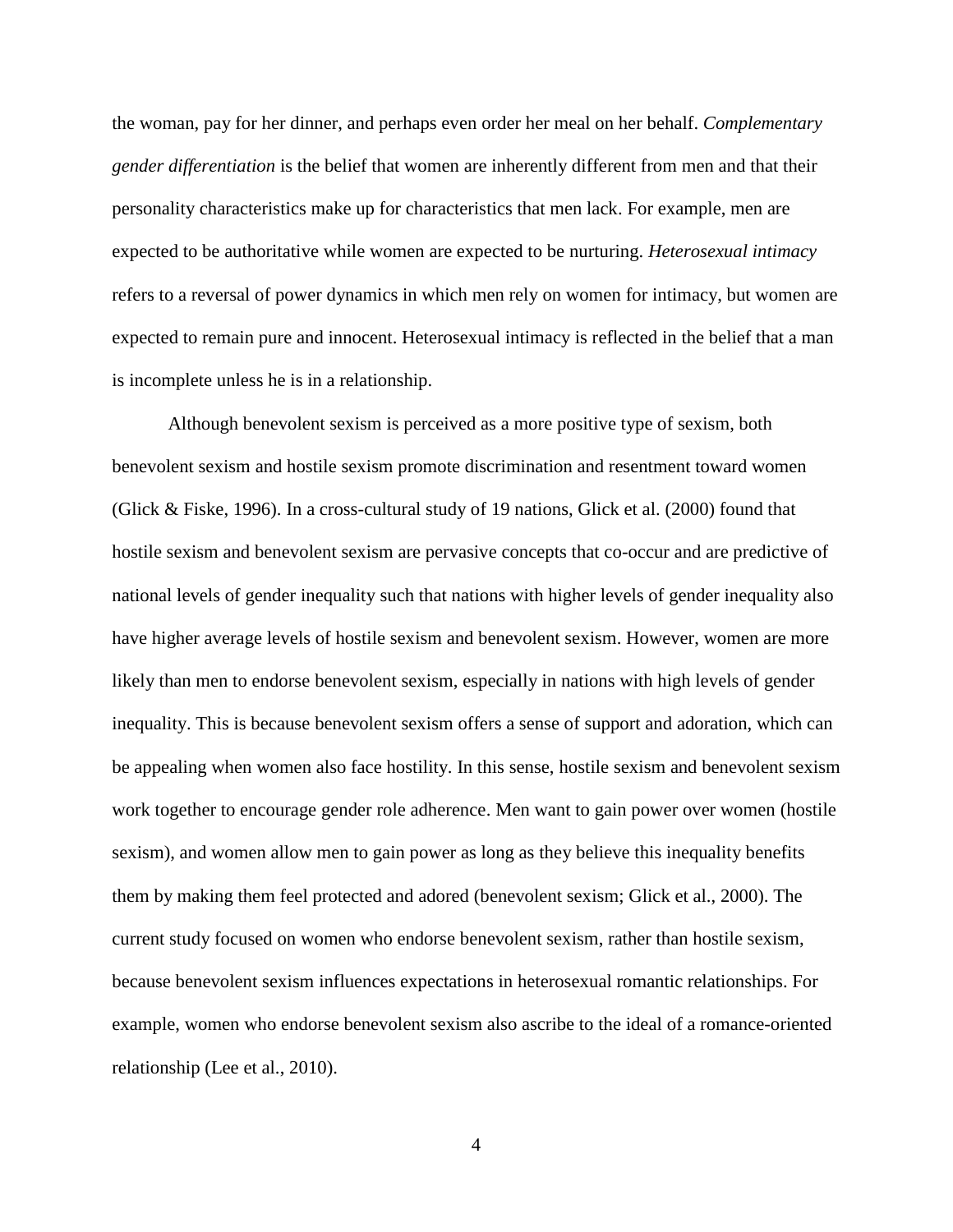Benevolent sexism can present challenges in romantic relationships because women who endorse benevolent sexism idealize the relationship, which leads to a discrepancy between expectations and reality. For instance, Casad, Salazar, and Macina (2015) found that women who endorsed benevolent sexism reported relationship dissatisfaction because their expectations for the relationship fell short of reality. Furthermore, women who endorse benevolent sexism also tend to have poor relationships because they are likely to respond to their partners with negativity when their partners do not endorse benevolent sexism ideals (Overall, Sibley, & Tan, 2011). Thus, women's behavior in romantic relationships, such as their preferred relationship maintenance strategies, may vary depending on their partner's level of benevolent sexism as well as their own.

#### **Relationship Maintenance Strategies**

Relationship maintenance strategies are behaviors people engage in to enhance their romantic relationship (Canary & Stafford, 1992). Relationship maintenance strategies are predictive of satisfaction, commitment, and love in romantic relationships (Stafford & Canary, 1991). Positive relationship maintenance strategies consist of five explicitly planned actions to enhance a relationship: positivity, openness, assurances, social networks, and sharing tasks. *Positivity* refers to communicating with the partner in a pleasant manner, such as being polite in conversation. *Openness* refers to discussing the relationship with the partner; in particular, talking about the quality of the relationship and the relationship's future. *Assurances* refers to using affirmations to communicate affection for the partner, such as telling the partner how important he or she is. *Social networks* refers to developing relationships with the partner's friends and family. *Sharing tasks* refers to assisting the partner with duties and work.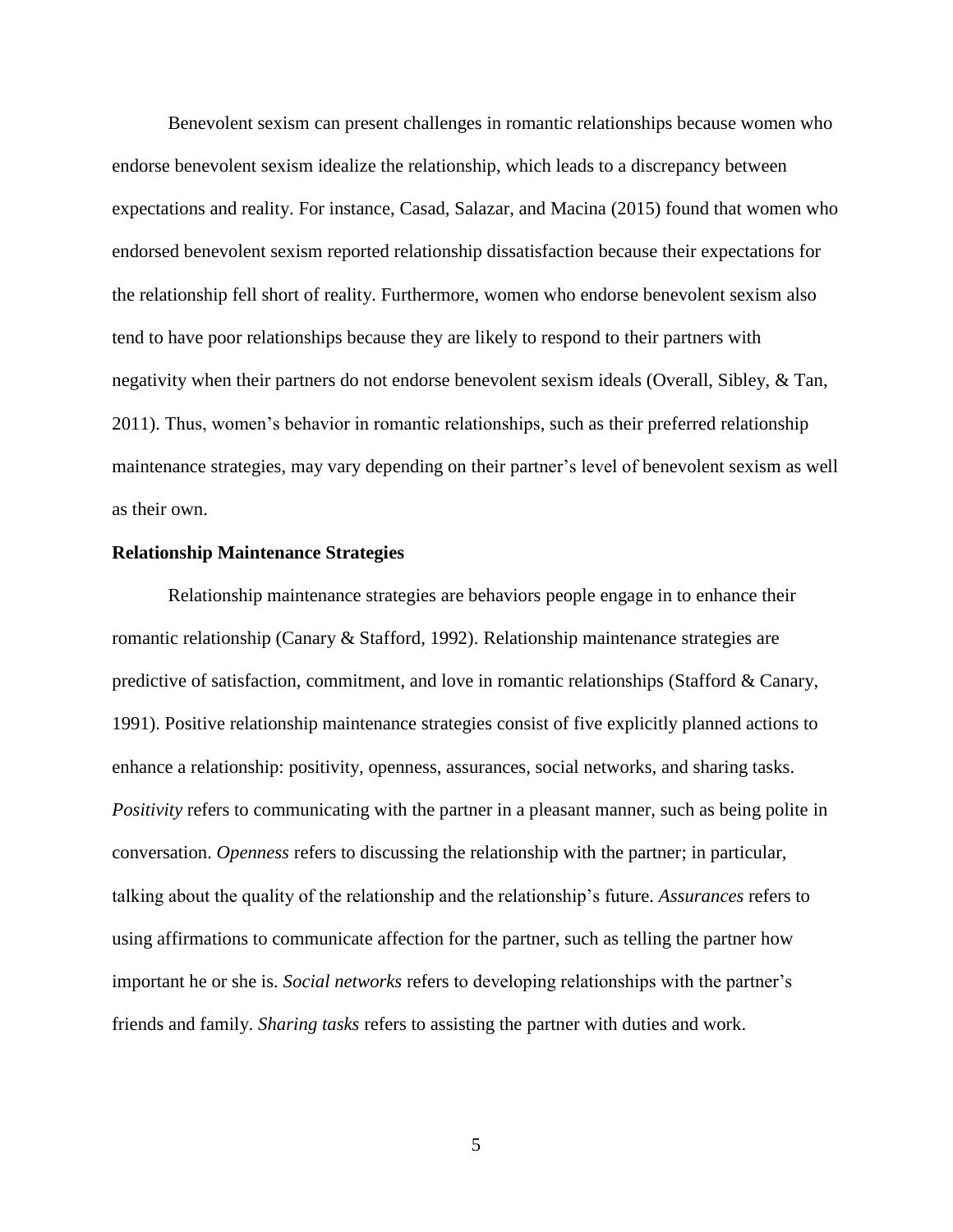While positive relationship maintenance strategies are a more effective way to influence a relationship, people also engage in negative relationship maintenance strategies as a means to prolong and enhance a romantic relationship. Negative relationship maintenance strategies are socially unacceptable behaviors that people engage in with the intent of restoring a relationship to a desired state (Dainton & Gross, 2008). These negative behaviors consist of six explicitly planned actions to enhance and prolong a relationship: jealousy induction, avoidance, spying, infidelity, destructive conflict, and allowing control. *Jealousy induction* refers to people engaging in behaviors to elicit jealousy in a partner, such as flirting with others. *Avoidance* refers to a person's refusal to interact with a partner if conflict is inevitable. *Spying* includes behaviors with the intent to gather information, such as checking cell phone messages or asking the partner's friends for information. *Infidelity* refers to behaviors that serve the purpose of preventing boredom in the relationship; in this regard, affairs offer the excitement that the relationship is lacking. *Destructive conflict* involves arguing with and trying to control the partner. Finally, *allowing control* refers to how a person isolates his or herself from family and friends, or shirks responsibilities to spend more time with the partner.

People's use of negative relationship maintenance strategies may arise from relationship dissatisfaction (Dainton & Gross, 2008). This possibility is consistent with equity theory, which states that people who feel as though they are under-benefited in their relationship will attempt to restore equity in the relationship through the use of maladaptive behaviors (Hatfield, Traupmann, Sprecher, Utne, & Hay, 1985; Sprecher & Schwartz, 1994). For instance, they are more likely to express anger in a destructive manner such as attacking the partner, and they are unlikely to apologize when they feel guilty (Guerrero, La Valley, & Farinelli, 2008). Under-benefited partners are motivated to restore equity because they feel as if they are investing more in the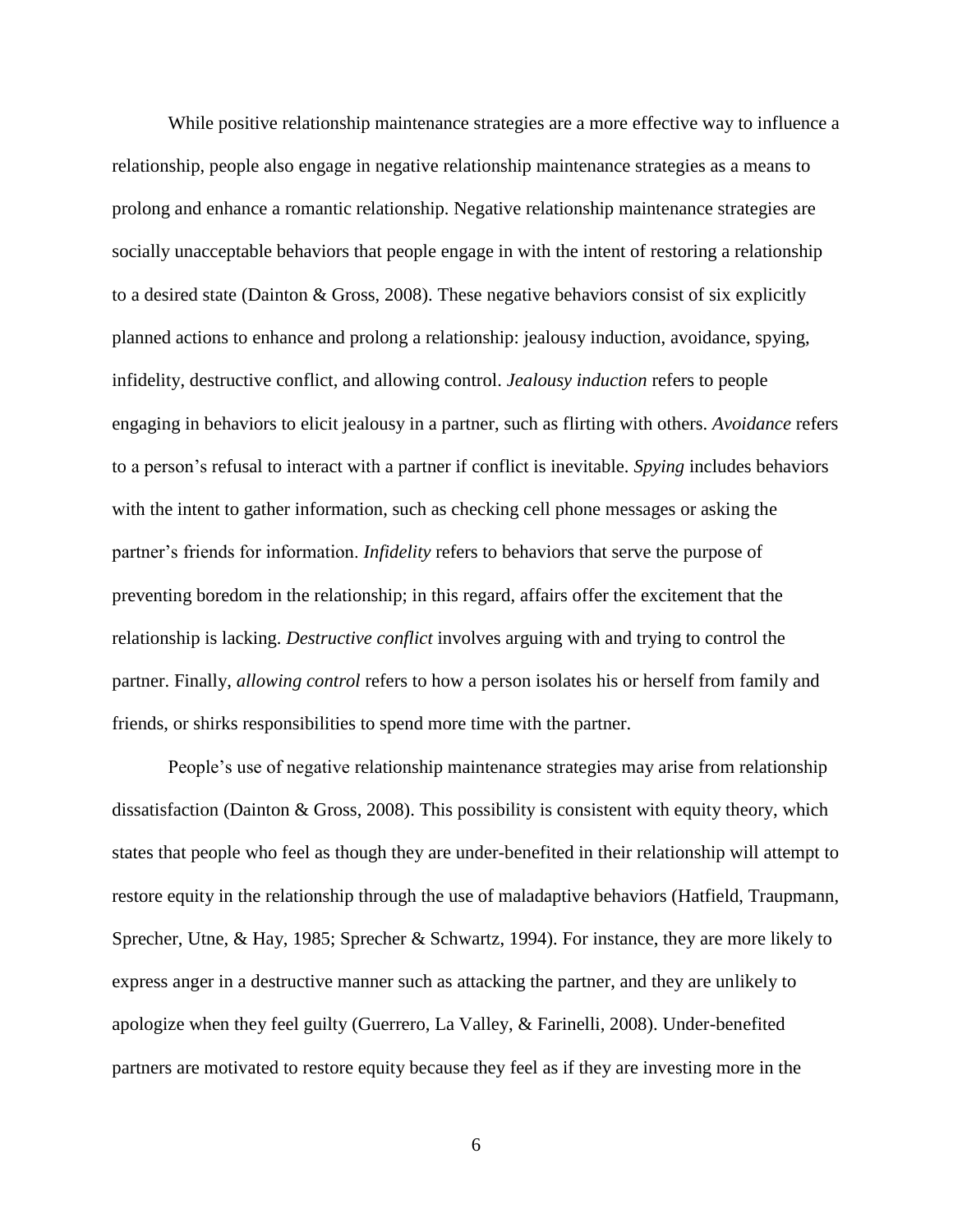relationship than they are receiving from it, which causes relationship dissatisfaction (Sprecher, 1992).

Past research illustrates gender differences in the frequency of relationship maintenance strategies. Relative to men, women engage in more positive relationship maintenance strategies, and they perceive it to be their duty and responsibility to tend to the relationship, possibly because there is an expectation for women to be relationship-oriented (Ogolsky & Bowers, 2012). Gender-role adherence, however, may be a more accurate predictor of relationship maintenance strategies than biological sex. For example, Stafford et al. (2000) found that femininity was a strong predictor of positive relationship maintenance strategies in heterosexual women, beyond biological sex. The authors suggest that gender-role adherence is a better predictor of relationship maintenance strategies because women who uphold society's expectations of gender-roles are also more likely to engage in relationship-oriented behaviors.

To date, benevolent sexism and relationship maintenance strategies have not been considered in the same study. Research on attachment styles, however, offers indirect support for the hypothesized association between relationship maintenance strategies and benevolent sexism. Specifically, people with an anxious-preoccupied attachment style, which is characterized by constantly seeking approval from others and an intense desire for intimacy, are prone to spying, destructive conflict, and allowing control (Goodboy & Bolkan, 2011). Individuals with anxiouspreoccupied attachment styles may engage in these negative strategies as a way to reassure themselves that the partner is committed. Because women with an anxious attachment style and women who endorse benevolent sexism both idealize romantic relationships (Hart, Glick, & Dinero, 2013), I expected that women high in benevolent sexism may also engage in negative relationship maintenance strategies when the hypothetical male partner endorsed hostile sexism.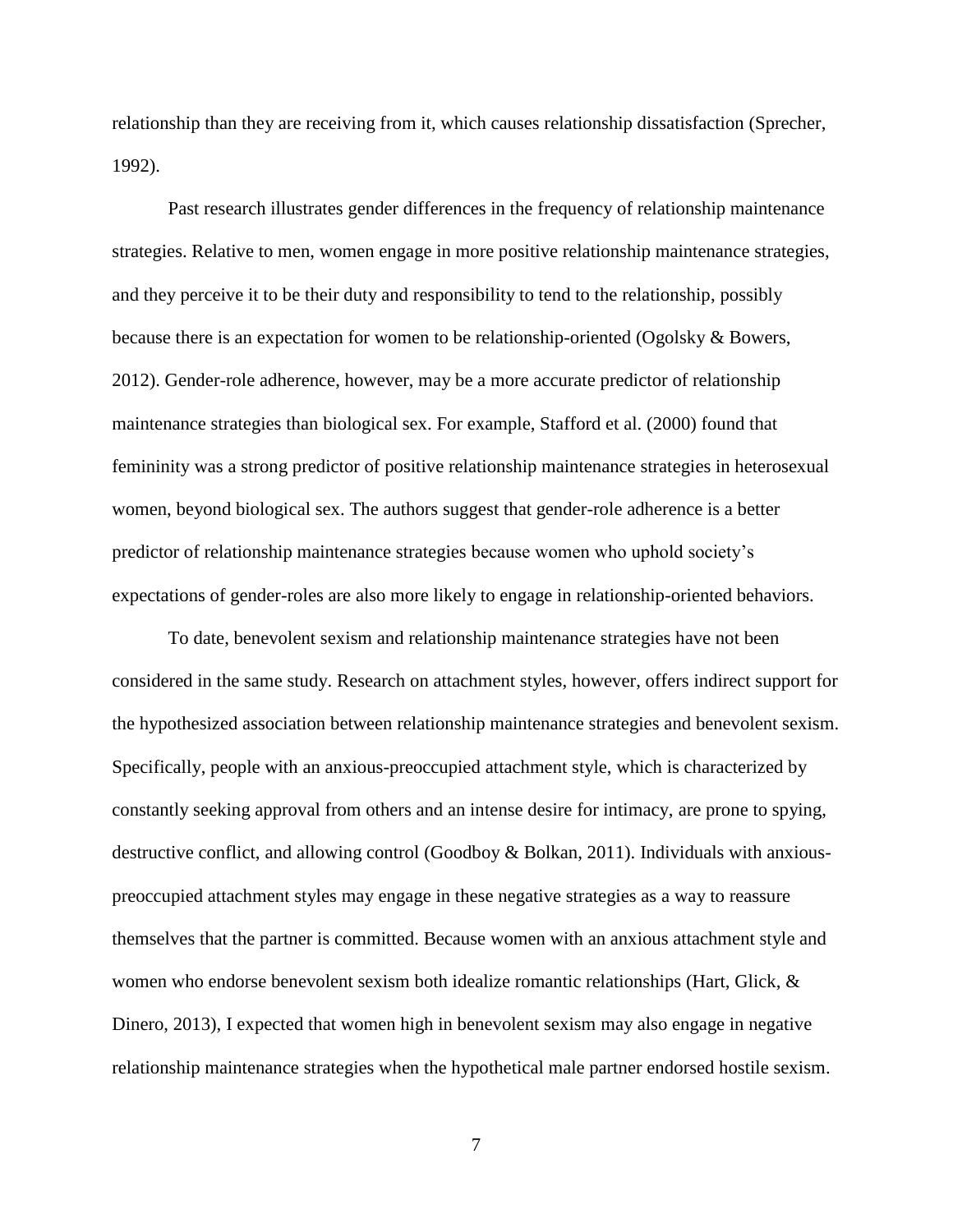I expected this outcome because women high in benevolent sexism will also want to ensure their partners are committed to the relationship. Furthermore, past research has demonstrated that women who endorse benevolent sexism treat their partner with hostility if he does not endorse benevolent sexism (Overall, Sibley, & Tan, 2011). Conversely, I expected that women high in benevolent sexism will be likely to engage in positive relationship maintenance strategies when the hypothetical male partner endorses benevolent sexism because the women's needs will be fulfilled since he is endorsing some of the same ideals she endorses (see Sprecher, 1992).

#### **Contingent Self-Esteem**

Relationship-contingent self-esteem could help to explain why women high in benevolent sexism might engage in relationship maintenance strategies, rather than simply exiting troubled relationships. Benevolent sexism prescribes that women should be highly relationship-oriented. Thus, when women are high in benevolent sexism, their self-esteem may be contingent on the success of their romantic relationship. Accordingly, women high in benevolent sexism may be more motivated to maintain relationships than to dissolve them. Below, I further explain the concept of relationship-contingent self-esteem and its potential ties to benevolent sexism.

An underlying human need is the pursuit of self-esteem through mastering a sense of competence, autonomy, and relatedness (Deci & Ryan, 2000). *Competency* is the feeling that one is successful in tasks. *Autonomy* refers to the belief that one's actions and convictions are selfdetermined and are not initiated by an outside source. *Relatedness* is the sense of belonging that one draws from social support. Self-esteem will flourish if all of these needs are met.

If any of the three sources of self-esteem are lacking, individuals will compensate for their poor self-esteem through external domains. Externally contingent self-esteem is self-esteem that is dependent upon success in a particular external domain. People whose self-esteem relies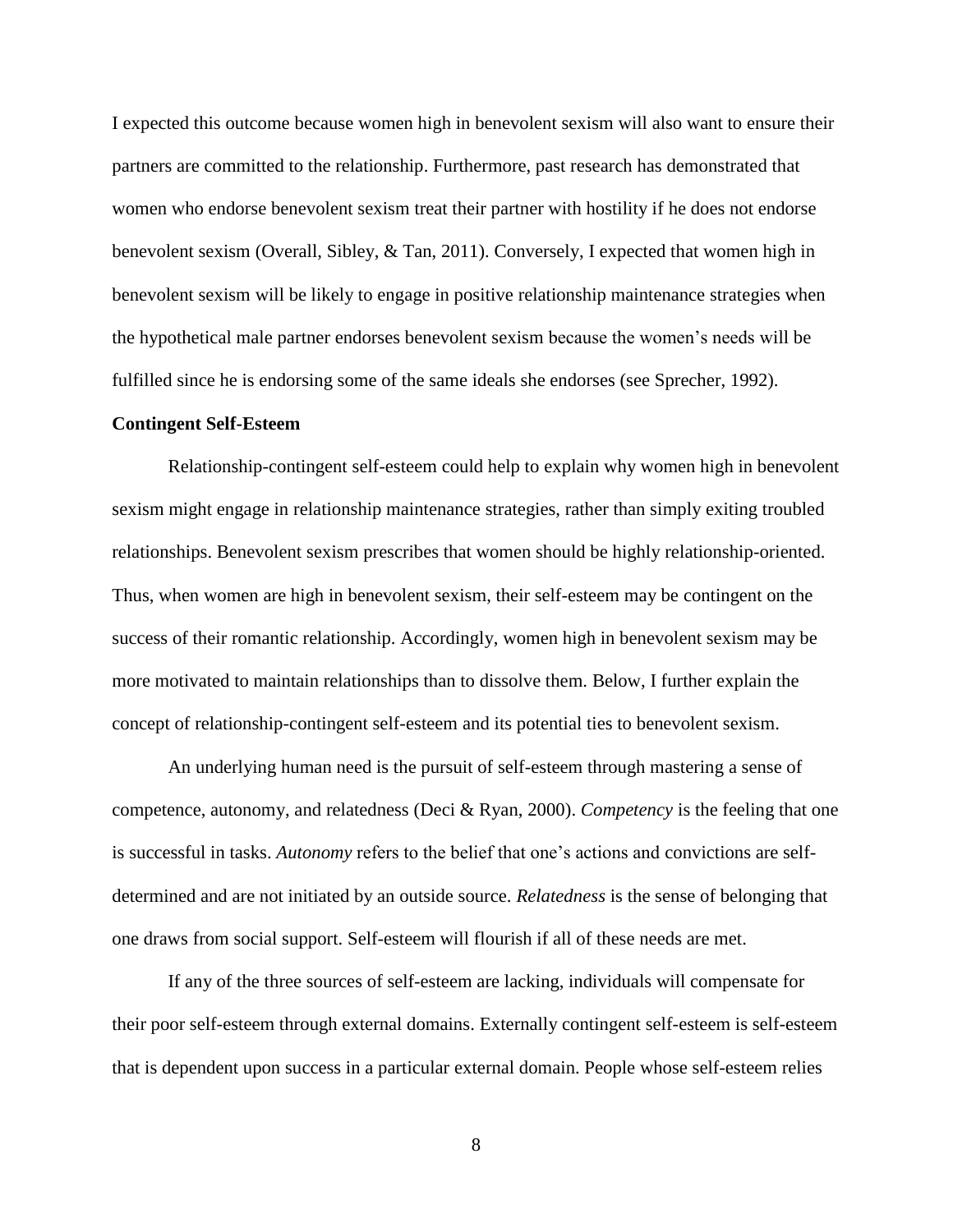on external sources tend to view the outcomes of events as a way to gauge their own value (Crocker, 2002; Crocker & Park, 2004). One example of this occurs in people who experience academic-contingent self-esteem. Crocker, Sommers, and Luhtanen (2002) found that college seniors' global self-esteem fluctuated based on whether they were accepted to graduate school. This group of people was highly invested in academics to the point that their self-esteem hinged upon their success in school. When they perceived themselves as performing poorly in the academic domain, their self-esteem was damaged because they considered their academic failure to be a reflection of their identity. This example illustrates that people whose self-esteem is contingent upon a particular external domain are likely to experience fluctuations in their global self-esteem based on how they view their status in that domain.

Relationship-contingent self-esteem is a specific type of external self-esteem where individuals' self-esteem is based on how they perceive their relationship to be functioning. Lacking competency, autonomy, and relatedness is a consequence of relationship-contingent self-esteem, but it also causes relationship-contingent self-esteem (Knee, Canavello, Bush & Cook, 2008). For example, individuals may feel *incompetent* in relationships if they believe their relationships are failing. A lack of *autonomy* in a relationship develops when a person does not have control in the relationship. Not feeling *related* to the partner occurs in relationally contingent people because of a preoccupation with the self and the inability to be truly attached to another person. When people are unable to develop competence, autonomy, and relatedness, their self-esteem is damaged, and this damaged self-esteem influences how they view the status of their relationship.

Within the contingent domain, failure affects self-esteem more than success, resulting in an overall threatened self-esteem. For example, students with academic-contingent self-esteem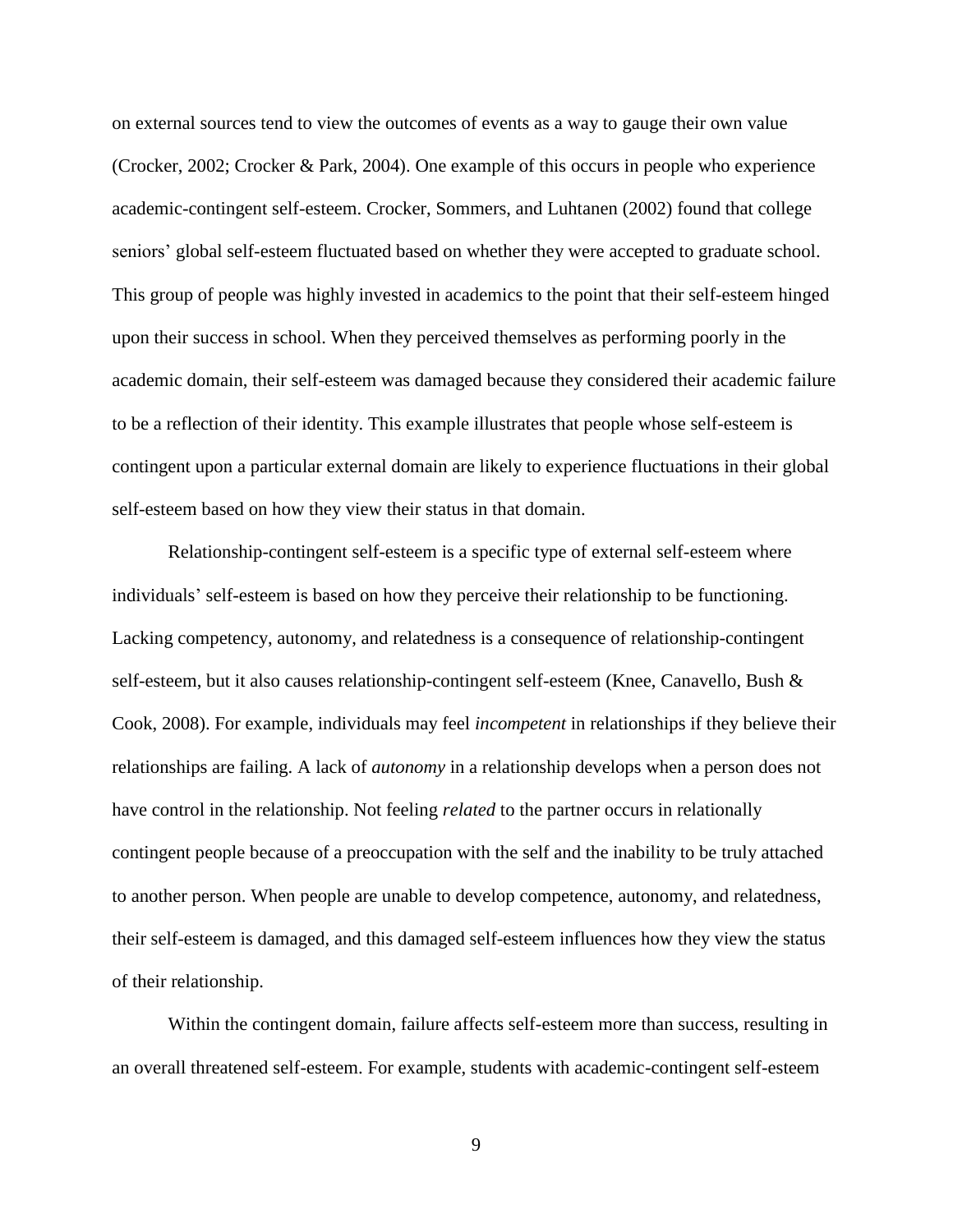reported less drastic changes in self-esteem when receiving a good grade than a bad grade (Crocker, Karpinski, Quinn, & Chase, 2003). The same pattern may occur in romantic relationships: negative or failing relationships may have particularly strong implications for people high in relationship-contingent self-esteem (Park, Sanchez, & Brynildsen, 2011).

When a poor relationship threatens relationship-contingent self-esteem, people may engage in negative relationship behaviors. Crocker and Park (2003) pointed out that people with relationship-contingent self-esteem tend to have negative perceptions about relationships, and this lack of confidence causes them to act in a way that leads to an even poorer relationship. Furthermore, people who consistently experience threats to their self-esteem are likely to respond to their partner with hostility (Park & Crocker, 2003). They are also likely to respond with defensiveness or aggression when they feel as if the relationship is not serving the purpose of validating their self-esteem (Crocker & Park, 2004). Lastly, Knee et al. (2008) examined both partners' levels of relationship-contingent self-esteem to determine how it affects romantic relationships. When both partners, as opposed to just one partner, measured high in relationshipcontingent self-esteem, they were more likely to report feeling committed to the relationship, but not more satisfied. This implies that the couples were clinging to an unsatisfactory relationship because it enhanced their self-esteem. However, if only one partner measured high in relationship-contingent self-esteem, neither partner reported feeling committed to the relationship, which leads to a relationship where neither person is invested but they continue with the relationship regardless.

Women who endorse benevolent sexism invest a significant amount of effort into romantic relationships, which suggests that they may have relationship-contingent self-esteem. Sanchez and Crocker (2005) provided indirect evidence for this link. They found that contingent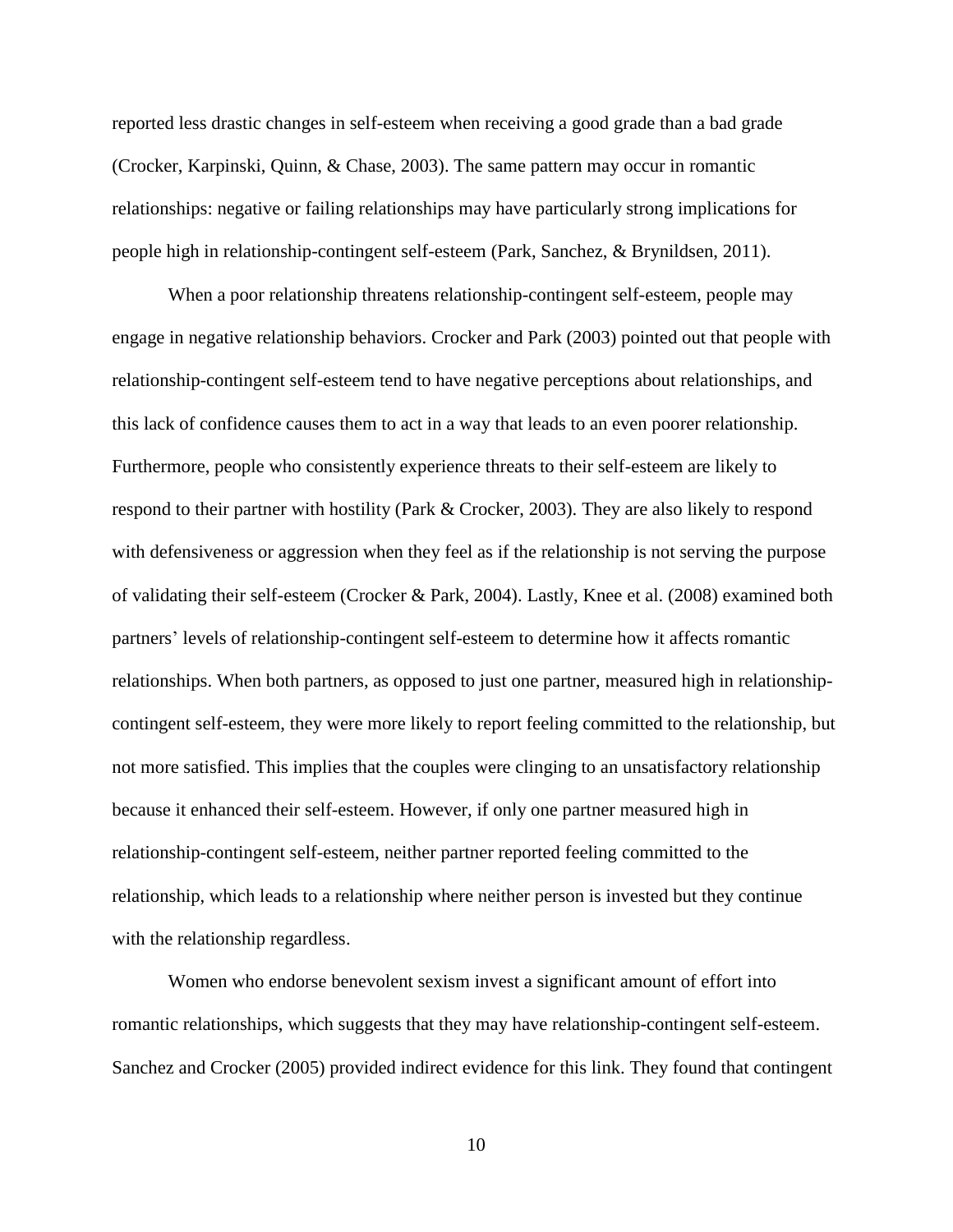self-esteem mediated the association between gender-role adherence and lower well-being. In other words, women who strove for gender-role adherence had lower levels of well-being because their self-esteem was contingent on how well they could fit the mold of stereotypical gender roles. Similarly, I expected that women who endorse benevolent sexism, a specific type of gender role, would have relatively high relationship-contingent self-esteem compared to other women.

#### **The Present Study**

This research will shed light on factors influencing the relationship maintenance strategies that heterosexual women use in troubled romantic relationships. Past research illustrates that gender-role attitudes such as benevolent sexism influence women's relationship behaviors (Overall et al., 2011). Research, however, has not yet examined whether women's own gender-role attitudes interact with a partner's gender-role attitudes to influence women's preferred relationship maintenance strategies. Furthermore, despite research indicating that gender-role adherence predicts the use of relationship maintenance strategies (Stafford et al., 2000), and that women who endorse benevolent sexism invest a significant amount of effort into romantic relationships (Glick & Fiske, 1996), research has not examined associations among women's benevolent sexism, relationship-contingent self-esteem, and preferred relationship maintenance strategies.

**Factors influencing women's preferred relationship maintenance strategies.** The present study's first objective was to examine whether women's own gender-role attitudes interact with those of a hypothetical male partner to predict women's preferred relationship maintenance strategies. To address this objective, I randomly assigned participants to read one of three vignettes that described a couple in an argument. The experimental manipulation pertains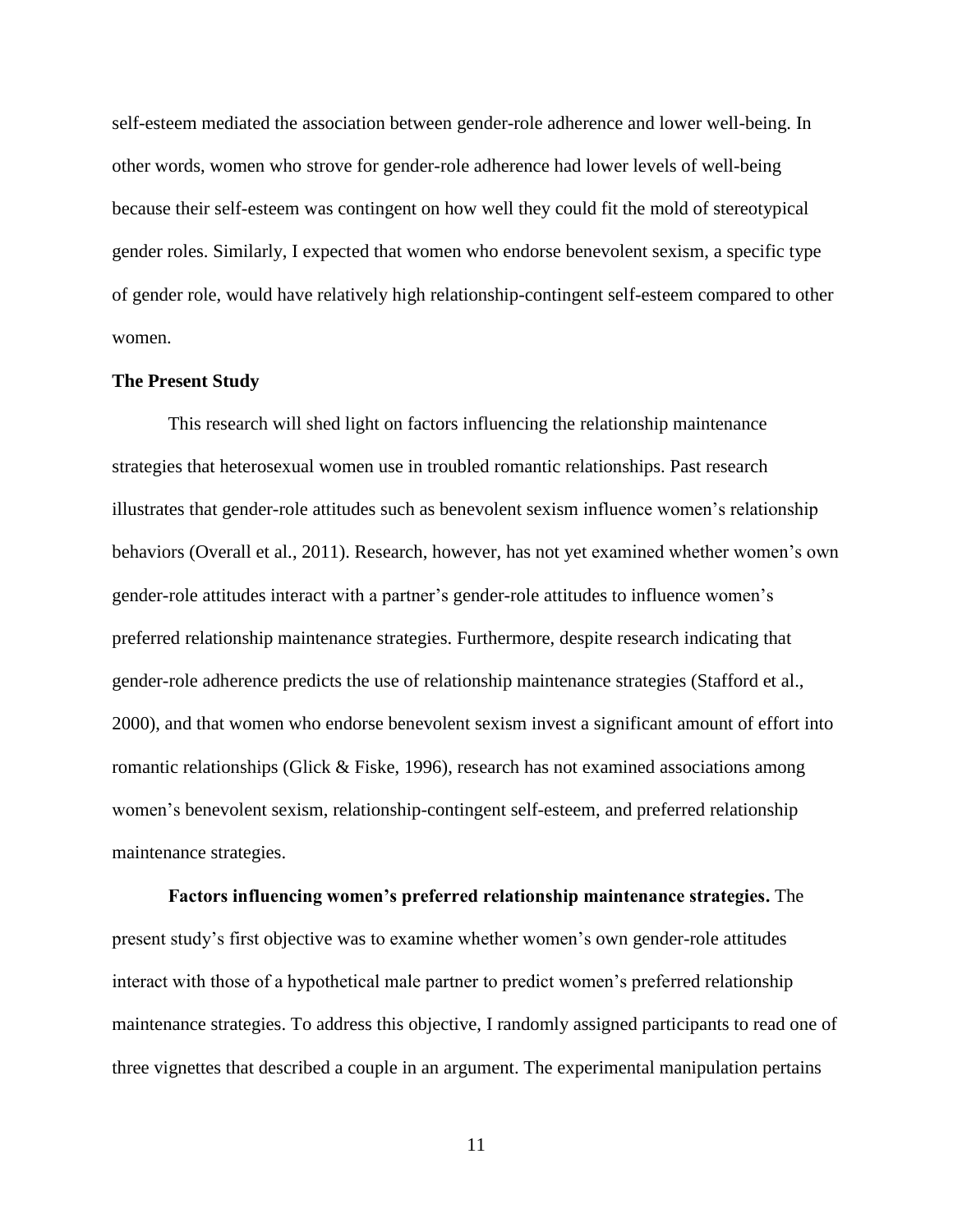to the vignette's description of the man in the relationship. In the *benevolent partner condition*, the man was described as endorsing benevolent sexism; in the *hostile partner condition*, the man was described as endorsing hostile sexism; and in the *control condition*, no information about the man's level of sexism was provided. After reading the vignette, participants rated the types of relationship maintenance strategies that they would use if they were the woman described in the vignette.

Hypotheses are depicted in a matrix in Table 1. Hypothesis 1 pertains to the benevolent partner condition. Specifically, I predicted that in this condition women high in benevolent sexism would endorse Positive Relationship Maintenance strategies more strongly than Negative Relationship Maintenance strategies and Relationship Dissolution. Despite the relationship being troubled, it is fulfilling some of the women's expectations because the hypothetical male partner is described as endorsing the same benevolent sexism ideals that women high in benevolent sexism endorse (see Sprecher, 1992). Conversely, I anticipated that women low in benevolent sexism would endorse Relationship Dissolution more strongly than Positive Relationship Maintenance strategies and Negative Relationship Maintenance strategies. This is because women low in benevolent sexism are unlikely to feel inclined to remain in a troubled relationship.

|                      |                           | Experimental Continuon |
|----------------------|---------------------------|------------------------|
| Participant BS level | <b>Benevolent Partner</b> | Hostile Partner        |
| High                 | Positive RM strategies    | Negative RM strategies |
| Low                  | Dissolution               | Dissolution            |

Table 1. Matrix Depicting Expected Outcomes of Hypotheses 1 and 2.

Experimental Condition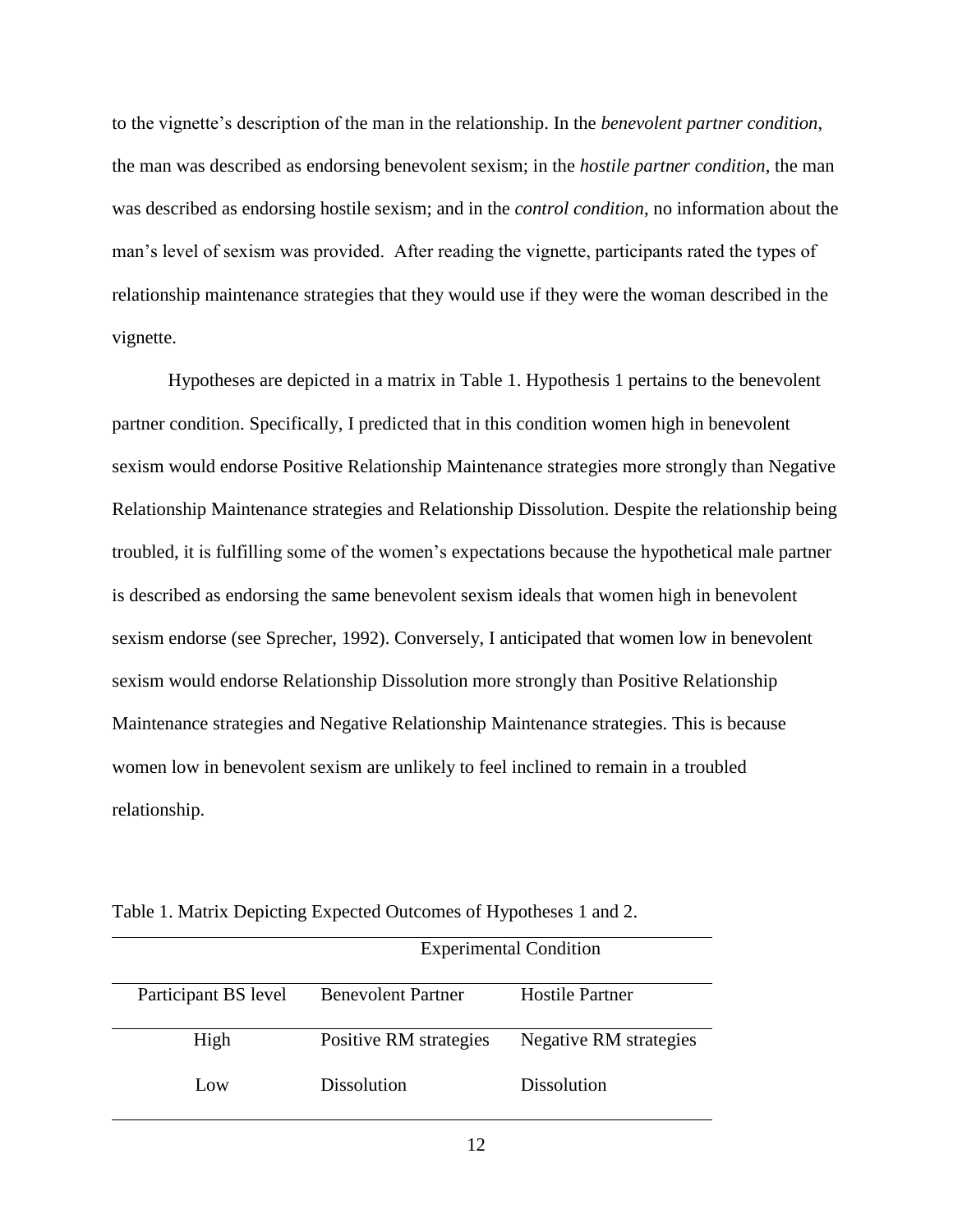*Note.* BS = Benevolent Sexism, RM = Relationship Maintenance.

Hypothesis 2 pertains to the hostile partner condition. Specifically, I predicted that in this condition women high in benevolent sexism would endorse Negative Relationship Maintenance strategies more strongly than Positive Relationship Maintenance strategies and Relationship Dissolution. This hypothesis is grounded in prior research showing that when the man in the relationship does not endorse benevolent sexism and the woman does, women tend to respond with negativity because they do not feel as if he is meeting their expectations (Overall et al., 2011). I expected women high in benevolent sexism to engage in Negative Relationship Maintenance strategies instead of Dissolution because women who adhere to society's gender role expectations are more likely to invest effort into making their relationships work (Stafford et al., 2000). As before, I anticipated that women low in benevolent sexism would endorse Relationship Dissolution more strongly than Positive and Negative Relationship Maintenance strategies.

**Relationship-contingent self-esteem as a mediator.** The purpose of the second set of analyses was to examine whether relationship-contingent self-esteem mediates the association between women's benevolent sexism and their preferred relationship maintenance strategies. Hypothesis 3 predicted that relationship-contingent self-esteem will mediate the relationship between benevolent sexism and relationship maintenance strategies, such that higher levels of benevolent sexism in women are expected to predict higher levels of relationship-contingent selfesteem, which will in turn predict stronger endorsement of Positive and Negative Relationship Maintenance strategies (see Figure 1). This hypothesis is grounded in research on ambivalent sexism theory which shows that women who endorse benevolent sexism invest a significant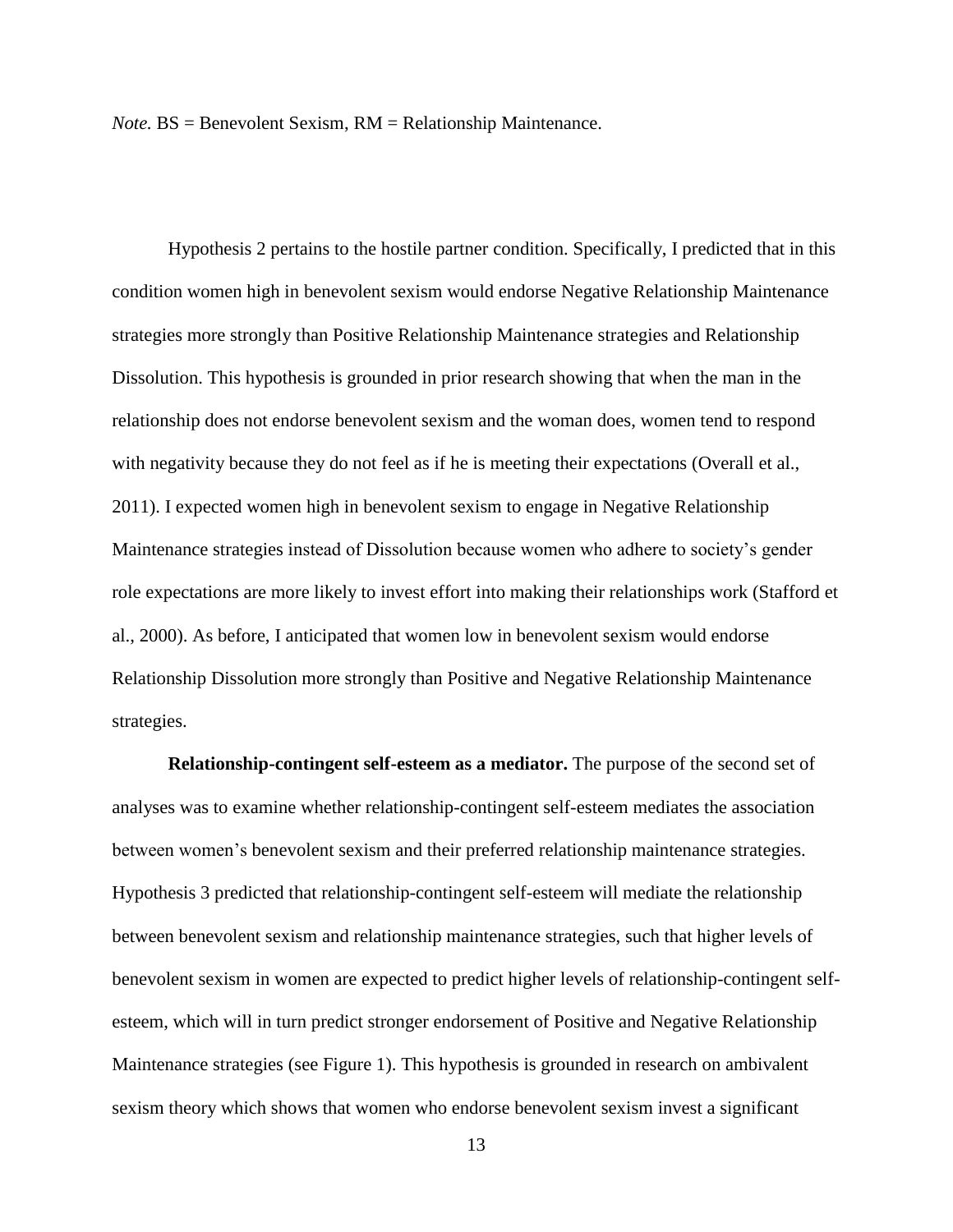amount of effort into romantic relationships (Glick & Fiske, 1996), so they are likely to feel as if a large part of their identity revolves around their relationship. Thus, even when confronted with a troubled relationship, women high in benevolent sexism should be invested in prolonging the relationship because exiting it will hurt their self-esteem (Park, et al., 2011; Sprecher, 1992).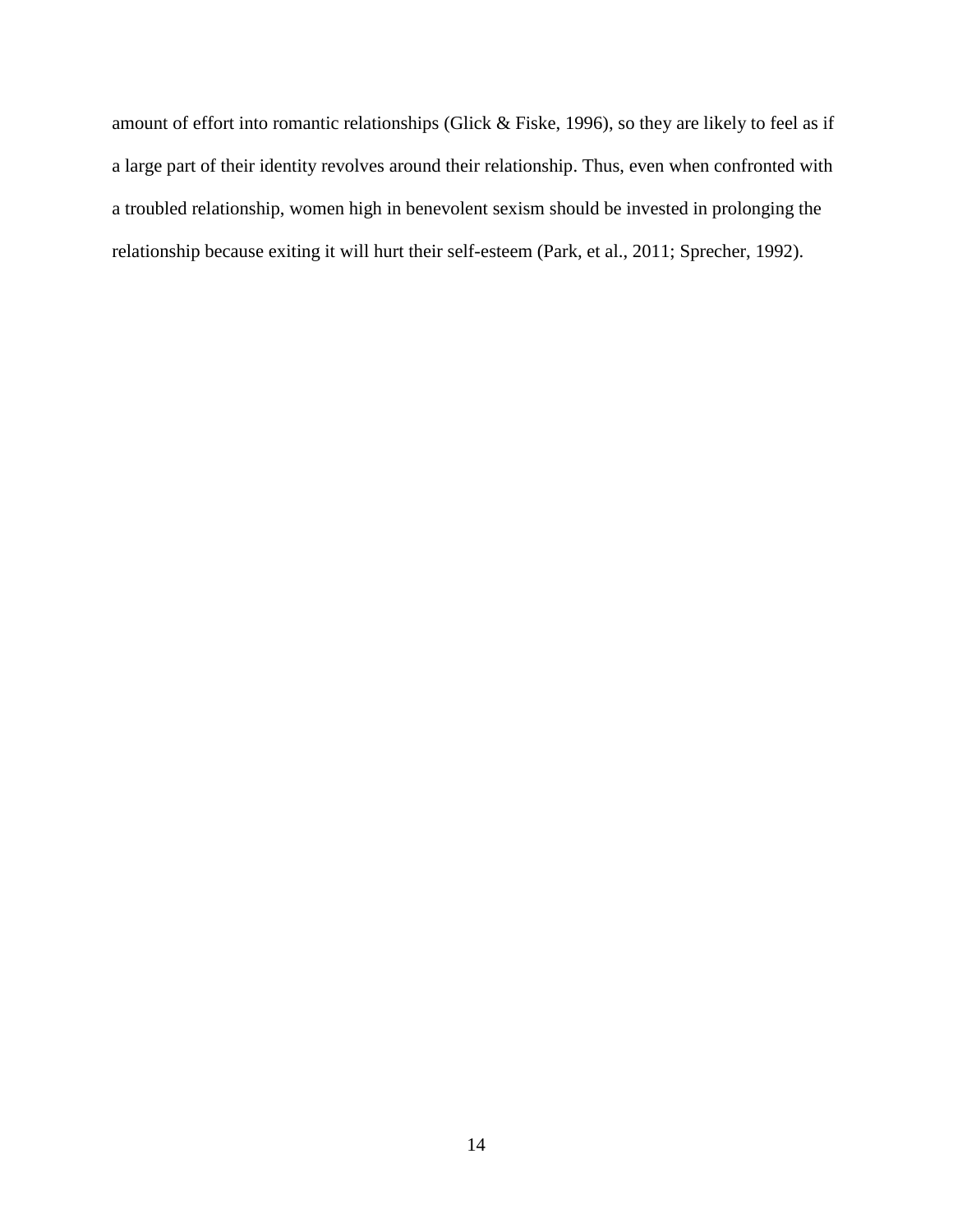#### **Chapter 2: Method**

#### **Participants**

Participants were 223 heterosexual undergraduate women (*M*age = 20.26, *SD* = 4.34, range = 18–55). Four participants were excluded from analyses for failing to complete the measures. Participants were recruited from the psychology participant pool at a university in the Western United States. Participants identified as European American (30%, *n* = 66), Latina (28%, *n* = 63), East Asian (16%, *n* = 36), African American (11%, *n* = 25), Native American/Pacific Islander (6%, *n* = 14), South Asian (2%, *n* = 4), Middle Eastern (2%, *n* = 4), and Other  $(5\%, n = 11)$ . Most participants reported that they were currently in a committed romantic relationship (53%,  $n = 117$ ) which they reported had lasted less than a month (7%,  $n =$ 8), one to six months (17%,  $n = 20$ ), seven months to one year (21%,  $n = 24$ ), one to two years (25%,  $n = 29$ ), and more than two years (31%,  $n = 36$ ); however, nearly all participants were unmarried (97%, *n* = 217).

#### **Procedure**

I randomly assigned participants to read one of three vignettes describing a couple in an argument. Following the vignette, participants responded to the Relational Maintenance Strategies Measure (Canary & Stafford, 1992), the Negative Maintenance Scale (Dainton & Gross, 2008), and the Willingness to Dissolve the Relationship Subscale of the Accommodation Instrument (Rusbult, Verette, Whitney, Slovik, & Lipkus, 1991). I counterbalanced these three measures to account for order effects. Next, participants responded to the Benevolent Sexism subscale of the Ambivalent Sexism Inventory (Glick & Fiske, 1996) and the Relationship-Contingent Self-Esteem scale (Knee, Patrick, & Neighbors, 2001), which I also counterbalanced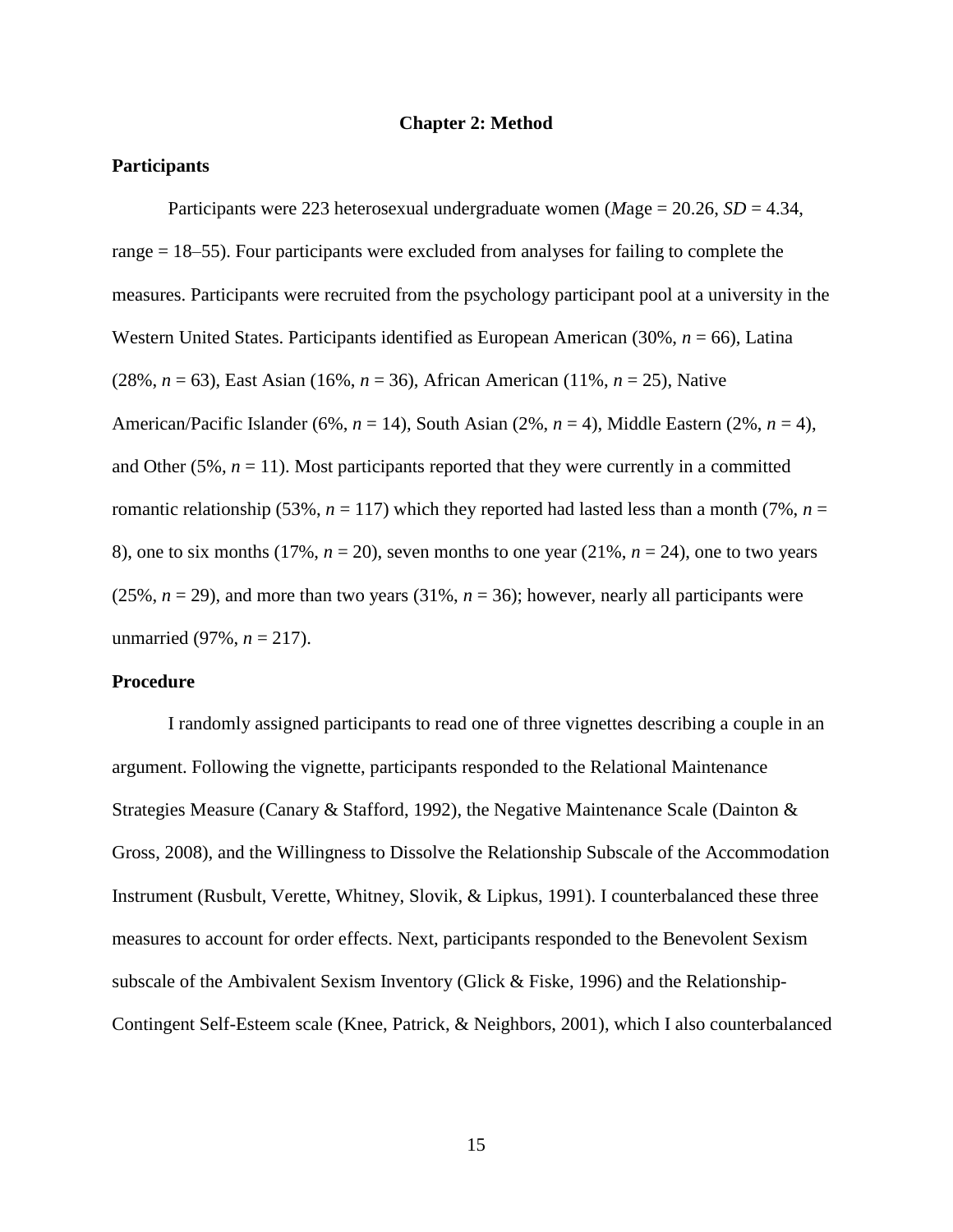to account for order effects. The last measure participants completed was the demographic questionnaire.

**Vignettes.** In all conditions, participants read the following prompt:

"Imagine you are the woman in the relationship. Read the scenario and respond to the questions based on what you would do."

In all conditions, participants read about a couple in an argument (Exposito, Herrera, Moya, &

Glick, 2010). The vignette is as follows:

"It all happened at home in the living room. Anthony and Chloe were about to have dinner. As they usually do every evening, they talked about their day and typical issues couples talk about. At one point, Chloe said something to Anthony and they started to argue. The argument gradually became more heated. Anthony and Chloe often engaged in heated arguments like this one."

In the control condition, the participants were only exposed to the above vignette. If participants

were in the Benevolent Partner or Hostile Partner conditions, they read a manipulation after the

vignette. I derived the manipulation from a similar study (see Duran, Moya, & Megias, 2014).

The manipulations read as follows:

*Benevolent Partner*: "Anthony is a great provider for the family. Anthony is a man who thinks that, no matter how accomplished he is, a man is not truly complete as a person unless he has the love of a woman. According to him, every man should have a woman to love and be happy with. Anthony thinks women should be cherished and protected by men. In fact, he has always believed that a good woman should be set on a pedestal by her man."

*Hostile Partner*: "Anthony is a great provider for the family. Anthony is a man who thinks many women get a kick out of teasing men by seeming sexually available and then refusing male advances. He also believes that once a woman gets a man to commit to her, she usually tries to put him on a tight leash. Anthony often complains that women interpret innocent remarks as being sexist and that when they lose to men in a fair competition, they typically complain about being discriminated against."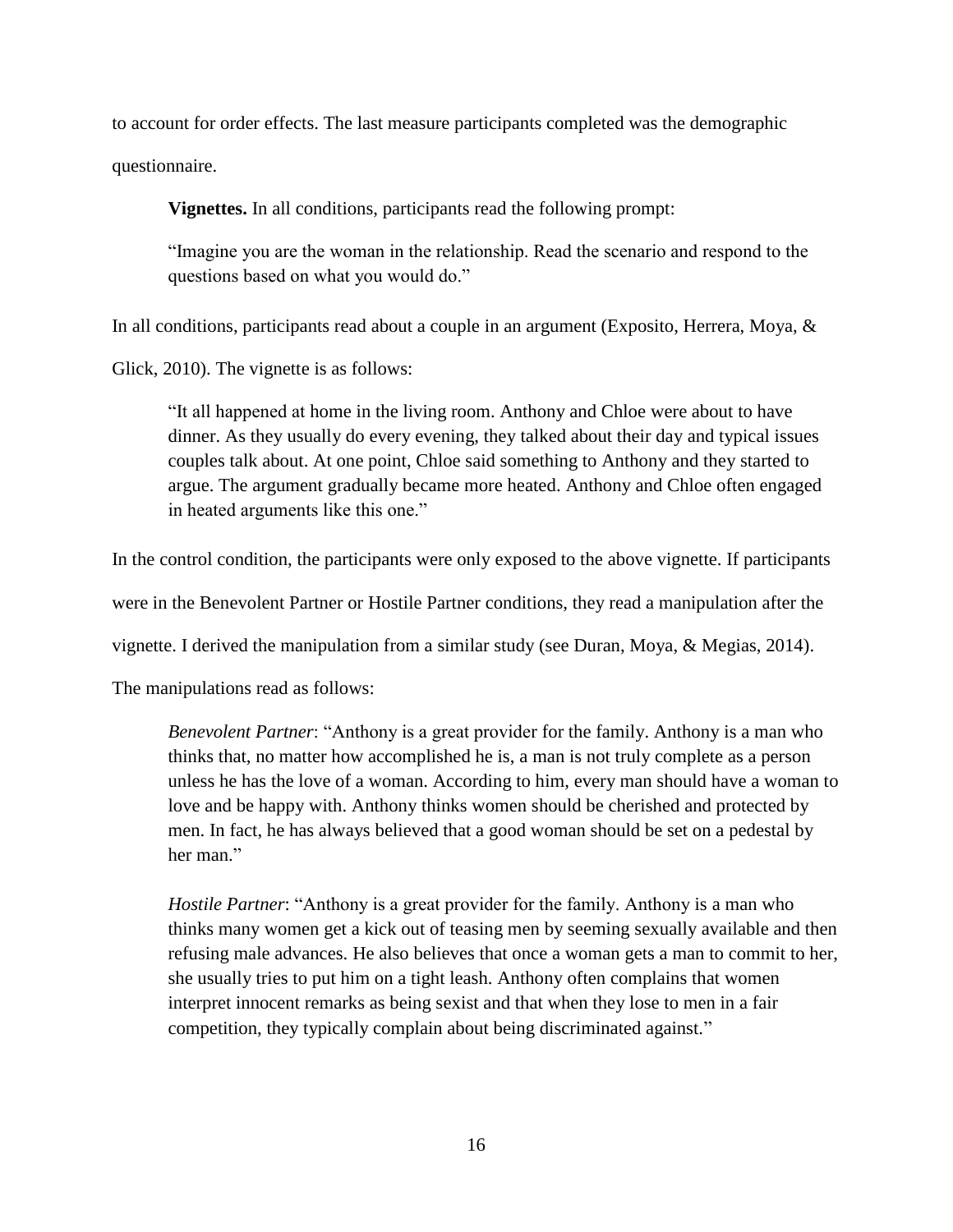**Relational Maintenance Strategy Measure (RMSM).** The RMSM (Canary & Stafford, 1992) is a 29-item measure of positive relationship maintenance strategies. Participants endorsed items on the RMSM using a 7-point Likert-scale from 1 (*strongly disagree*) to 7 (*strongly agree*). To better fit the purpose of the current study, I slightly altered the instructions. Instead of asking for the *frequency* in which participants engaged in maintenance strategies, I asked participants how *likely* they would be to engage in maintenance strategies. Example items include "I would attempt to make our interactions very enjoyable" and "I would stress my commitment to him." I computed the mean RMSM score such that higher scores reflected greater endorsement of engaging in positive relationship maintenance strategies. Cronbach's alpha obtained for this measure in this study was excellent ( $\alpha$  = .96).

**Negative Maintenance Scale (NMS).** The NMS (Dainton & Gross, 2008) is a 20-item measure of negative relationship maintenance strategies. Participants endorsed items on the NMS using a 7-point Likert-scale from 1 (*strongly disagree*) to 7 (*strongly agree*). Example items include "I would flirt with others to make my partner jealous" and "I would avoid interacting with my partner when he was angry with me." To better fit the purpose of the current study, I slightly rephrased items and instructions to capture what participants *would* do in this situation, rather than what they have done in the past. Furthermore, I altered the scale to reflect how *likely* participants are to engage in these responses rather than how *often*. I computed the mean NMS score such that higher scores reflected greater endorsement of engaging in negative relationship maintenance strategies. Cronbach's alpha obtained for this measure in this study was good ( $\alpha$  = .88).

**Willingness to Dissolve the Relationship Subscale (WDRS).** The WDRS is a 4-item subscale of the Accommodation Instrument used to assess exit strategies in response to negative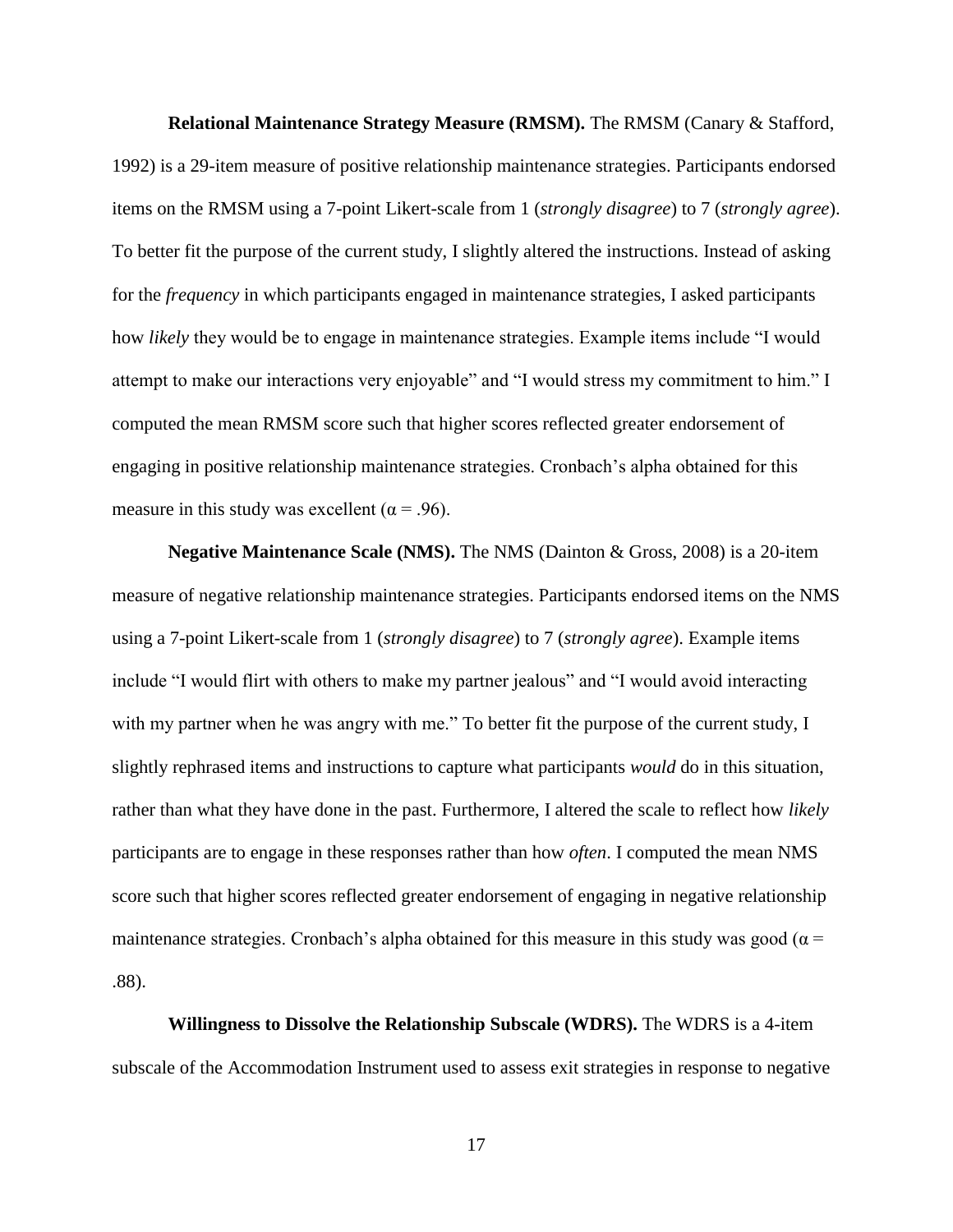relationship experiences (Rusbult et al., 1991). Participants responded to items on the WDRS using a 9-point Likert-scale from 0 (*very unlikely*) to 8 (*very likely*). Example items include "I would threaten to leave my partner" and "I would do things to drive my partner away." To better fit the purpose of the current study, I slightly rephrased items and instructions to capture what participants *would* do in this situation, rather than what they have done in the past. Furthermore, I altered the response scale to reflect how *likely* participants are to engage in these responses rather than how *often*. I computed the mean WDRS score such that higher scores reflected greater endorsement of willingness to dissolve the relationship. Cronbach's alpha obtained for this measure in this study was acceptable ( $\alpha$  = .76).

**Ambivalent Sexism Inventory (ASI).** The ASI is a 22-item measure of hostile sexism and benevolent sexism (Glick & Fiske, 1996). Participants endorsed items on the ASI using a 6 point Likert-scale from 0 (*strongly disagree*) to 5 (*strongly agree*). As noted, the current study measured women's benevolent sexism. Benevolent sexism example items include "Every man ought to have a woman whom he adores" and "A good woman should be set on a pedestal by her man." I computed the mean benevolent sexism score such that higher scores reflected higher levels of benevolent sexism. Cronbach's alpha obtained for this subscale in this study was good  $(\alpha = .88)$ .

**Relationship-Contingent Self-Esteem Scale (RCSES).** The RCSES is an 11-item measure assessing participants' levels of relationship-contingent self-esteem (Knee et al., 2001). Participants endorsed items on the RCSES using a 5-point Likert scale from 1 (*not at all like me*) to 5 (*very much like me*). Example items include "An important measure of my self-worth is how successful my relationship is" and "when my partner and I fight I feel bad about myself in general." I computed the mean relationship-contingent self-esteem score such that higher scores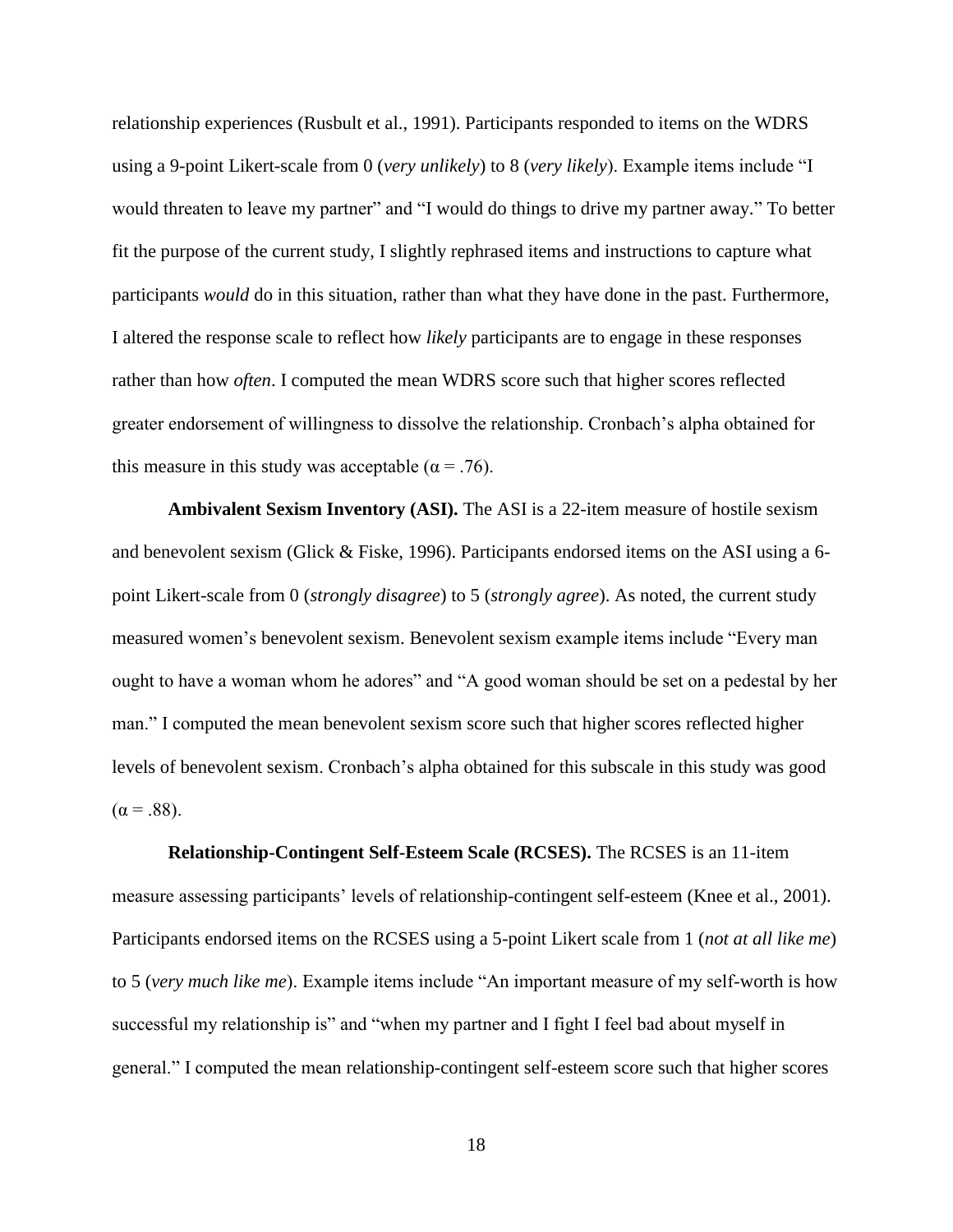reflected higher levels of relationship-contingent self-esteem. Cronbach's alpha obtained for this measure in this study was sufficient ( $\alpha$  = .93).

## **Data Preparation**

Before running any analyses, I carried out two preliminary steps. First, I used a median split to classify participants as either *high benevolent sexism* (i.e., above the median for benevolent sexism; *n* = 114) or *low benevolent sexism* (i.e., below the median for benevolent sexism;  $n = 109$ ). Second, I transformed the within-subjects variables into *z* scores because they were measured on different scales.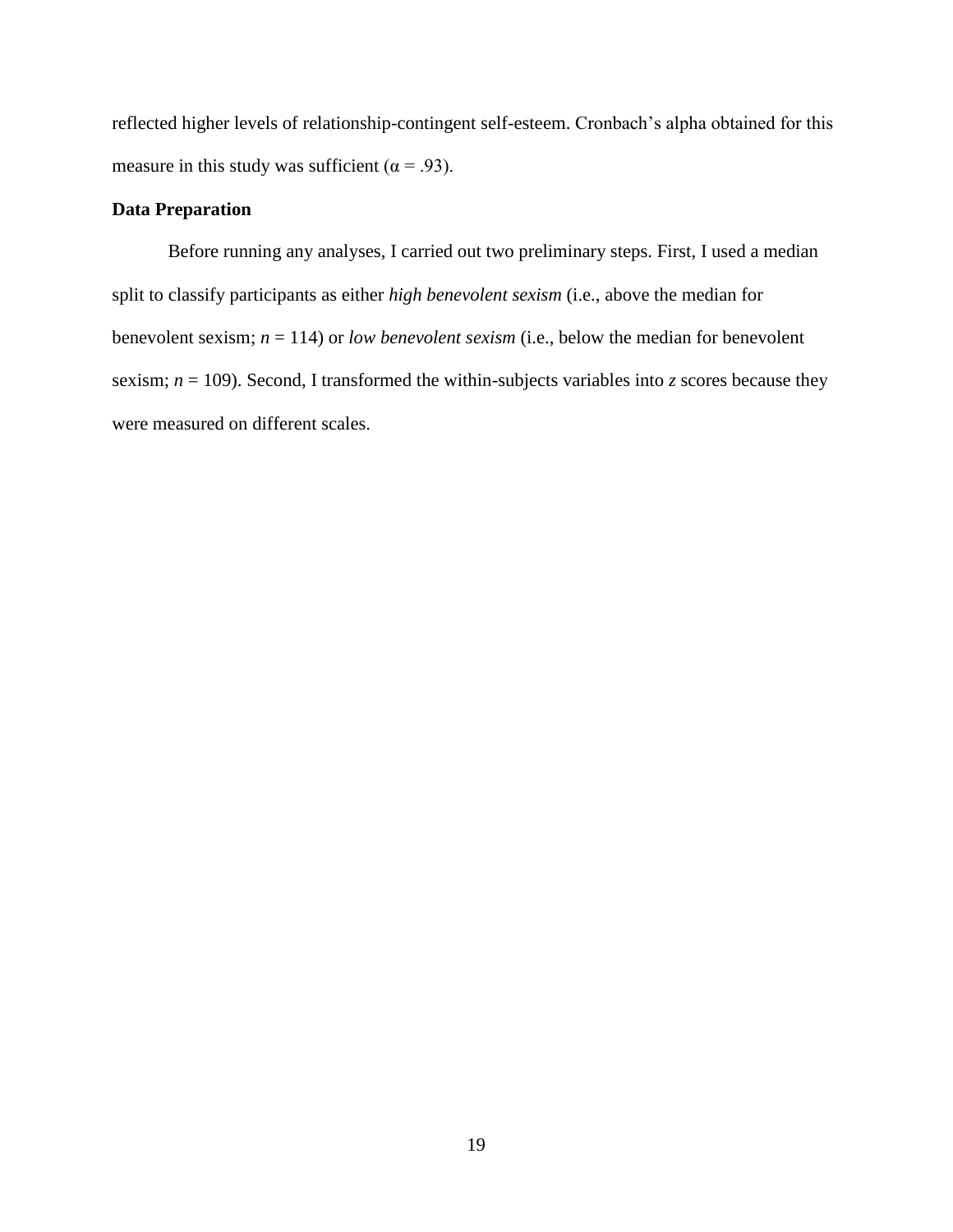#### **Chapter 3: Results**

#### **Overview of Analyses**

I conducted two sets of analyses. The goal of the first set of analyses was to investigate whether women's benevolent sexism level interacts with the hypothetical male partner's genderrole attitudes (e.g., endorsement of benevolent sexism, hostile sexism, or no endorsement of sexism) to influence women's endorsement of positive relationship maintenance strategies, negative relationship maintenance strategies, and relationship dissolution. The second set of analyses used path analysis to test whether relationship-contingent self-esteem mediates the relation between benevolent sexism and relationship maintenance strategies.

#### **Preliminary Analyses**

Table 2 presents bivariate correlations among the continuous variables. The association between benevolent sexism and negative relationship maintenance strategies was significant. This significant association provided preliminary support for Hypothesis 3 which predicted that higher levels of benevolent sexism would be associated with higher endorsement of negative relationship maintenance strategies. Additionally, the association between benevolent sexism and relationship-contingent self-esteem was significant, and relationship-contingent self-esteem was significantly correlated with positive relationship maintenance strategies and negative relationship maintenance strategies; these correlations provide preliminary support for the prediction that relationship-contingent self-esteem would mediate the association between benevolent sexism and relationship maintenance strategies.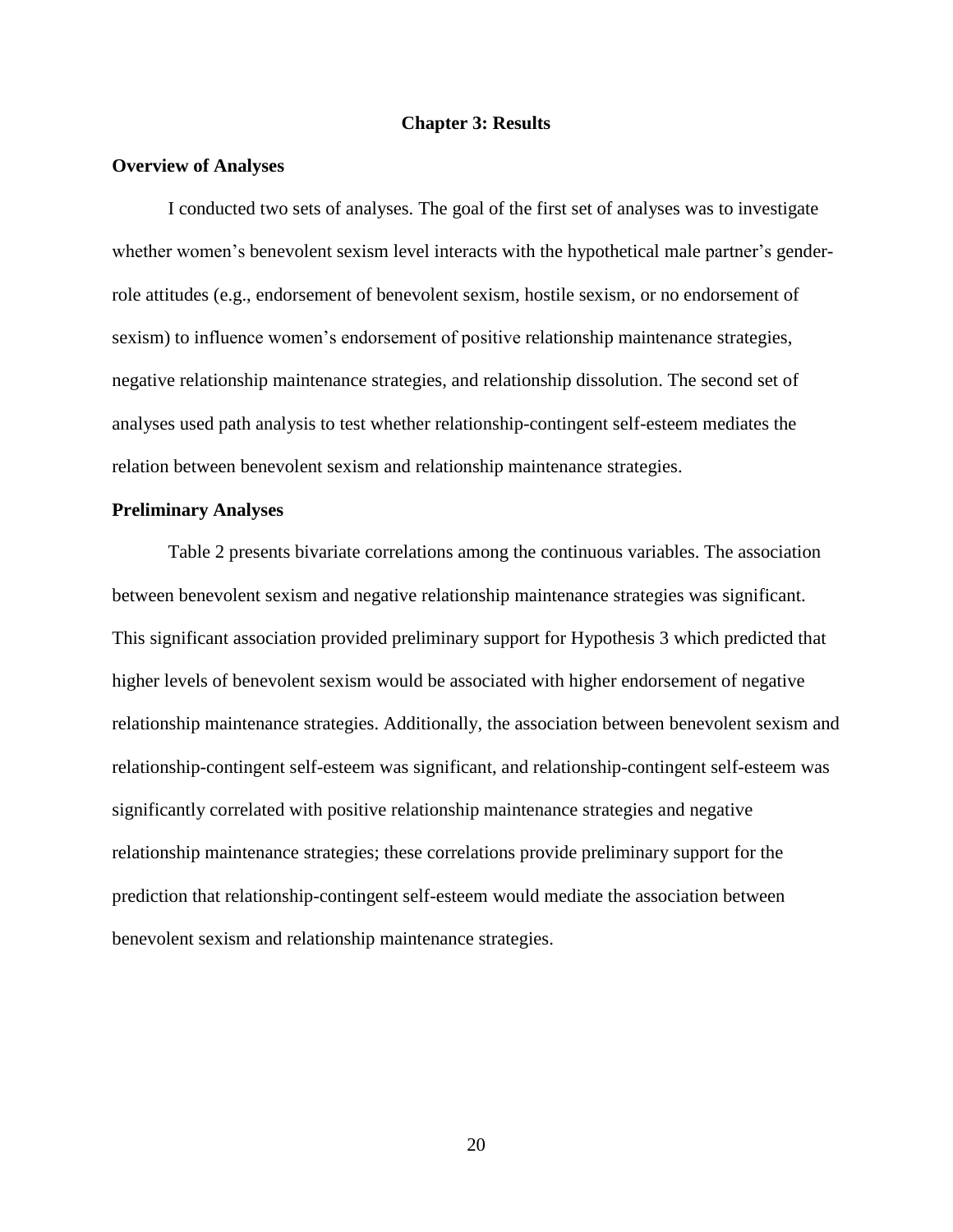| 1. BS                     |          |          |          |         |         |
|---------------------------|----------|----------|----------|---------|---------|
| 2. RCSE                   | $.34***$ |          |          |         |         |
| 3. Positive RM            | $-.02$   | $.24***$ |          |         |         |
| 4. Negative RM            | $.25***$ | $.32***$ | $-.17*$  |         |         |
| 5. Dissolution            | .07      | .08      | $-.30**$ | $.40**$ |         |
| Mean                      | 2.14     | 3.32     | 5.63     | 2.45    | 1.92    |
| <b>Standard Deviation</b> | 1.05     | .96      | 1.05     | .84     | 1.66    |
| Range                     | $0 - 6$  | $1 - 5$  | $1 - 7$  | $1 - 7$ | $0 - 8$ |

Table 2. Bivariate Associations Among Continuous Variables.

*Note.* BS = Benevolent Sexism, RCSE = Relationship-Contingent Self-Esteem, RM = Relationship Maintenance.  $p< .05$  \*\* $p< .001$ 

An independent samples *t*-test yielded significant ethnic differences in benevolent sexism endorsement. Latina, East Asian, African American, Native American/Pacific Islander, South Asian, and Middle Eastern participants (*M* = 2.24; *SD =* 1.07) endorsed benevolent sexism more than did White participants ( $M = 1.93$ ;  $SD = 1.03$ )  $t(221) = .02$ ,  $p = .048$ , which is consistent with prior research (Robnett, Anderson, & Hunter, 2012). Therefore, ethnicity served as a covariate in the forthcoming analyses. For all analyses, ethnicity was entered as a control variable where White was coded as 1 and all other ethnicities were coded as 0.

# **Hypotheses 1 and 2: Factors Influencing Women's Preferred Relationship Maintenance Strategies**

The first set of analyses tested Hypotheses 1 and 2, which predicted that women's preferred relationship maintenance strategies would vary according to (a) their endorsement of benevolent sexism and (b) the experimental condition. To test these hypotheses, I conducted a mixed 2 (benevolent sexism level: high and low) X 3 (partner condition: benevolent, hostile, and control) X 3 (relationship maintenance strategies: positive, negative, dissolution) ANCOVA.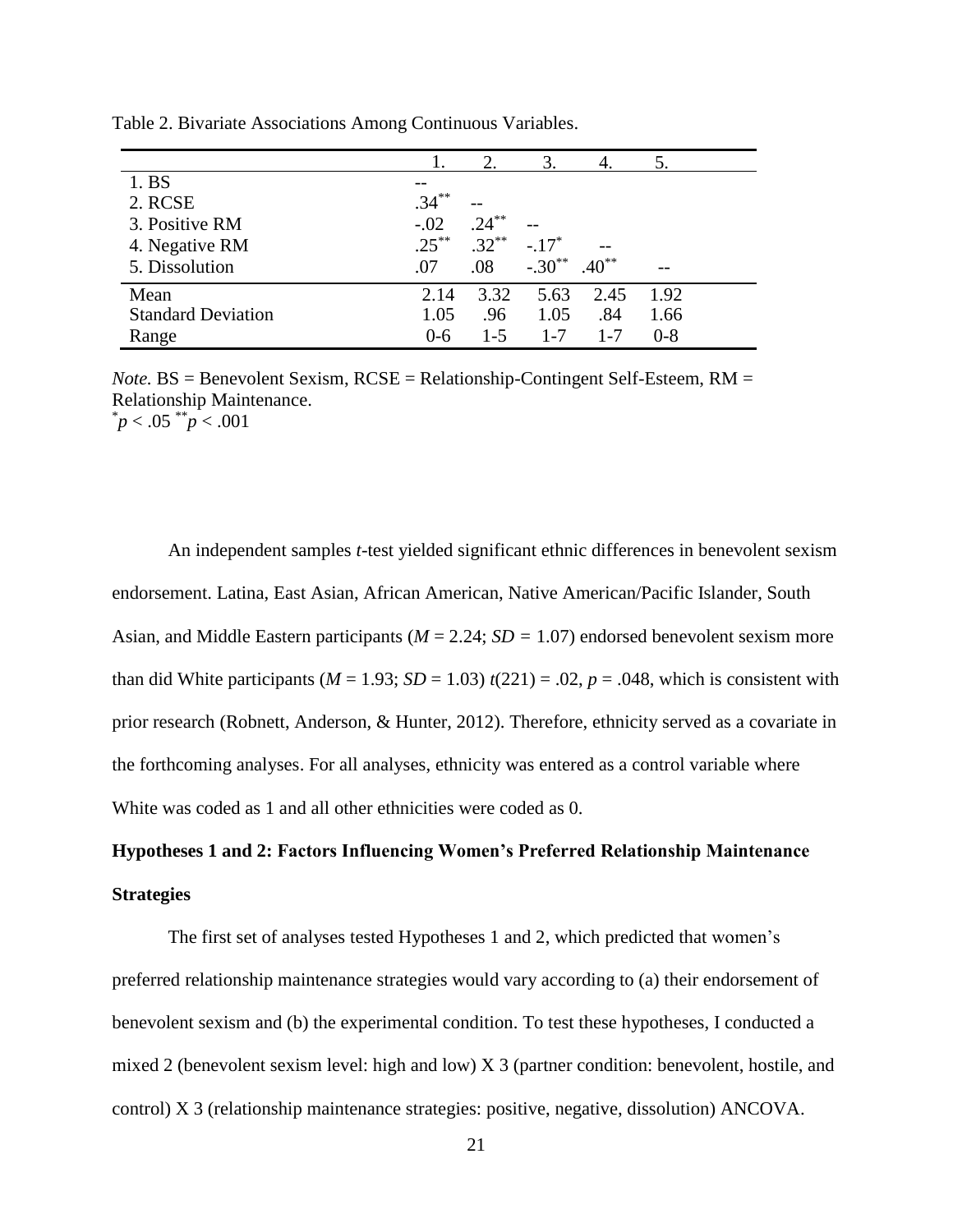Within-subjects variables included the Positive Relationship Maintenance strategies, Negative Relationship Maintenance strategies, and Relationship Dissolution measures. Between-subjects variables included benevolent sexism level and experimental condition. The mean levels of each Relationship Maintenance measure served as the dependent variable.

All main effects and interactions from the ANCOVA are presented in Table 3. Mauchly's test of sphericity was violated, so all results are reported with Greenhouse Geisser. The main effect for the covariate ethnicity was nonsignificant, and it did not significantly interact with the outcome variable. Inconsistent with Hypotheses 1 and 2, the 3-way interaction between participants' benevolent sexism endorsement, the experimental condition, and relationship maintenance strategies was nonsignificant. Thus, women's benevolent sexism endorsement and the hypothetical male partner's sexism did not interact to influence their endorsement of relationship maintenance strategies. Findings, however, did reveal a significant Condition X Relationship Maintenance Strategy interaction, which indicates that the condition to which participants were assigned influenced their relationship maintenance strategy endorsement. This result was partially consistent with expectations; therefore, I proceeded to probe the interaction through post-hoc pairwise comparisons with a Bonferroni correction. I probed the interaction in two different ways to examine differences *within* each condition and *across* conditions. The interaction probes are presented in Table 4 and Figure 2.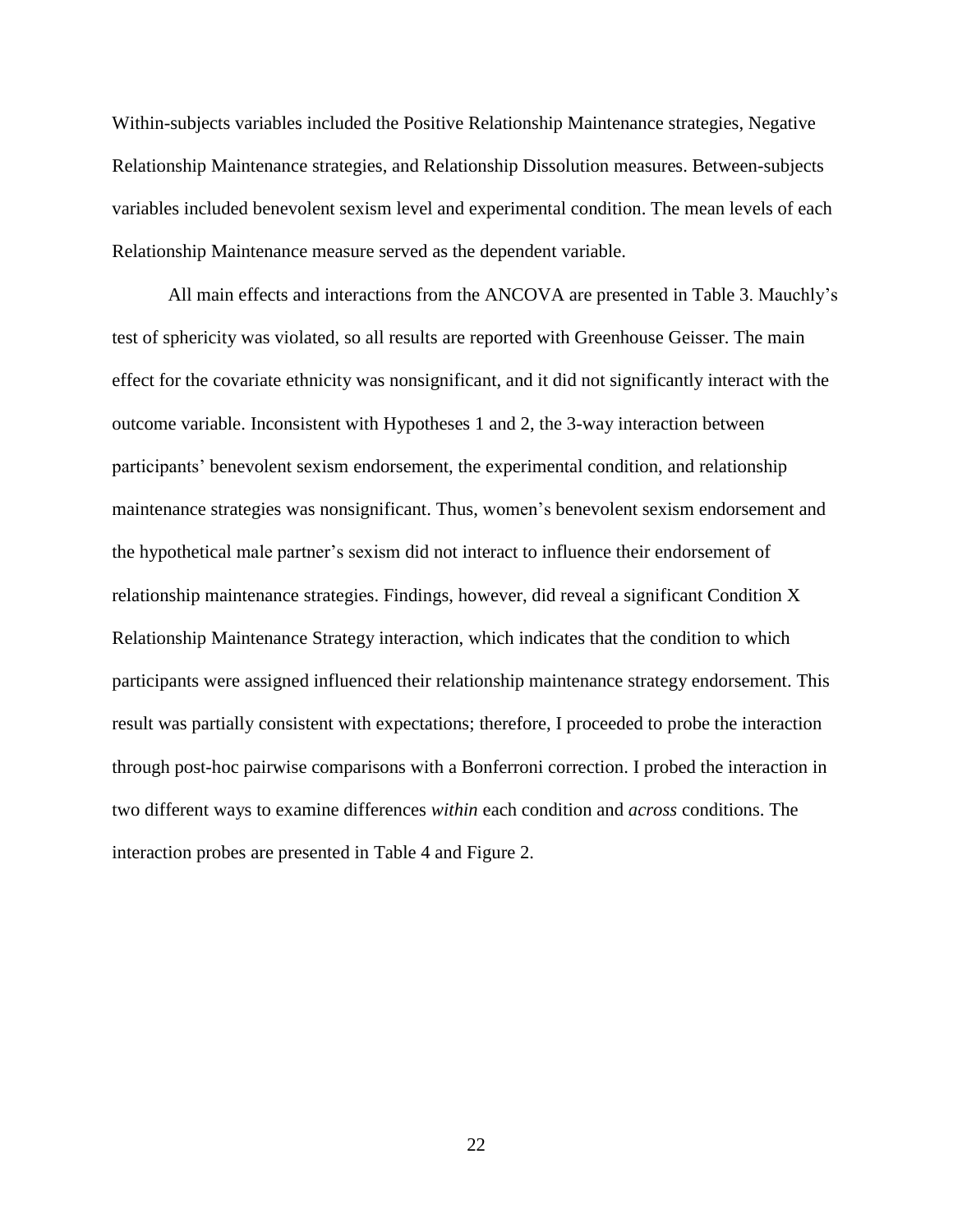| Source                                                 | Sum of<br>Squares | df             | Mean<br>Square | $\overline{F}$ | Partial Eta<br>Squared |
|--------------------------------------------------------|-------------------|----------------|----------------|----------------|------------------------|
| <b>RM</b> Strategy                                     | .53               | 1.65           | .32            | .24            | .00                    |
| <b>RM Strategy X</b><br>Ethnicity                      | 2.38              | 1.65           | 1.44           | 1.07           | .01                    |
| <b>RM Strategy X</b><br><b>BS-level</b>                | 4.70              | 1.65           | 2.84           | 2.11           | .01                    |
| <b>RM Strategy X</b><br>Condition                      | 16.23             | 3.31           | 4.91           | $3.64*$        | .03                    |
| <b>RM Strategy X</b><br><b>BS-level X</b><br>Condition | 1.06              | 3.31           | .32            | .24            | .00                    |
| Error                                                  | 454.50            | 337.13         | 1.35           |                |                        |
| Ethnicity                                              | 1.77              | $\mathbf{1}$   | 1.77           | 1.66           | .01                    |
| <b>BS-level</b>                                        | 3.90              | $\mathbf{1}$   | 3.90           | 3.81           | .02                    |
| Condition                                              | 1.62              | $\overline{2}$ | .81            | .80            | .01                    |
| <b>BS-level X</b><br>Condition                         | 1.77              | $\overline{2}$ | .89            | .87            | .01                    |
| Error                                                  | 208.67            | 204            | $1.02\,$       |                |                        |

Table 3. Analysis of Covariance Testing Hypotheses 1 and 2.

*Note.* BS = Benevolent Sexism, RM = Relationship Maintenance.  $* p < 0.05$ .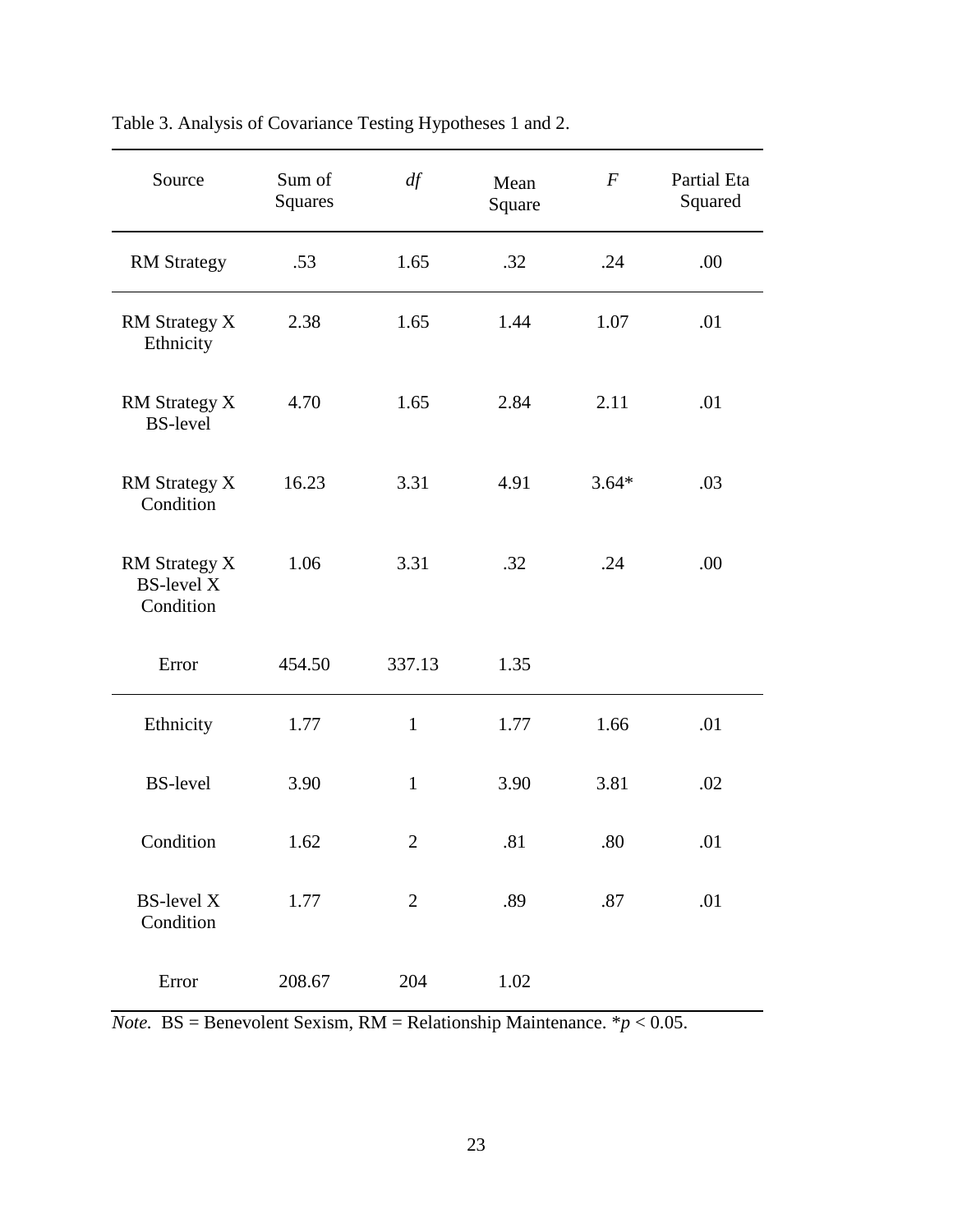Table 4. Bonferroni Comparisons for RM Strategies Within and Across Conditions.

|                   |                    | <b>RM</b> Strategies   |                              |
|-------------------|--------------------|------------------------|------------------------------|
| Condition         | Positive           | Negative               | Dissolution                  |
| <b>Benevolent</b> | $0.18(0.94)^{a}$   | $-0.18$ $(1.05)^{a,b}$ | $-0.33(0.90)^b$ <sub>a</sub> |
| Hostile           | $-0.24$ $(1.03)^a$ | $-0.02$ $(1.16)^a$     | $0.22 (1.09)^a_{\rm b.c}$    |
| Control           | $-0.06$ $(1.34)^a$ | $0.01(0.92)^{a}$       | $0.12 (0.93)^a$ <sub>c</sub> |

*Note.* **RM** = Relationship Maintenance. Row superscripts denote significant difference within conditions at  $p < 0.05$ . Column subscripts denote significant difference across conditions at  $p <$ 0.05. All values reflect *z* scores.

# Figure 2.



Relationship maintenance strategies across and within conditions. RM = Relationship Maintenance. All values reflect *z* scores. Significant differences reported at  $p < .05$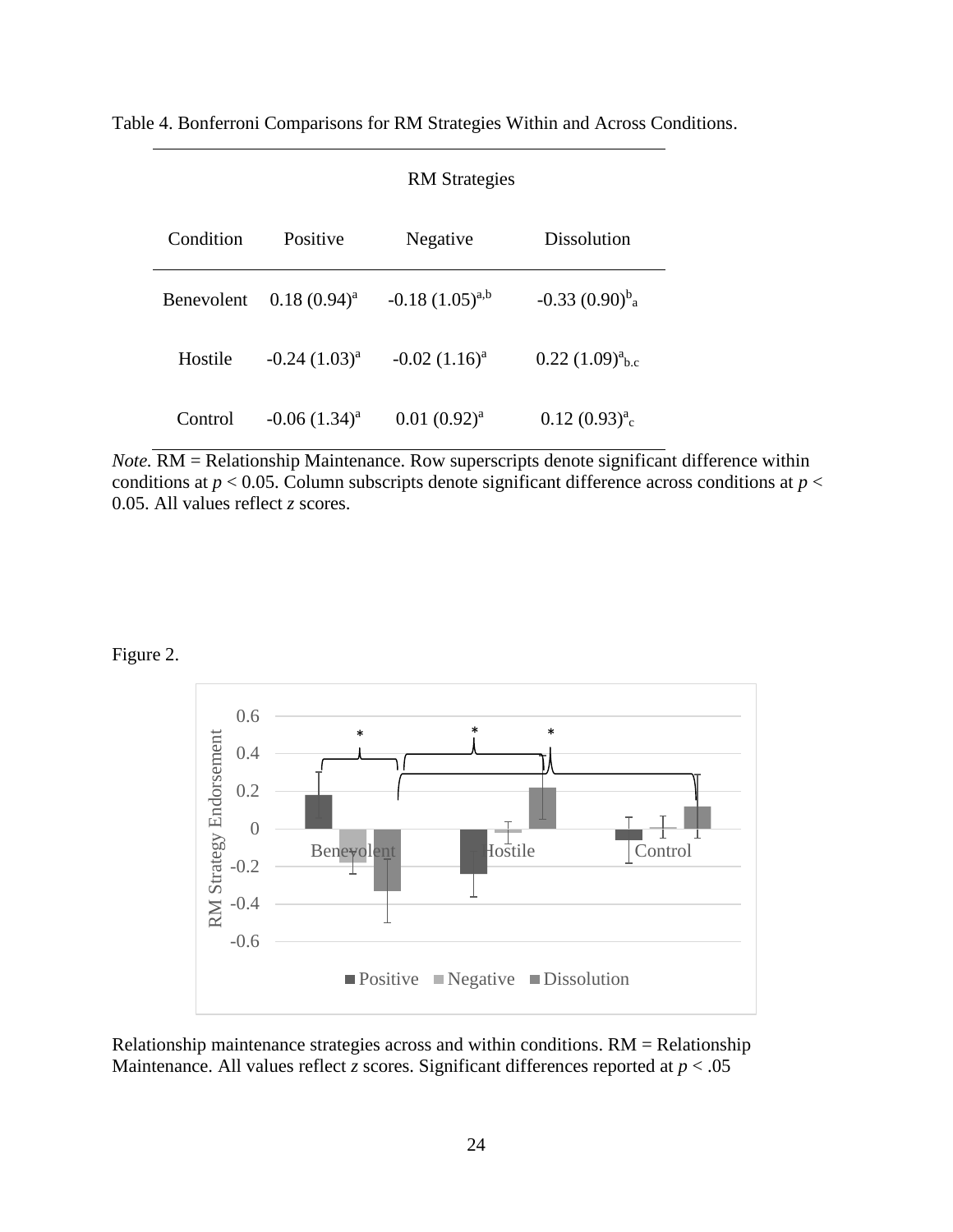**Relationship maintenance strategies within each condition.** All means and standard deviations from the pairwise comparisons are presented in Table 4. In the first interaction probe, I examined the rank-order of relationship maintenance strategies *within* each condition. Within the benevolent partner condition, participants were significantly more likely to endorse positive relationship maintenance strategies ( $M = .18$ ,  $SE = .11$ ), than they were to endorse dissolution ( $M$  $=$  -.33, *SE* = .11). This illustrates that regardless of women's own benevolent sexism endorsement, they endorsed positive relationship maintenance strategies more strongly than dissolution when the hypothetical male partner endorsed benevolent sexism. There were no differences of relationship maintenance strategy in the hostile partner or control conditions.

I used a one sample *t*-test to examine whether participants' endorsement of positive relationship maintenance strategies in the benevolent partner condition was significantly different from the mid-point of the scale. The test was significant,  $t(75) = 23.19$ ,  $p < .001$ . Therefore, women in the benevolent partner condition endorsed positive relationship maintenance strategies significantly more than a neutral amount.

**Relationship maintenance strategies across conditions.** In the second interaction probe, I examined mean differences in relationship maintenance strategies *across* conditions (see Table 4). Results revealed that relationship dissolution endorsement varied by condition such that participants were more likely to endorse it in the hostile partner condition  $(M = 22, SE = 12)$ , as compared to participants in the benevolent partner condition  $(M = -.33, SE = .11)$ . Furthermore, participants in the control condition  $(M = .12, SE = .11)$  were significantly more likely to endorse relationship dissolution, as compared to participants in the benevolent partner condition ( $M = -0.33$ ,  $SE = 0.11$ ,  $p = 0.02$ ). These results illustrate that participants were most likely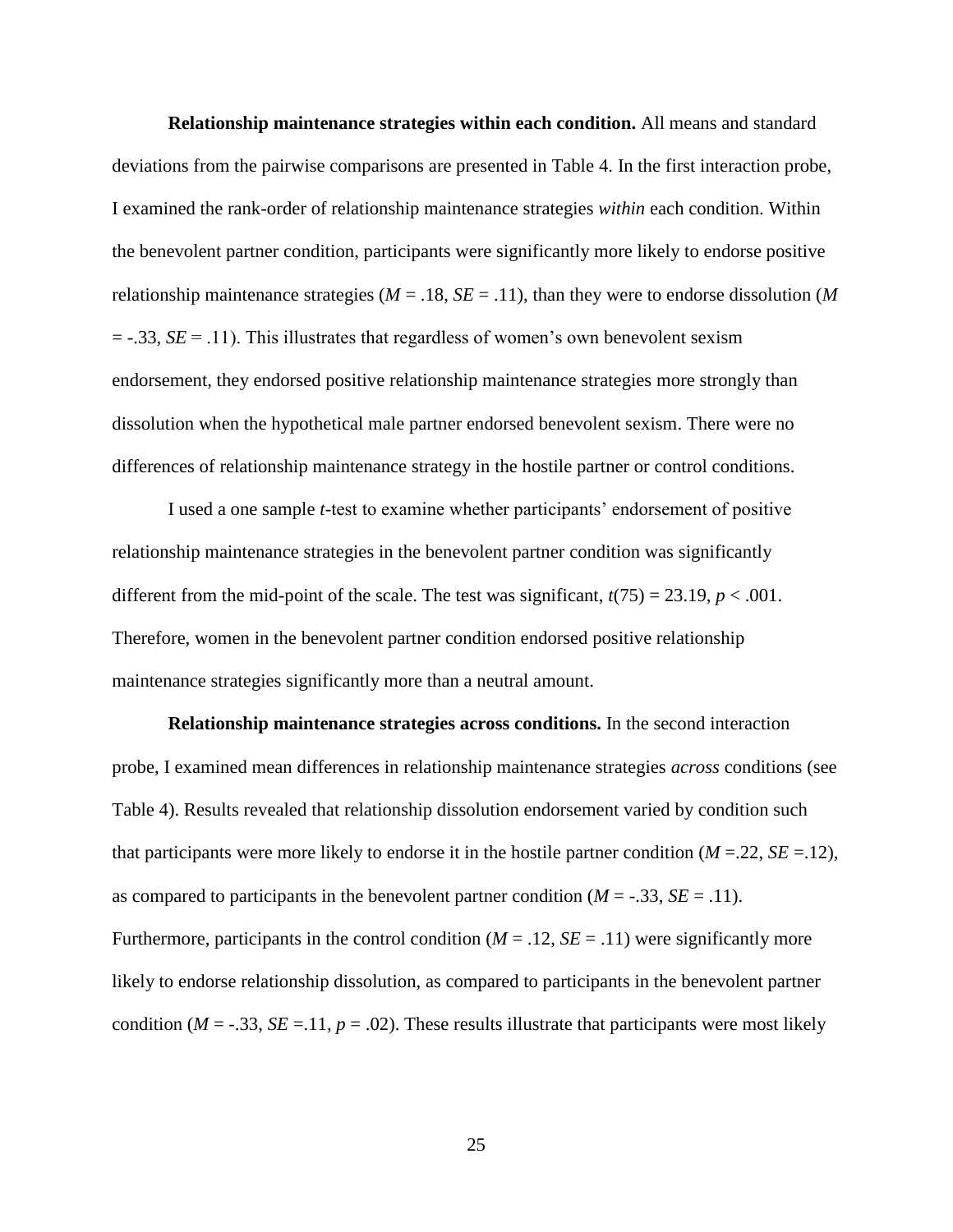to endorse dissolution in the hostile partner and control conditions, and they were least likely to endorse dissolution in the benevolent partner condition.

In sum, although the hypothesized three-way interaction was not significant, a meaningful two-way interaction emerged between the experimental condition and relationship maintenance strategies, which demonstrates that the hypothetical male partner's endorsement of sexism influenced women's endorsement of relationship maintenance strategies. Specifically, the interaction illustrated that when the hypothetical male partner endorsed benevolent sexism, participants endorsed positive relationship maintenance more than dissolution. The interaction also revealed that dissolution was more prominent in the hostile and control conditions than it was in the benevolent condition. That is, participants were less likely to endorse dissolution when the male partner endorsed benevolent sexism, even though the relationship was described as troubled.

#### **Hypothesis 3: Mediation**

A second set of analyses tested Hypothesis 3 which predicted that relationship-contingent self-esteem would mediate the association between benevolent sexism and relationship maintenance strategies, specifically positive relationship maintenance strategies and negative relationship maintenance strategies. I tested two mediation models. In the first mediation model, I anticipated that women with higher endorsement of benevolent sexism would also report higher endorsement of relationship-contingent self-esteem, which in turn would be associated with higher endorsement of positive relationship maintenance strategies. In the second mediation model, I anticipated that women with higher endorsement of benevolent sexism would report higher endorsement of relationship-contingent self-esteem, which in turn would be associated with higher endorsement of negative relationship maintenance strategies. The mediation models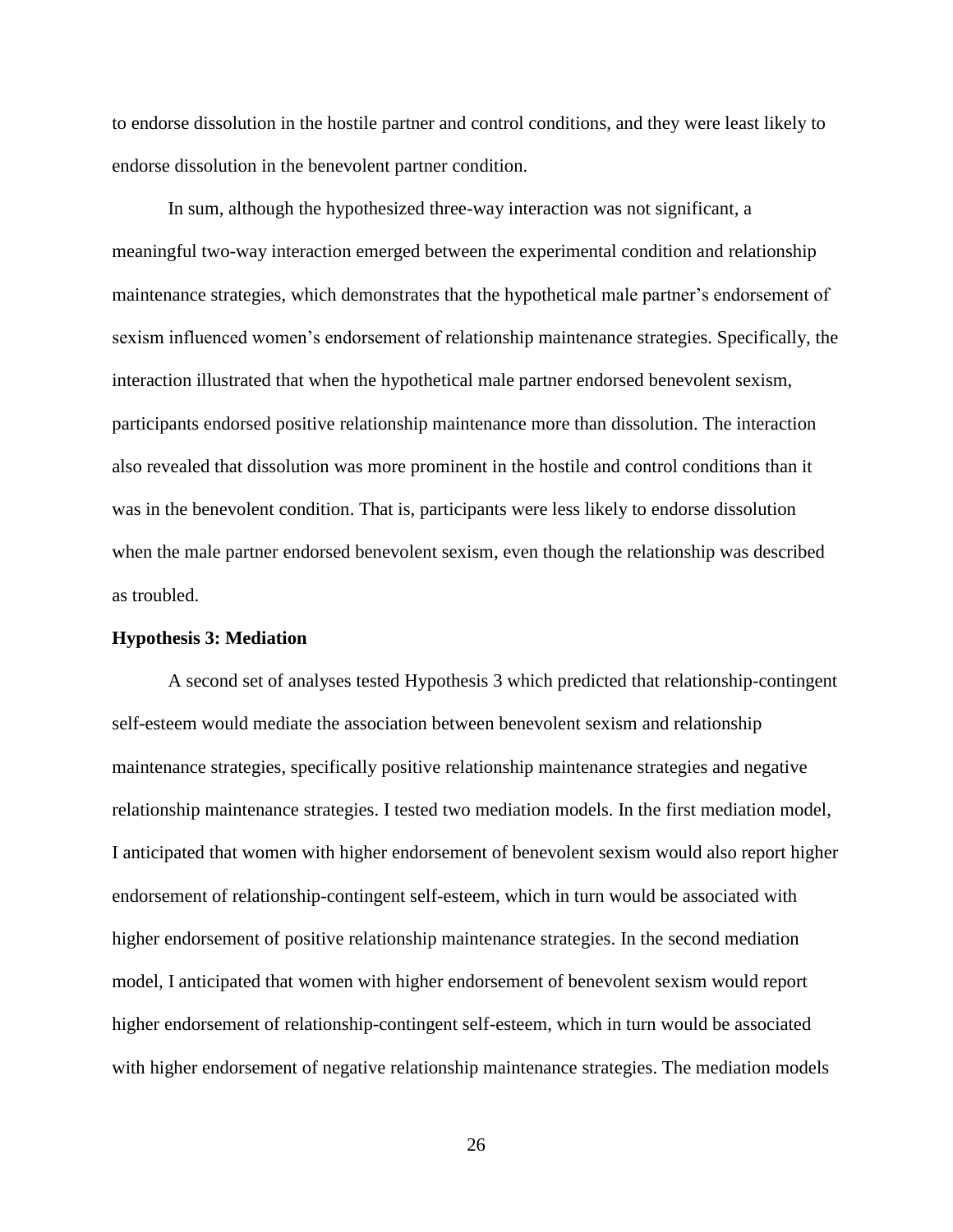were tested in Mplus version 7.4 (Muthén and Muthén 1998–2013). Results of these analyses are presented in Figures 3 and 4.

Figure 3.



Mediation model depicting associations among benevolent sexism, relationship-contingent selfesteem, and positive relationship maintenance strategies.  $RM =$  relationship maintenance.  $\dot{p}$  < .05 \*\*  $p < .01$ \*\*\* $p < .001$ .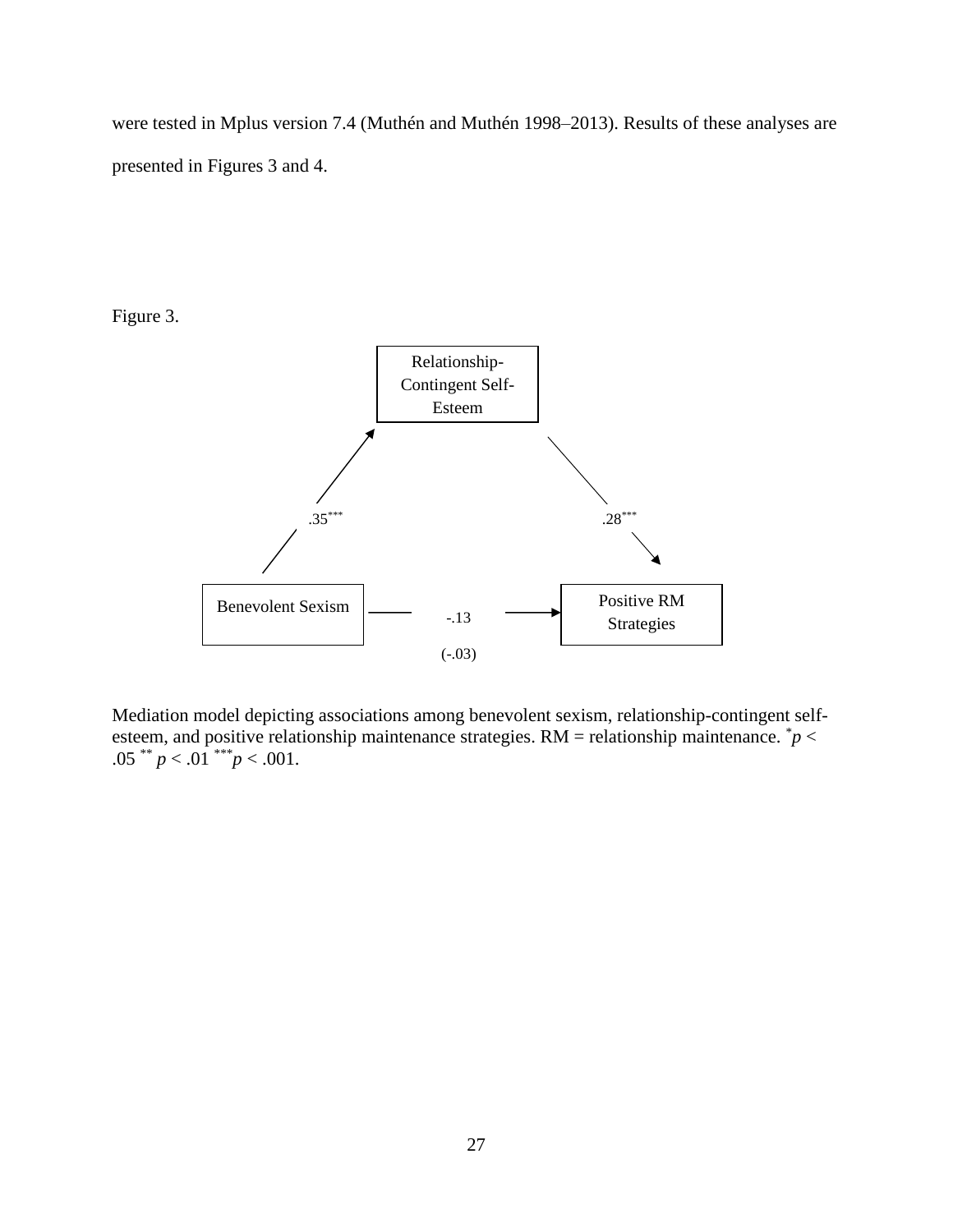Figure 4.



*Figure 4.* Mediation model depicting associations among benevolent sexism, relationshipcontingent self-esteem, and negative relationship maintenance strategies. RM = relationship maintenance.  $\binom{p}{0}$  < .05  $\binom{p}{0}$  < .01  $\binom{p}{0}$  < .001.

For model 1, I began by testing the direct path from benevolent sexism to positive relationship maintenance strategies. This path was nonsignificant ( $\beta$  = -.01,  $p$  = .89). There was not an association between benevolent sexism and positive relationship maintenance strategies, suggesting that there was only partial support for Hypothesis 3.

For model 2, I began by testing the direct path from benevolent sexism to negative relationship maintenance strategies. This path was significant ( $\beta = .25$ ,  $p < .001$ .). Next, I tested a model that included relationship-contingent self-esteem as a mediator (see Figure 4). As expected, participants who were higher in benevolent sexism were also higher in relationshipcontingent self-esteem ( $\beta = .35$ ,  $p < .001$ ). Correspondingly, participants who were higher in relationship-contingent self-esteem were more likely to endorse negative relationship maintenance strategies ( $\beta$  = .26, *p* < .001). Further, the indirect effect was significant ( $\beta$  = .09, *p*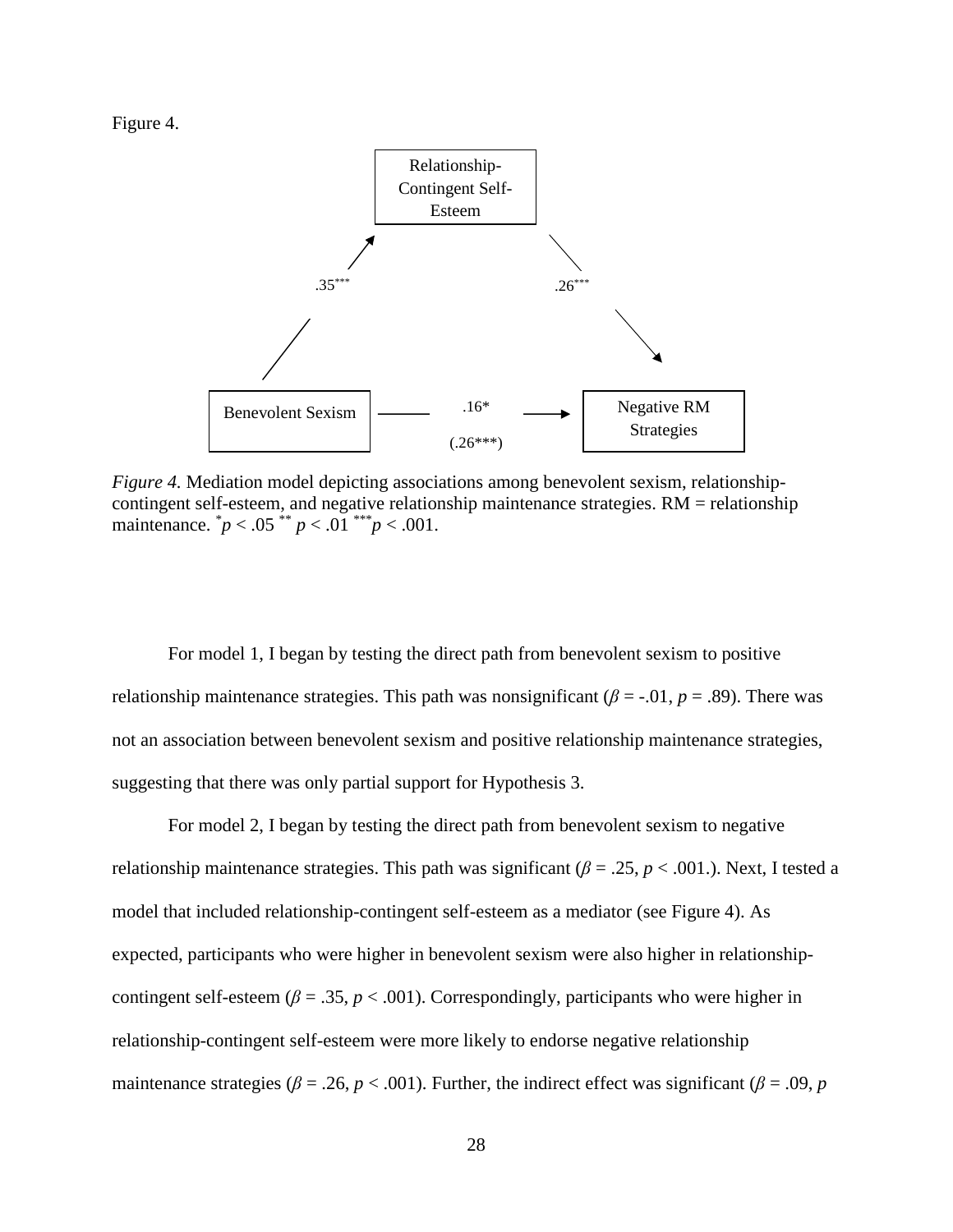<. 001), which suggests that relationship-contingent self-esteem functions as a mediator. Although including relationship-contingent self-esteem in the model reduced the direct effect of benevolent sexism on negative relationship maintenance strategies, this path was still significant  $(\beta = .16, p = .03)$ . Taken together, these findings indicate that relationship-contingent self-esteem partially mediates the association between benevolent sexism and negative relationship maintenance strategies.

It is interesting to note that although the 3-way interaction did not reveal that women's benevolent sexism endorsement influenced their preferred relationship maintenance strategy, the mediation model revealed a significant association between benevolent sexism and negative relationship maintenance strategies. I included potential explanations for these contradictory results in the discussion section.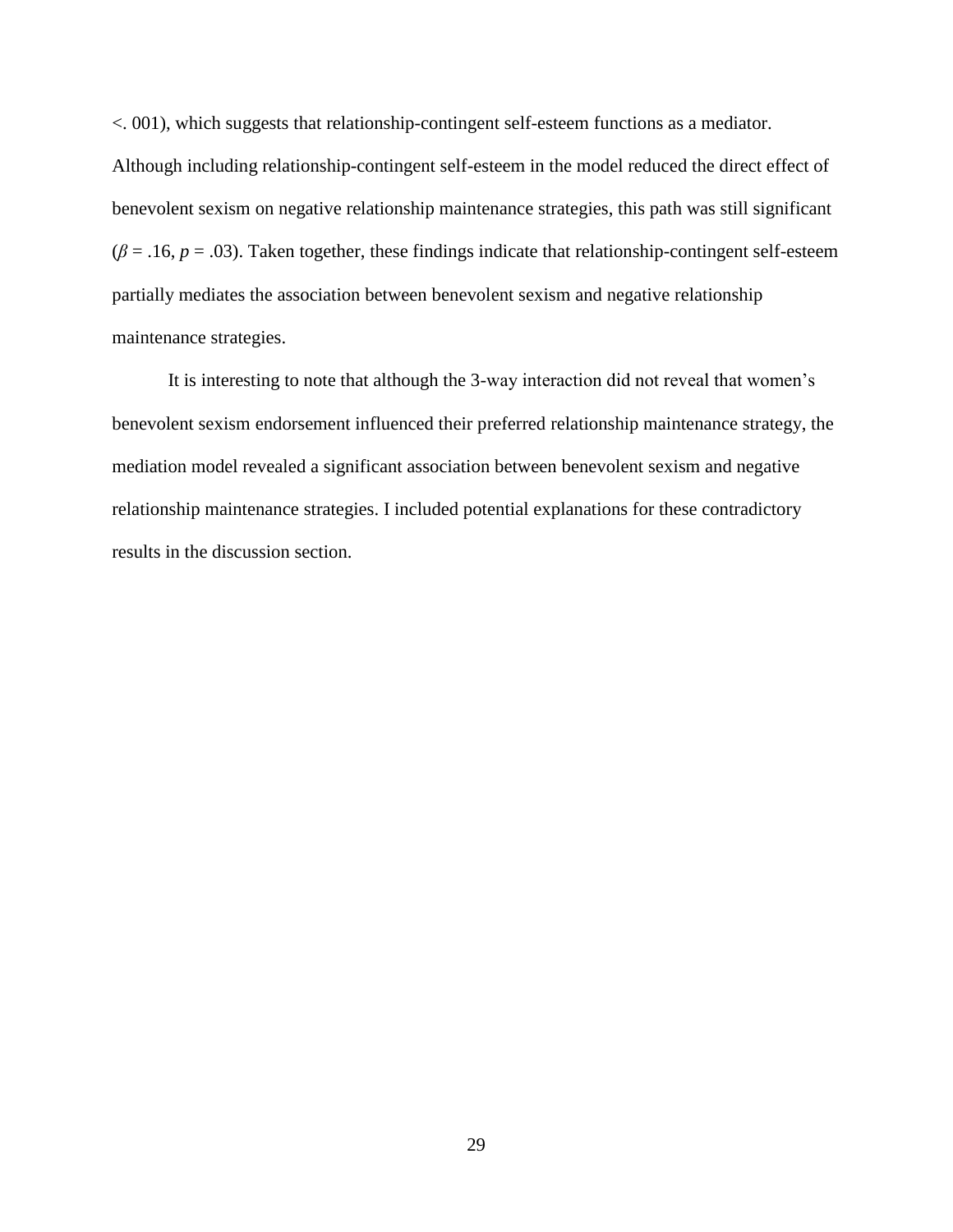#### **Chapter 4: Discussion**

The current research focused on why some women remain in troubled romantic relationships and how they maintain these relationships. In carrying out this research, I built on existing literature demonstrating that women who endorse benevolent sexism tend to have troubled relationships (Casad et al., 2015; Hammond & Overall, 2014; Hammond & Overall, 2013). To my knowledge, this was the first study to test for associations among benevolent sexism, relationship-contingent self-esteem, and relationship maintenance strategies. Findings provide a novel contribution to the field by demonstrating that even women low in benevolent sexism want to maintain a troubled relationship with a partner who endorses benevolent sexism. This study also demonstrated that relationship-contingent self-esteem partially mediated the association between benevolent sexism and women's endorsement of negative relationship maintenance strategies. This finding suggests that women who endorse benevolent sexism tend to invest their identity in romantic relationships, which in turn leads them to maintain troubled relationships through negative strategies.

# **Hypotheses 1 and 2: Factors Influencing Women's Preferred Relationship Maintenance Strategies**

Results of this study built on prior research demonstrating the appeal of benevolent sexism (Glick et al., 2000); it was not surprising that women endorsed dissolution more strongly in the hostile partner and control conditions than they did in the benevolent partner condition. However, it was surprising that women's own benevolent sexism did not play a role in this effect. Prior research on attitude similarity effect shows that people tend to like others who share similar attitudes (e. g., Byrne, 1971); based on this effect, it seems likely that women who endorse benevolent sexism would like a partner who also endorses benevolent sexism, and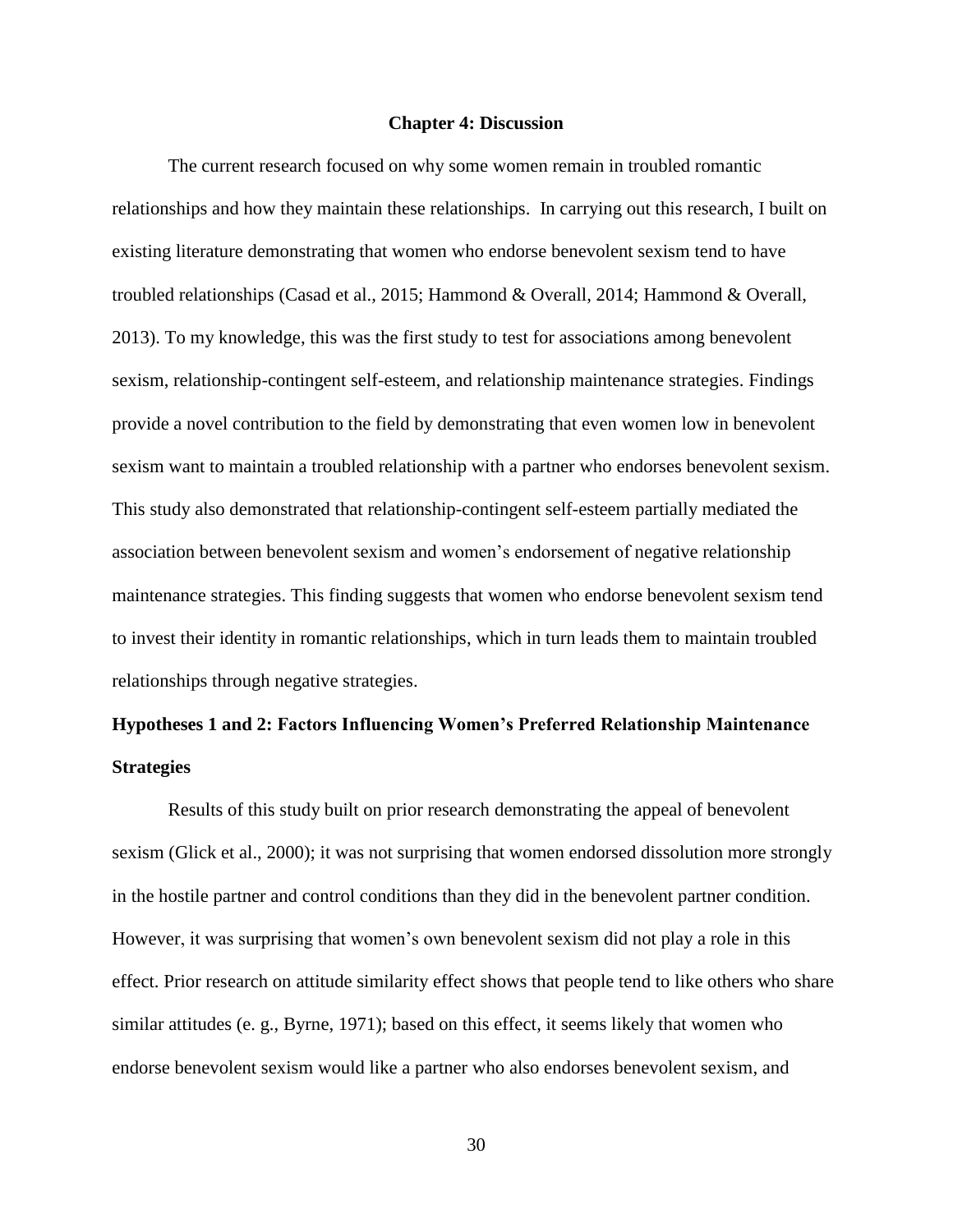women who do not endorse benevolent sexism would not like a partner who endorses benevolent sexism. Prior research on partner attraction and likability, has illustrated that even high-feminist and low-feminist women rated high benevolent sexism profiles of men as more attractive and likable than profiles of men low benevolent sexism (Bohner, Ahlborn, & Steiner, 2010.) Something similar may be occurring in the current study because even women low in benevolent sexism indicated that they would rather continue a troubled relationship with a partner who endorses benevolent sexism than dissolve the relationship. It is unclear why I did not receive support for the interaction, but it is possible that women both high and low in benevolent sexism alike prefer partners who endorse benevolent sexism. Still, there is also a methodological explanation for why I did not receive support for women's own benevolent sexism interacting with the partner's sexism to influence relationship maintenance strategies. Specifically, it is also possible that this interaction was not significant because I assessed benevolent sexism using a median split which may have reduced the power too much to detect the hypothesized associations.

Hypothesis 1 examined women's relationship maintenance strategies in the benevolent partner condition. Prior research illustrates that women who adhere to traditional gender roles are likely to use positive relationship maintenance strategies to maintain a relationship (Stafford et al., 2000). Prior research also finds that women low in benevolent sexism proscribed negative traits for an ideal partner (Lee et al., 2010), indicating that women who do not endorse benevolent sexism would be more likely to dissolve than maintain a troubled relationship. Therefore, Hypothesis 1 predicted that when a hypothetical male partner endorsed benevolent sexism, women high in benevolent sexism would endorse positive relationship maintenance strategies most strongly, whereas women low in benevolent sexism would endorse dissolution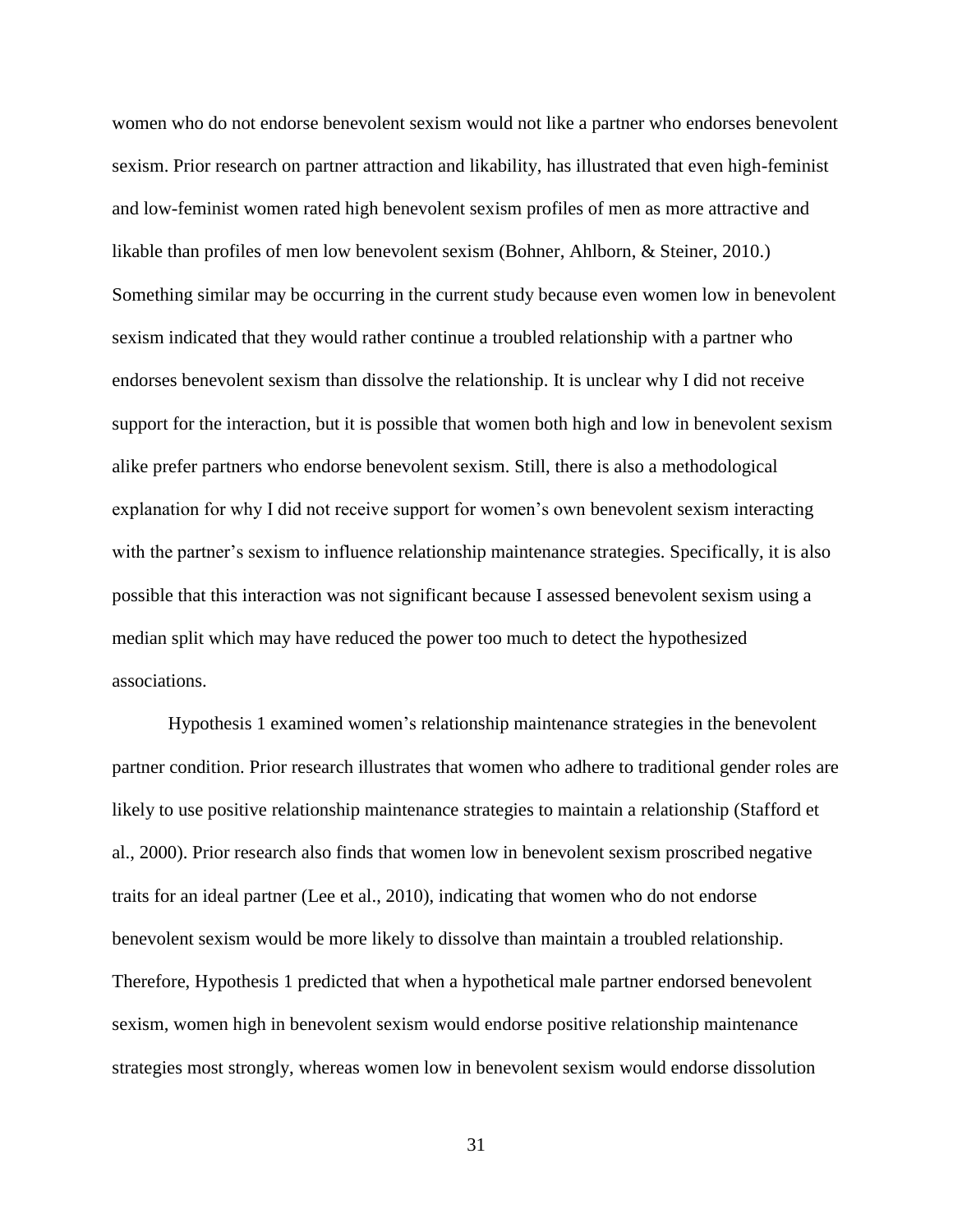most strongly. This hypothesis was not fully supported because women's benevolent sexism did not influence their relationship maintenance strategy endorsement as predicted. However, this hypothesis received partial support in that women in the benevolent partner condition endorsed positive relationship maintenance strategies more strongly than negative relationship maintenance strategies and dissolution. Similar to Bohner et al. (2010), this finding indicates that benevolent sexism is so appealing that a partner who endorses benevolent sexism is attractive even to women who do not strongly endorse benevolent sexism themselves. Examining relationship maintenance strategies across conditions revealed that if the partner endorsed hostile sexism or was nonsexist, women recognized the relationship as troubled and believed that exiting it was a better choice than maintaining the relationship.

Hypothesis 2 examined women's relationship maintenance strategies in the hostile partner condition. Prior research shows that women high in benevolent sexism respond with negativity when they are in a relationship with a man who does not endorse benevolent sexism (Overall et al., 2011). However, there was no difference in the endorsement of relationship maintenance strategies in the hostile partner condition. Therefore, this hypothesis was not supported. A possible explanation for why this hypothesis did not receive support is because hostile sexism is unappealing alone; women often accept hostile sexism only when it is accompanied by benevolent sexism (Glick & Fiske, 2001). This is because benevolent sexism assures women of being adored and protected. Therefore, accepting hostile sexism can be viewed as a trade-off that women are willing to accept if their partner also endorses benevolent sexism. If benevolent sexism is not present and there is no promise of adoration from the partner, women are likely to view hostile sexism as unacceptable. Consistent with this possibility, dissolution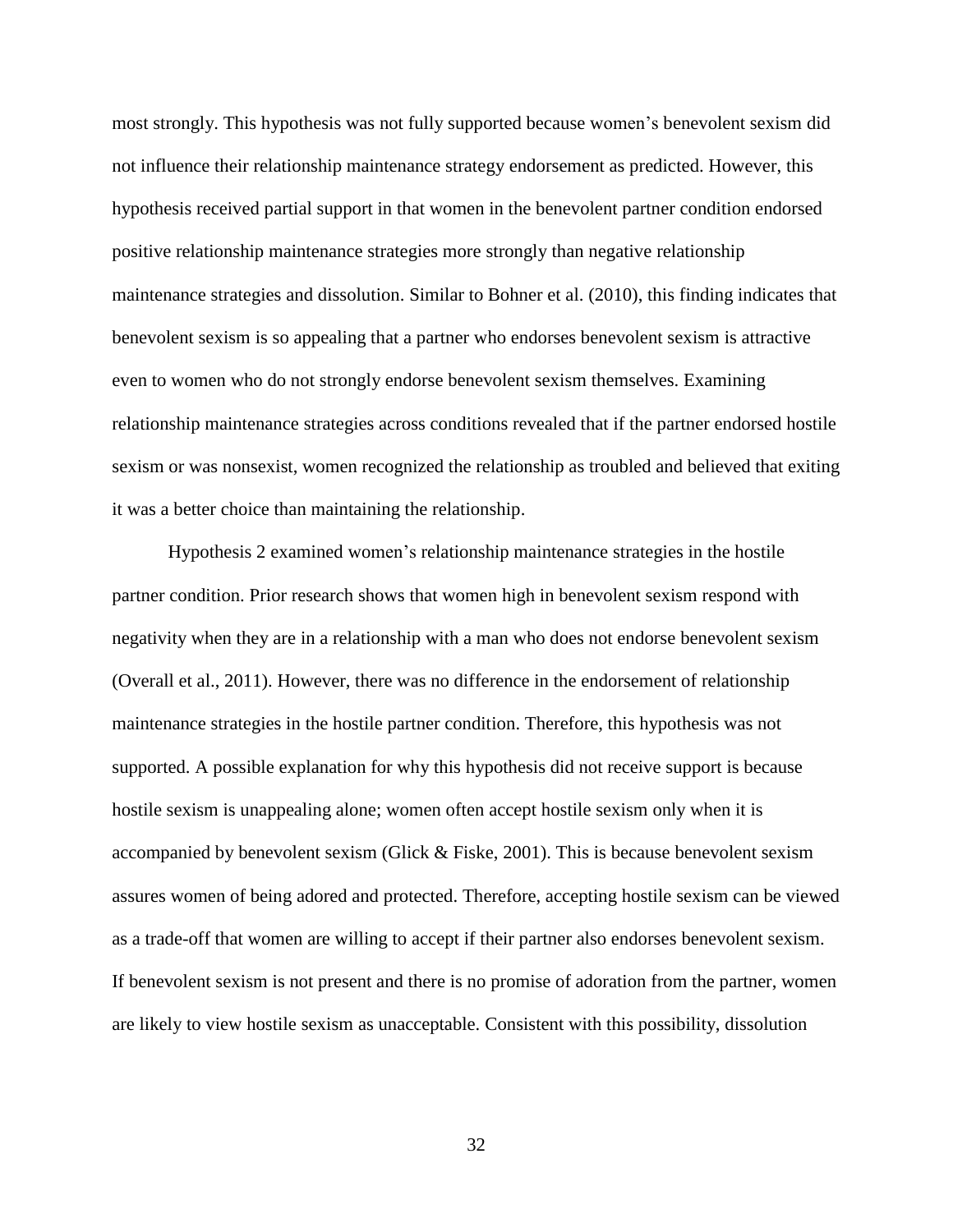was endorsed more strongly in the hostile partner condition than the benevolent partner condition.

#### **Hypothesis 3: Mediation**

The purpose of Hypothesis 3 was to understand what the motivating factor was for women to remain in a troubled relationship. Prior research on benevolent sexism has illustrated that women who endorse benevolent sexism invest a significant amount of effort and personal identity into their romantic relationships (Glick & Fiske, 1996). Based on research on contingent self-esteem, women who invest a large part of their identity into their relationship would be unlikely to leave a troubled relationship because dissolving a relationship would hurt their selfesteem (Park et al., 2011). Therefore, Hypothesis 3 predicted that relationship-contingent selfesteem would mediate the association between benevolent sexism and relationship maintenance strategies. In other words, women with higher benevolent sexism would more strongly endorse positive and negative relationship maintenance strategies *because* they have relationshipcontingent self-esteem.

I obtained partial support for Hypothesis 3. Results of the first mediation model revealed that relationship-contingent self-esteem did not mediate the association between benevolent sexism and positive relationship maintenance strategies. However, results from the second mediation model showed that relationship-contingent self-esteem partially mediated the association between benevolent sexism and negative relationship maintenance strategies. These results suggest that within troubled relationships, women high in benevolent sexism engage in negative relationship maintenance strategies in part because of their relationship contingent selfesteem. This finding adds to research demonstrating the damaging nature of benevolent sexism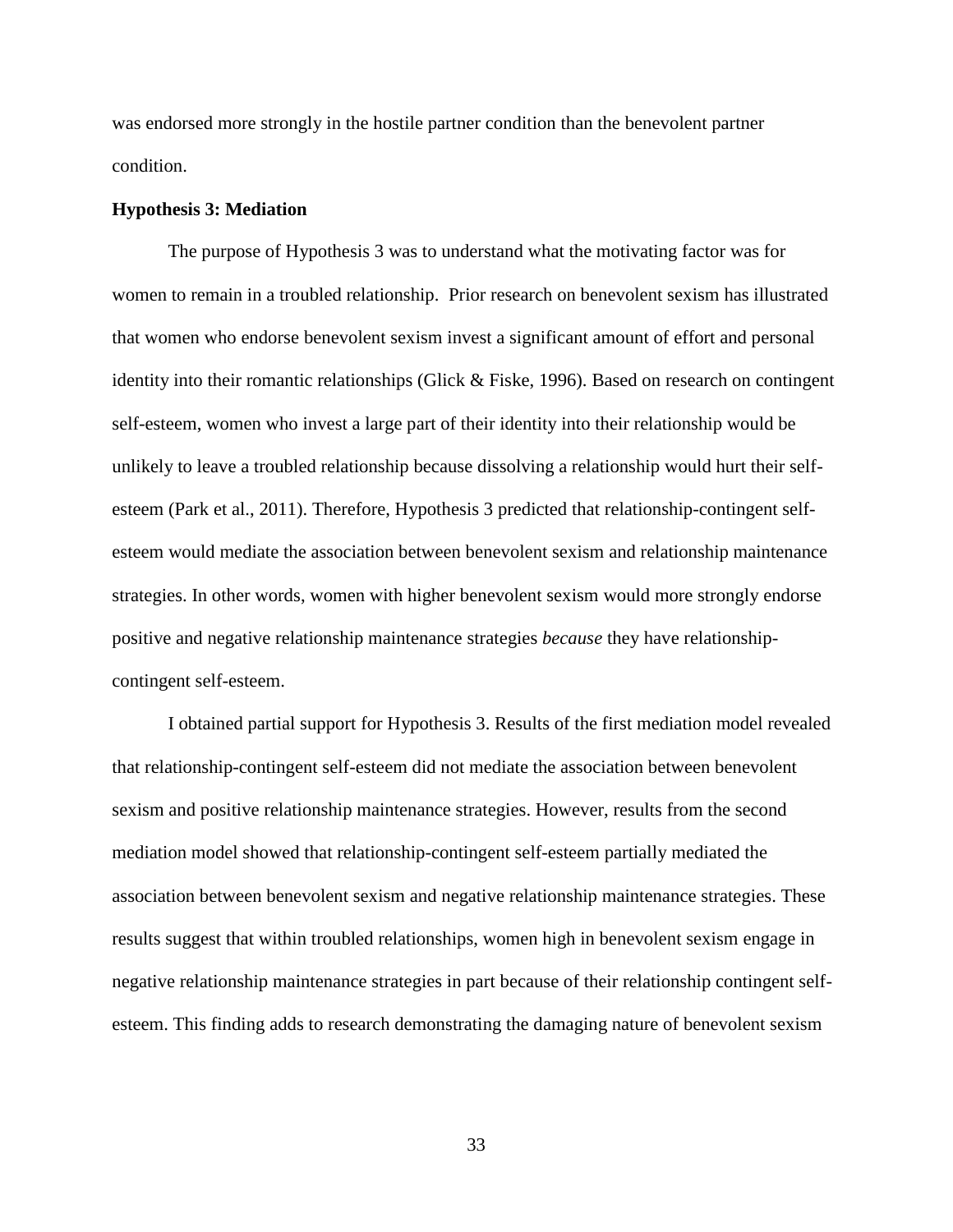in romantic relationships (Hammond & Overall, 2013; Hammond & Overall, 2014; Overall et al., 2011).

#### **Practical Implications**

This study illustrated that women were more likely to remain in a troubled romantic relationship if their partner endorses benevolent sexism. This finding suggests that benevolent sexism can negatively impact women in romantic relationships, which is a pattern that has been obtained in prior research (Casad et al., 2015; Hammond & Overall, 2013) For instance, benevolent sexism may have the potential to promote intimate partner violence. Papp, Liss, Erchull, Godfrey, and Waaland-Kreutzer (2017) found that women who endorsed romantic beliefs were likely to romanticize controlling behavior, and they were also likely to experience intimate partner violence. Therefore, encountering intimate partner violence is a potential concern for women high in benevolent sexism. This may be because women are more likely to accept hostile sexism as long as it is accompanied by benevolent sexism (Glick & Fiske, 2001); that is, women may be willing to experience hostile sexism's negativity if it is accompanied by the adoration benevolent sexism provides.

#### **Limitations and Future Directions**

The conclusions drawn from the research could be strengthened through several methodological changes. First, I did not find support for the hypotheses predicting that women's benevolent sexism levels would influence the type of maintenance strategy they endorsed. This may be because the manipulation was so robust that it trumped participants' own benevolent sexism level. For example, the vignette and the manipulation may have had such a strong effect that it washed out effects of participants' own benevolent sexism level. Therefore, it would be beneficial for future research to vary the intensity of the argument described in the vignette to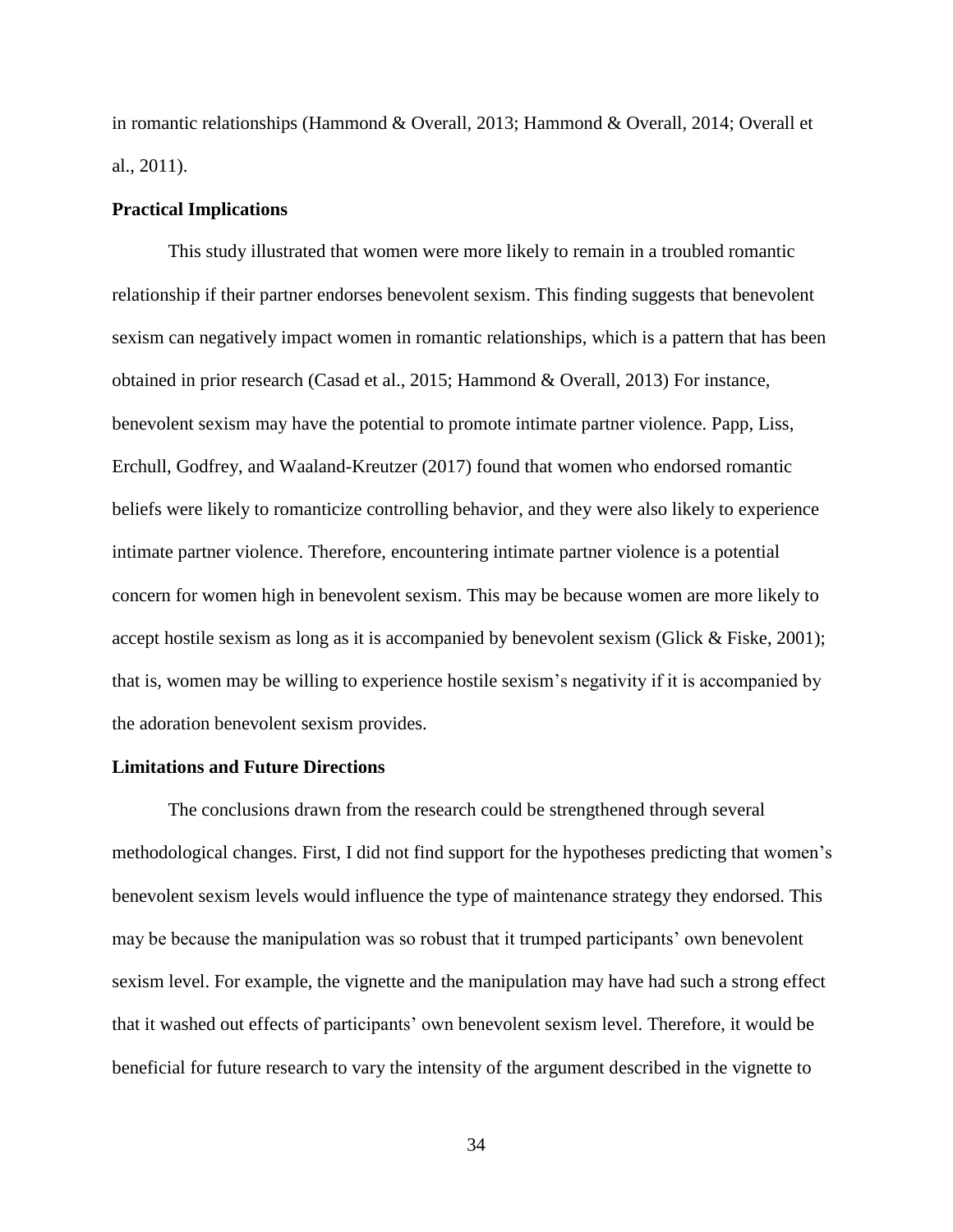understand whether women's benevolent sexism levels influence relationship maintenance strategies. As noted earlier, it is also possible that participants' benevolent sexism level did not influence relationship maintenance strategy preferences because using a median split for benevolent sexism resulted in too little variability and lower power. I used a median split in order to utilize a repeated measures ANCOVA design. Yet the mediation model, which treated benevolent sexism as a continuous variable, illustrated that benevolent sexism was associated with negative relationship maintenance strategies. Thus, it is possible that examining benevolent sexism without a median split may illustrate that participants' benevolent sexism levels do impact relationship maintenance strategies.

This study could also be improved by increasing external validity. An improvement in external validity could be achieved through instructing participants to observe real couples interacting rather than just reading about a hypothetical couple. For example, Overall et al. (2011) utilized a similar approach in which participants observed real couples' discussions. Participants were then instructed to code the interactions for hostile communication and compared the observation to each partner's hostile sexism and benevolent sexism endorsement. Future research could use this approach to examine benevolent sexism endorsement and relationship maintenance strategies by measuring each couple's endorsement of benevolent sexism and having blind coders observe their interactions for positive relationship maintenance and negative relationship maintenance. Another strategy for increasing external validity is to recruit participants currently in a romantic relationship and instruct them to respond to the relationship maintenance measures based on their own experiences. Hammond and Overall (2013) adopted a similar approach in which women who were currently in a romantic relationship were instructed to keep a diary of their relationship problems and how they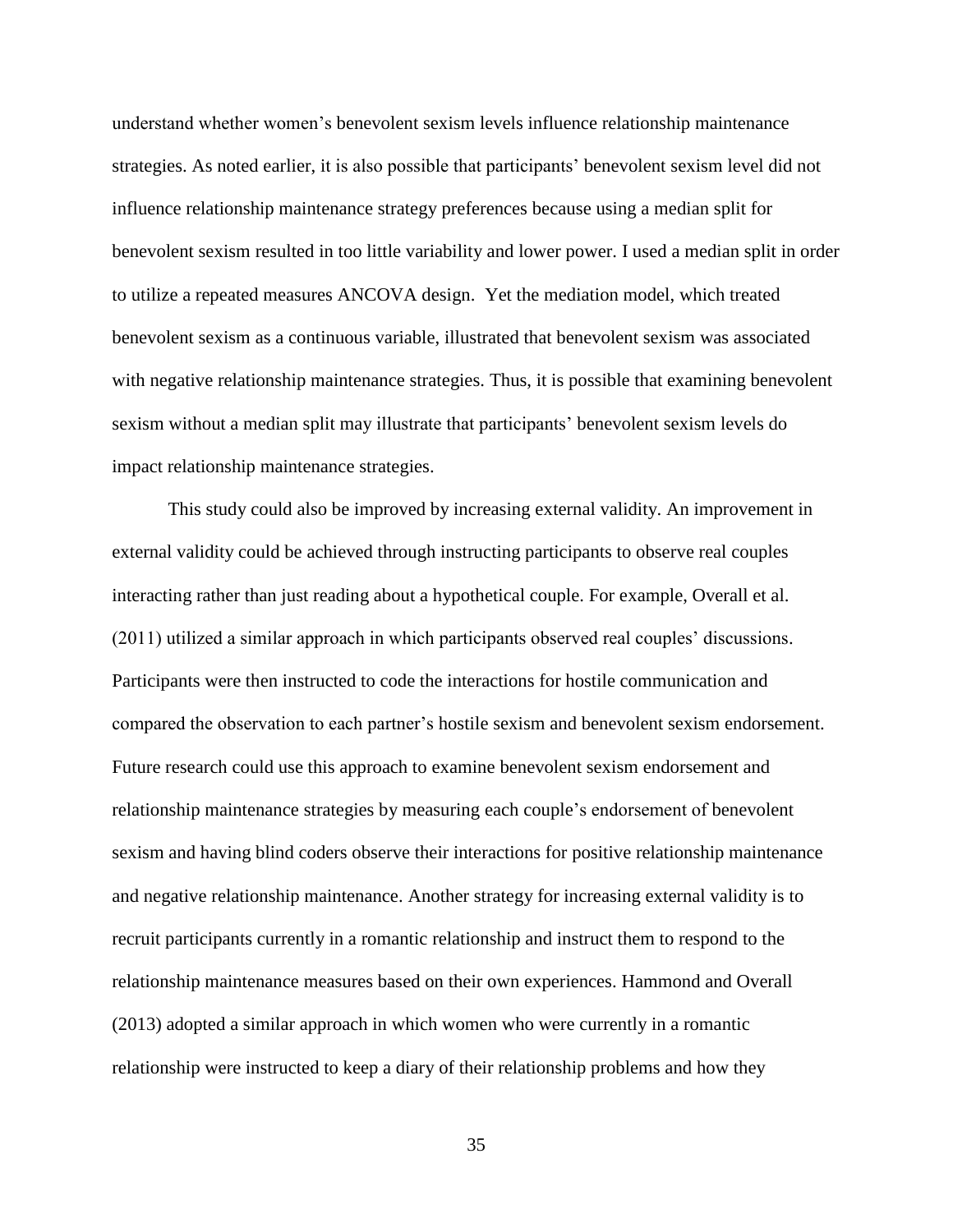evaluated the relationship. This type of research design would provide a more realistic measure of how heterosexual women maintain romantic relationships. Furthermore, these methodological changes could provide a more accurate portrayal of behavior regarding relationship maintenance strategies because participants would be reporting behaviors they actually engaged in rather than imagining how they might behave.

Last, this study could be improved by focusing more directly on ethnic differences in benevolent sexism. I controlled for ethnicity because Women of Color reported significantly higher benevolent sexism endorsement as compared to White women (for similar patterns, see Hayes & Swim, 2013; Robnett et al., 2012), and I wanted to ensure that all differences were a product of the variables of interest. Future research should make ethnic differences a focal point to understand how benevolent sexism endorsement differentially influences relationship maintenance strategies among women from diverse backgrounds.

#### **Conclusion**

The current study found that women endorsed positive relationship maintenance strategies more than they endorsed relationship dissolution when a hypothetical male partner was described as endorsing benevolent sexism, despite the relationship being described as troubled. Additionally, this study found that relationship-contingent self-esteem mediated the association between benevolent sexism and negative relationship maintenance strategies, which illustrates that women who endorse benevolent sexism engage in maladaptive maintenance strategies because their identity is invested in their relationship. Surprisingly, participant benevolent sexism did not influence relationship maintenance strategies, but partner benevolent sexism did. This suggests that benevolent sexism is so appealing in a partner that even women who do not endorse benevolent sexism are willing to maintain a troubled relationship with a partner who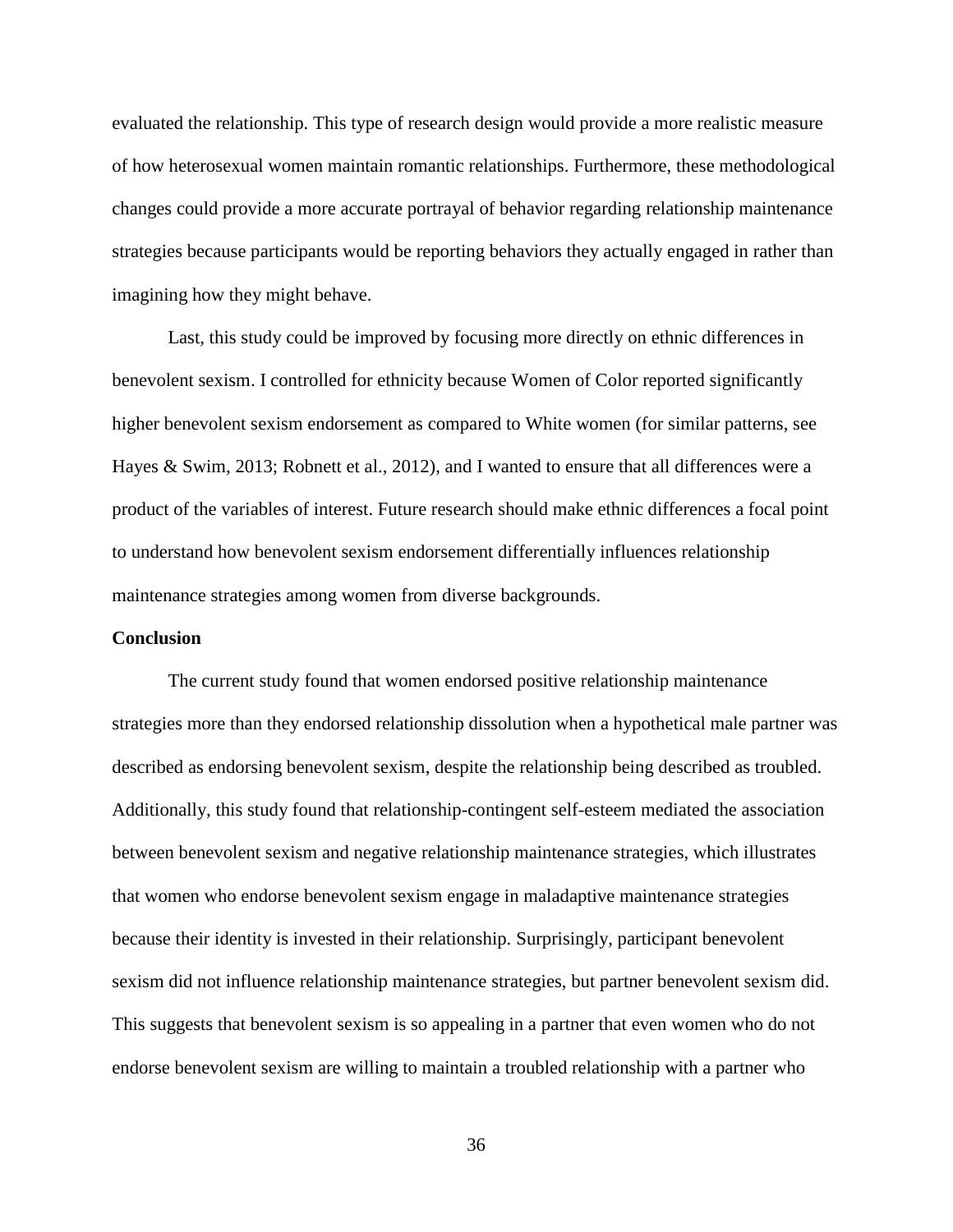endorses benevolent sexism. Results from this study also suggest that relationship-contingent self-esteem encourages women who endorse benevolent sexism to remain in a troubled relationship as a way to bolster their self-esteem. However, these women prefer to maintain their relationship with maladaptive relationship maintenance strategies, which is likely because the relationship is not meeting their expectations.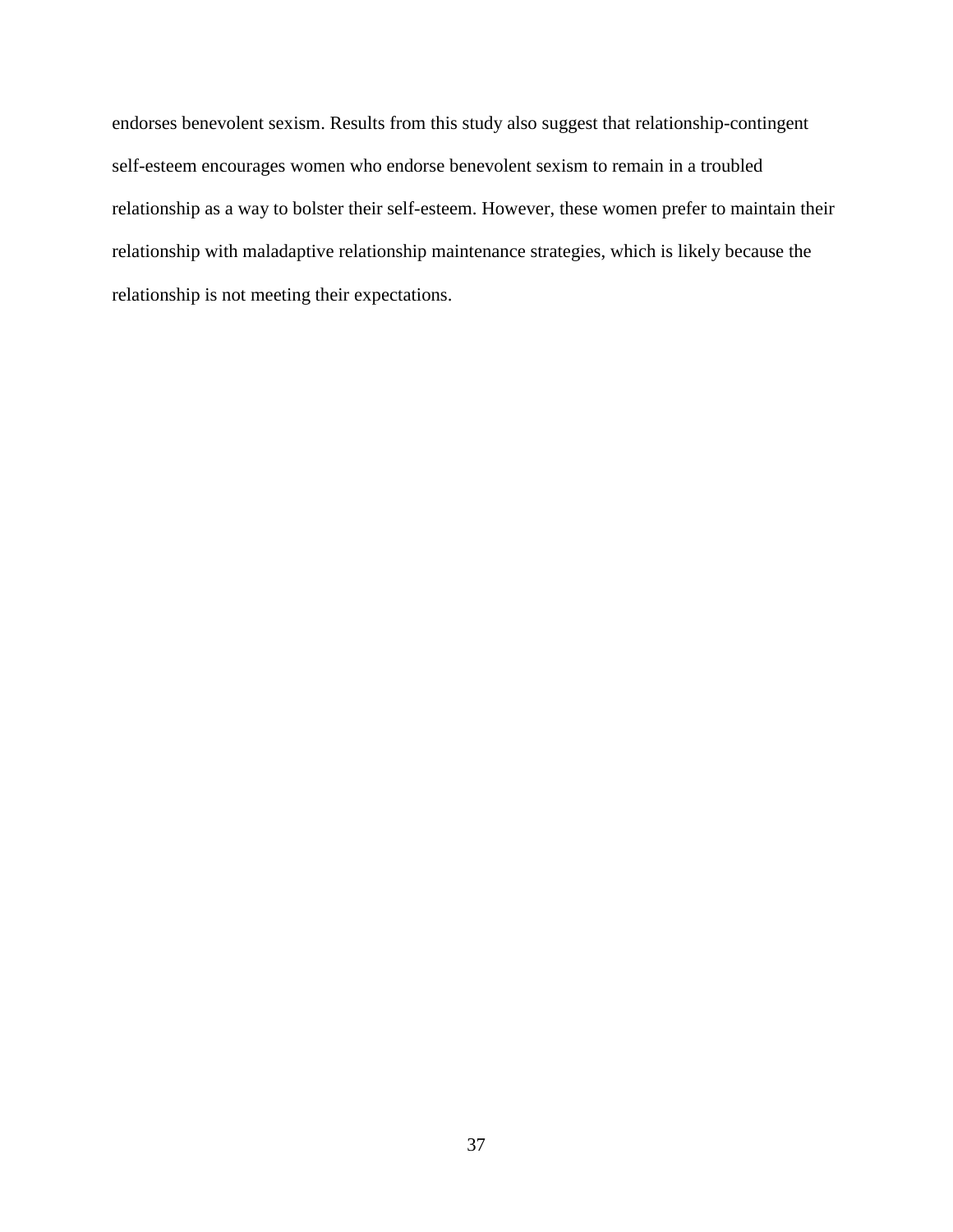#### **References**

Bohner, G., Ahlborn, K., & Steiner, R. (2010). How sexy are sexist men? Women's perception of male response profiles in the Ambivalent Sexism Inventory. *Sex Roles, 62*, 568-582. doi: [10.1007/s11199-009-9665-x](http://doi.org/10.1007/s11199-009-9665-x)

Byrne, D. (1971). *The attraction paradigm.* New York: Academic Press.

- Canary, D. J., & Stafford, L. (1992). Relational maintenance strategies and equity in marriage. *Communication Monographs, 59*, 243-267. doi: 10.1080/03637759209376268
- Casad, B. J., Salazar, M. M., & Macina, V. (2015). The real versus the ideal: Predicting relationship satisfaction and well-being from endorsement of marriage myths and benevolent sexism. *Psychology of Women Quarterly, 39*, 119-129. doi: 10.1177/0361684314528304
- Crocker, J. (2002). Contingencies of self-worth: Implications for self-regulation and psychological vulnerability. *Self and Identity, 1*, 143-149. doi: 10.1080/152988602317319320
- Crocker, J., Karpinski, A., Quinn, D. M., & Chase, S. K. (2003). When grades determine selfworth: Consequences of contingent self-worth for male and female engineering and psychology majors. *Journal of Personality and Social Psychology, 85*, 507-516. doi: 10.1037/0022-3514.85.3.507
- Crocker, J., & Park, L. E. (2003). Seeking self-esteem: Maintenance, enhancement, and protection of self-worth. In M. R. Leary & J. P. Tangney (Eds.), Handbook of self and identity (pp. 291–313). New York: Guilford Press.
- Crocker, J., & Park, L. E. (2004). The costly pursuit of self-esteem. *Psychological Bulletin, 130*, 392-414. doi: 10.1037/0033-2909.130.3.392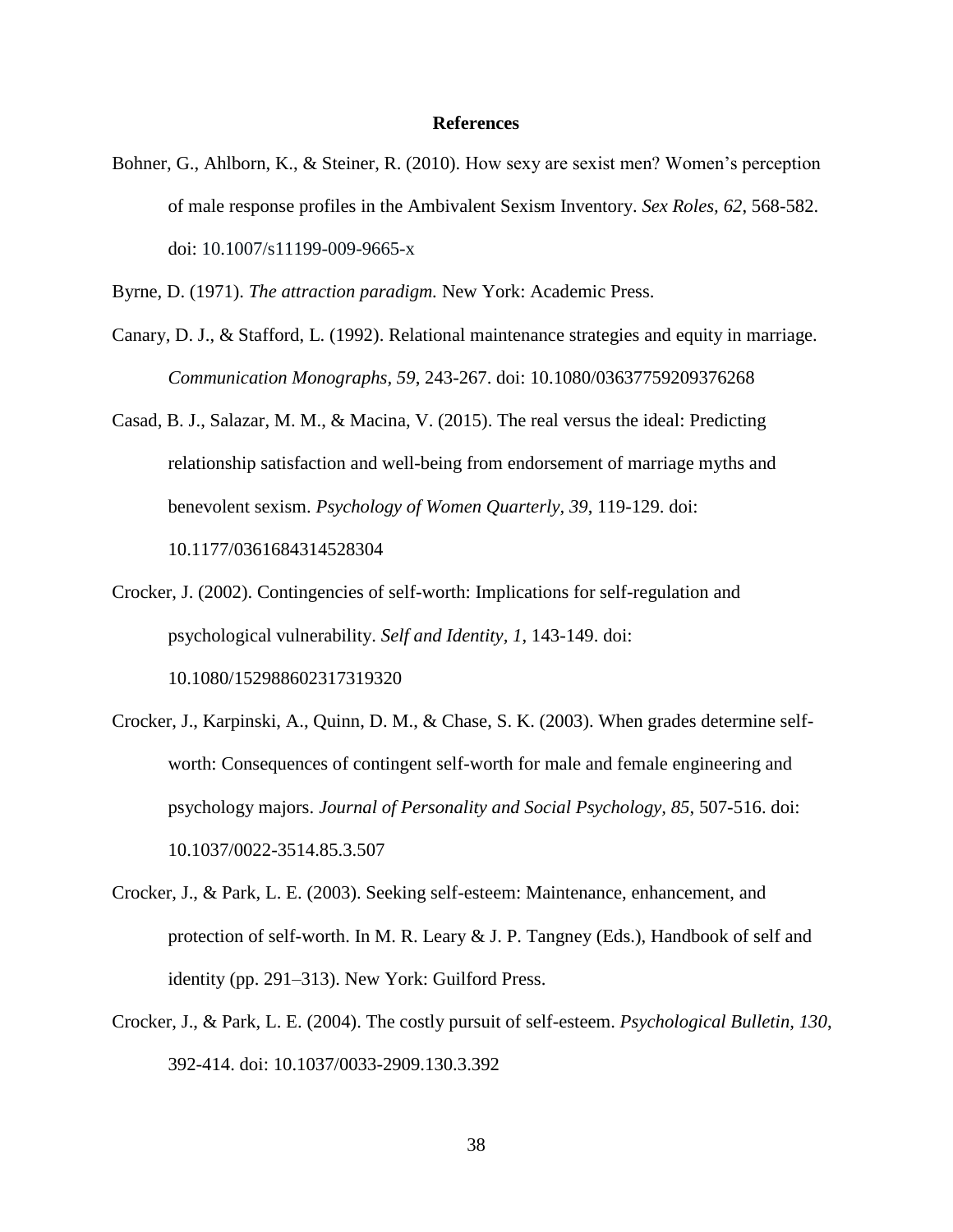- Crocker, J., Sommers, S. R., & Luhtanen, R. K. (2002). Hopes dashed and dreams fulfilled: Contingencies of self-worth and graduate school admissions. *Personality and Social Psychology Bulletin, 28*, 1275-1286. doi: 10.1177/01461672022812012
- Dainton, M., & Gross, J. (2008). The use of negative behaviors to maintain relationships. *Communication Research Reports, 25*, 179-191. doi: 10.1080/08824090802237600
- Deci, E. L., & Ryan, R. M. (2000). The "what" and "why" of goal pursuits. *Psychological Inquiry, 11*, 227-268. http://dx.doi.org/10.1207/S15327965PLI1104\_01
- Duran, M., Moya, M., & Megias, J. L. (2014). Benevolent sexist ideology attributed to an abusive partner decreases women's active coping responses to acts of sexual violence. *Journal of Interpersonal Violence, 29*, 1380-1401. doi: 10.1177/0886260513507134
- Exposito, F., Herrera, M. C., Moya, M., & Glick, P. (2010). Don't rock the boat: Women's benevolent sexism predicts fears of marital violence. *Psychology of Women Quarterly, 34*, 36-42. doi: 10.1111/j.1471-6402.2009.01539.x
- Glick, P., & Fiske, S. T. (1996). The ambivalent sexism inventory: Differentiating hostile and benevolent sexism. *Journal of Personality and Social Psychology, 70*, 491-512. doi: 10.1037/0022-3514.70.3.491
- Glick, P, & Fiske, S. T. (2001). An ambivalent alliance: Hostile and benevolent sexism as complementary justifications for gender inequality. *American Psychologist, 56*, 109-118. http://dx.doi.org/10.1037/0003-066X.56.2.109
- Glick, P., Fiske, S. T., Mladinic, A., Saiz, J. L., Abrams, D., Masser, B., . . . Lopez, W. L. (2000). Beyond prejudice as simple antipathy: Hostile and benevolent sexism across cultures. *Journal of Personality and Social Psychology, 79*, 763-775. doi: 10.1037/0022- 3514.79.5.763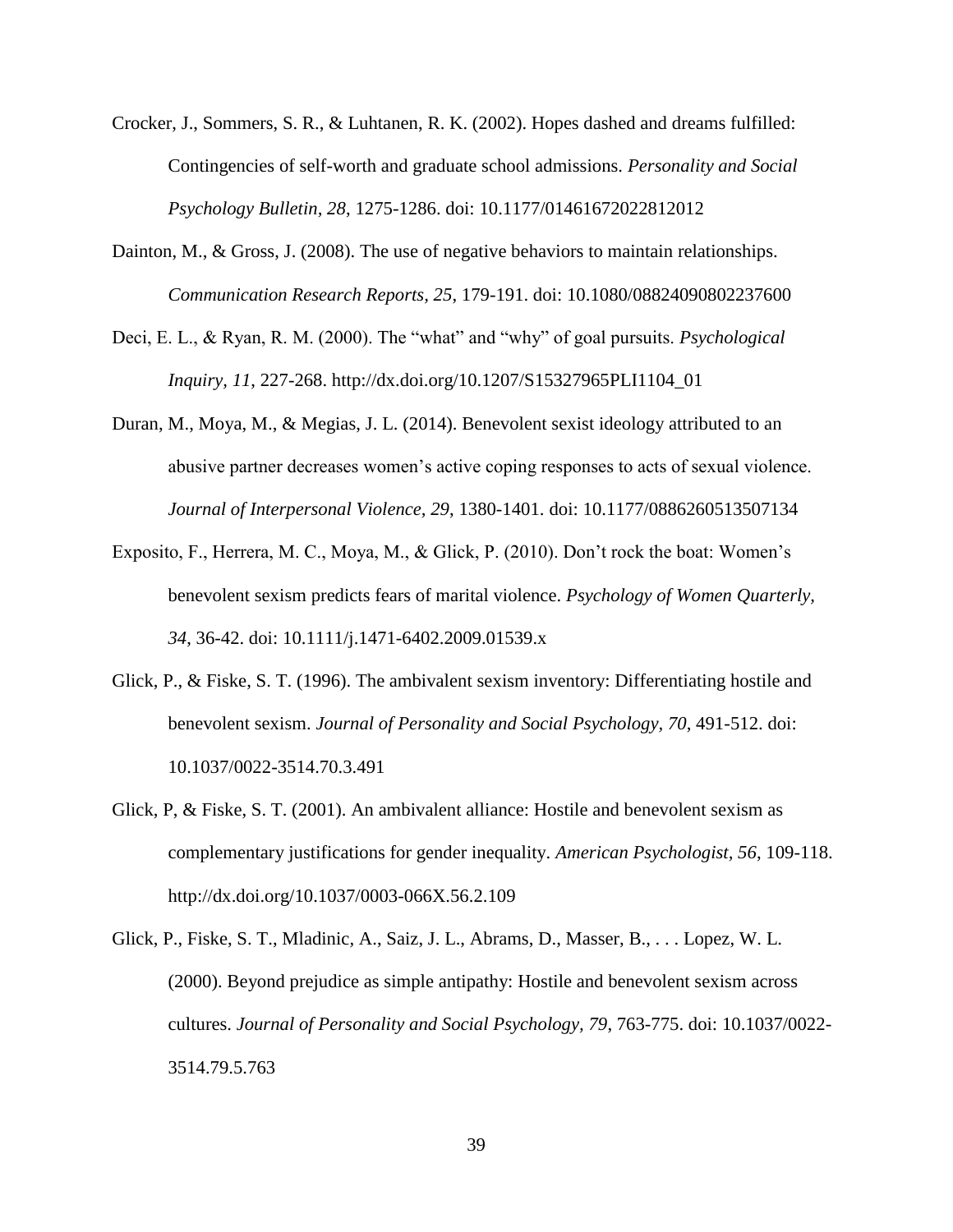- Goodboy, A. K., & Bolkan, S. (2011). Attachment and the use of negative relational maintenance behaviors in romantic relationships. *Communication Research Reports, 28*, 327-336. doi: 10.1080/08824096.2011.616244
- Guerrero, L. K., La Valley, A. G., & Farinelli, L. (2008). The experience and expression of anger, guilt, and sadness in marriage: An equity theory explanation. *Journal of Social and Personal Relationships, 25*, 699-724. doi: 10.1177/0265407508093786
- Hammond, M. D., & Overall, N. C. (2014). Endorsing benevolent sexism magnifies willingness to dissolve relationships when facing partner-ideal discrepancies. *Personal Relationships, 21*, 272-287. doi: 10.1111/pere.12031
- Hart, J., Glick, P., & Dinero, R. E. (2013). She loves him, she loves him not: Attachment style as a predictor of women's ambivalent sexism toward men. *Psychology of Women Quarterly, 37*, 507-518. doi: 10.1177/0361684313497471
- Hatfield, E. (1988). Passionate and companionate love. In R. J. Sternberg & M. L. Barnes (Eds.), *The psychology of love (*pp. 191-217). New Haven, CT: Yale University Press.
- Hayes, E. R., & Swim, J. K. (2013). African, Asian, Latino/a, and European Americans' responses to popular measures of sexist beliefs: Some cautionary notes. *Psychology of Women Quarterly, 37*, 155-166. https://doi.org/10.1177/0361684313480044
- Knee, C. R., Canevello, A., Bush, A. L., & Cook, A. (2008). Relationship-contingent self-esteem and the ups and downs of romantic relationships. *Journal of Personality and Social Psychology, 95*, 608-627. doi: 10.1037/0022-3514.95.3.608
- Kline, R. B. (2005) *Principle and practice of structural equation modeling* (2nd ed.). New York: Guilford Press.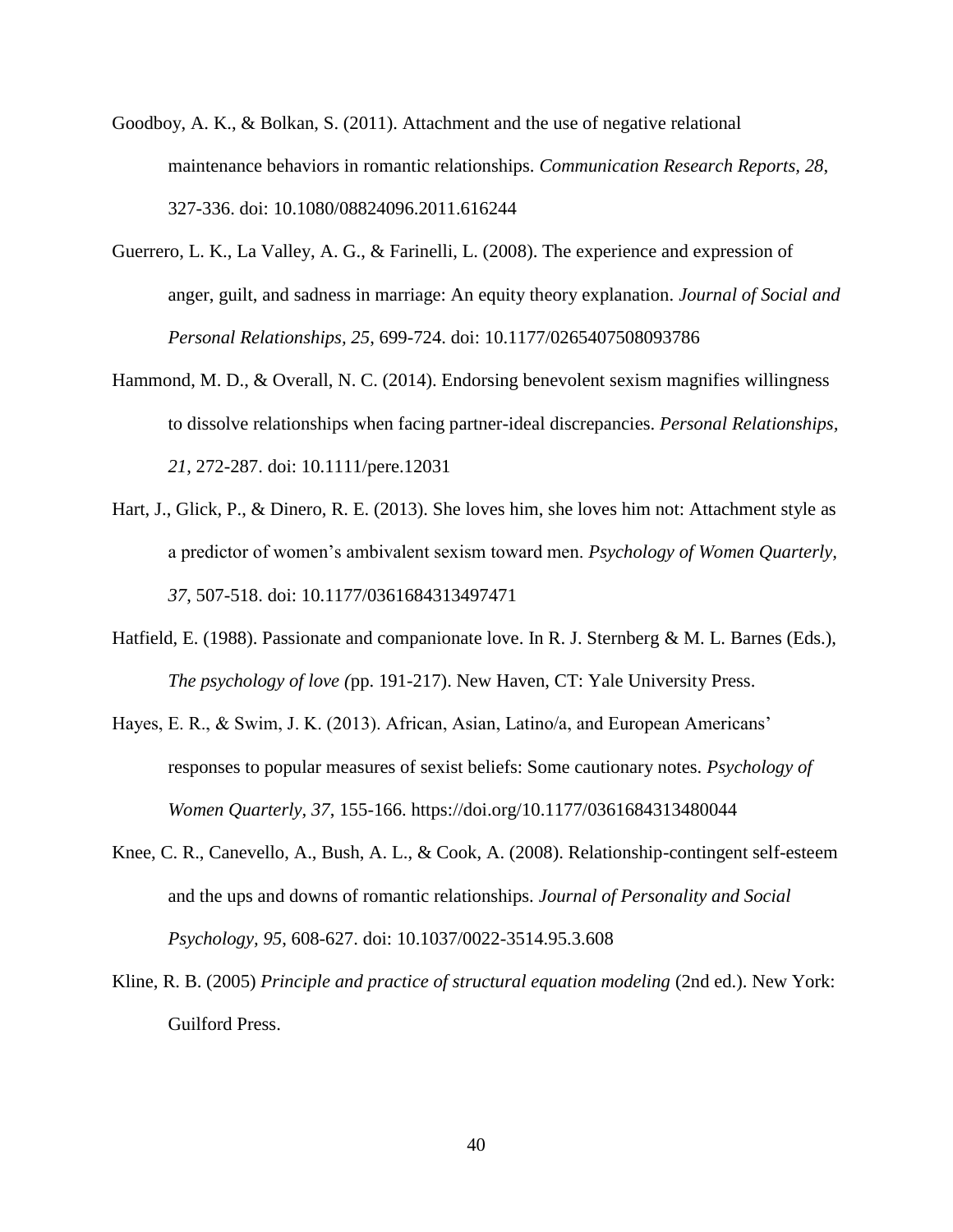- Knee, C. R., Patrick, H., & Neighbors, C. (2001). The Relationship-Contingent Self-Esteem Scale. Unpublished scale. University of Houston.
- Lee, T. L., Fiske, S. T., Glick, P., & Chen, Z. (2010). Ambivalent sexism in close relationships: (Hostile) power and (benevolent) romance shape relationship ideals. *Sex Roles, 62*, 583- 601. doi: 10.1007/s11199-010-9770-x

Ogolsky, B. G., & Bowers, J. R. (2012). A meta-analytic review of relationship maintenance and its correlates. *Journal of Social and Personal Relationships, 30*, 343-367. doi: 10.1177/0265407512463338

- Overall, N. C., Sibley, C. G., & Tan, R. (2011). The costs and benefits of sexism: Resistance to influence during relationship conflict. *Journal of Personality and Social Psychology, 101*, 271-290. doi: 10.1037/a0022727
- Park, L. E., Sanchez, D. T., & Brynildsen, K. (2011). Maladaptive responses to relationship dissolution: The role of relationship contingent self-worth. *Journal of Applied Social Psychology, 41*, 1749-1773. doi: 10.1111/j.1559-1816.2011.00769.x
- Robnett, R. D., Anderson, K. J., & Hunter, L. E. (2012). Predicting feminist identity: Associations between gender-traditional attitudes, feminist stereotyping, and ethnicity. *Sex Roles, 67*, 143-157. doi: 10.1007/s11199-012-0170-2
- Rusbult, C. E., Verette, J., Whitney, G. A., Slovik, L. F., & Lipkus, I. (1991). Accommodation processes in close relationships: Theory and preliminary empirical evidence. *Journal of Personality and Social Psychology, 60*, 53-78. doi: 10.1037/0022-3514.60.1.53
- Sanchez, D. T., & Crocker, J. (2005). How investment in gender ideals affects well-being: The role of external contingencies of self-worth. *Psychology of Women Quarterly, 29*, 63-77. doi: 10.1111/j.1471-6402.2005.00169.x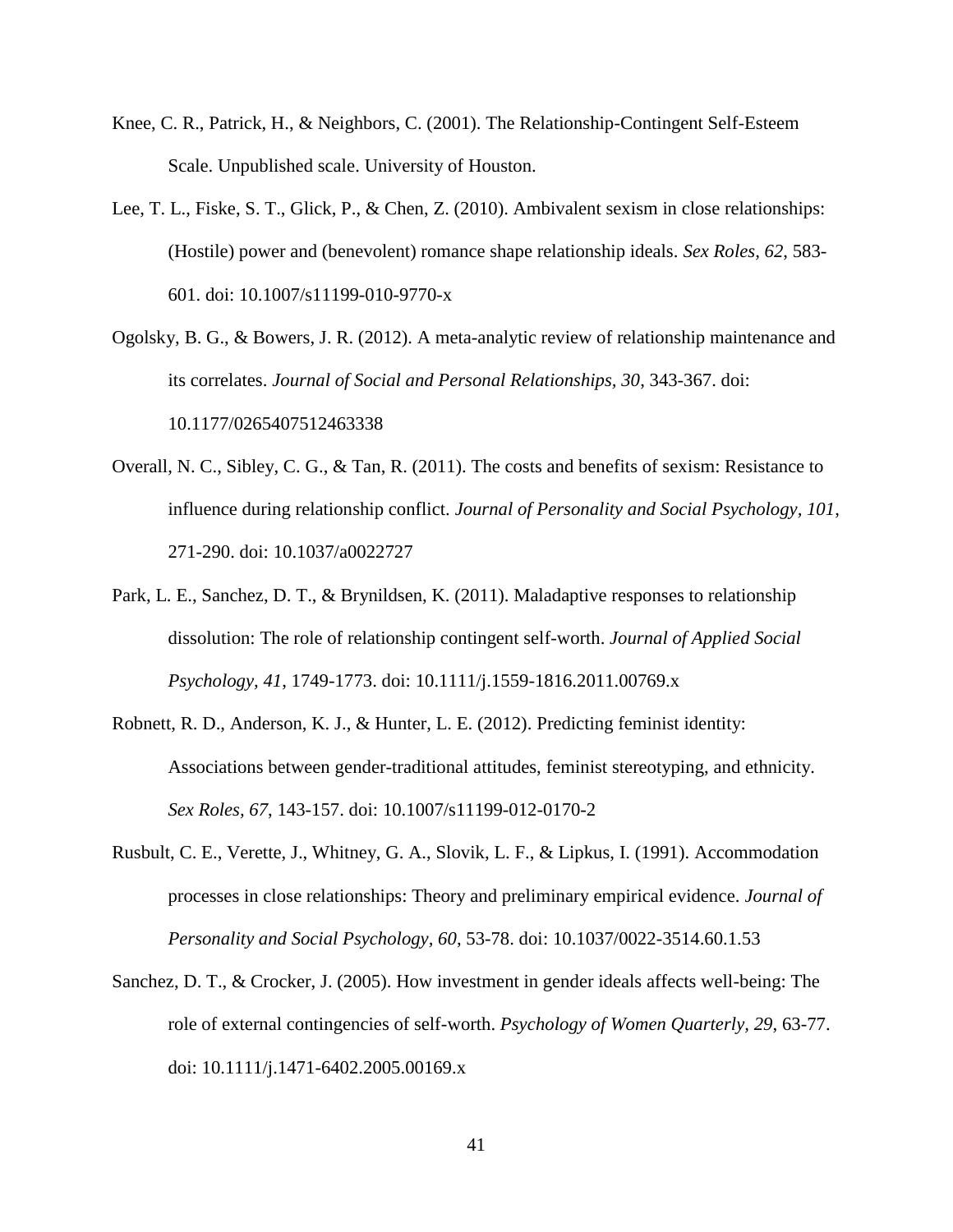- Sanchez, D. T., & Kwang, T. (2007). When the relationship becomes her: Revisiting women's body concerns from a relationship contingency perspective. *Psychology of Women Quarterly, 31*, 401-414. doi: 10.1111/j.1471-6402.2007.00389.x
- Sprecher, S. (1992). How men and women expect to feel and behave in response to inequity in close relationships. *Social Psychology Quarterly, 55*, 57-69. doi: 10.2307/2786686
- Sprecher, S., & Schwartz, P. (1994). Equity and balance in the exchange of contributions in close relationships. In M. J. Lerner & G. Mikula (Eds.), *Entitlement and the affectional bond: Justice in close relationships* (pp. 11–41). New York: Plenum Press.
- Stafford, & Canary, D. J. (1991). Maintenance strategies and romantic relationship type, gender and relational characteristics. *Journal of Social and Personal Relationships, 8*, 217-242. doi: 10.1177/0265407591082004
- Stafford, L., Dainton, M., & Haas, S. (2000). Measuring routine and strategic relational maintenance: Scale revision, sex versus gender roles, and the prediction of relational characteristics. *Communication Monographs, 63*, 306-323. doi: 10.1080/03637750009376512
- Unger, R., & Crawford, M. (1992). *Women and gender: A feminist psychology.* New York: McGraw-Hill.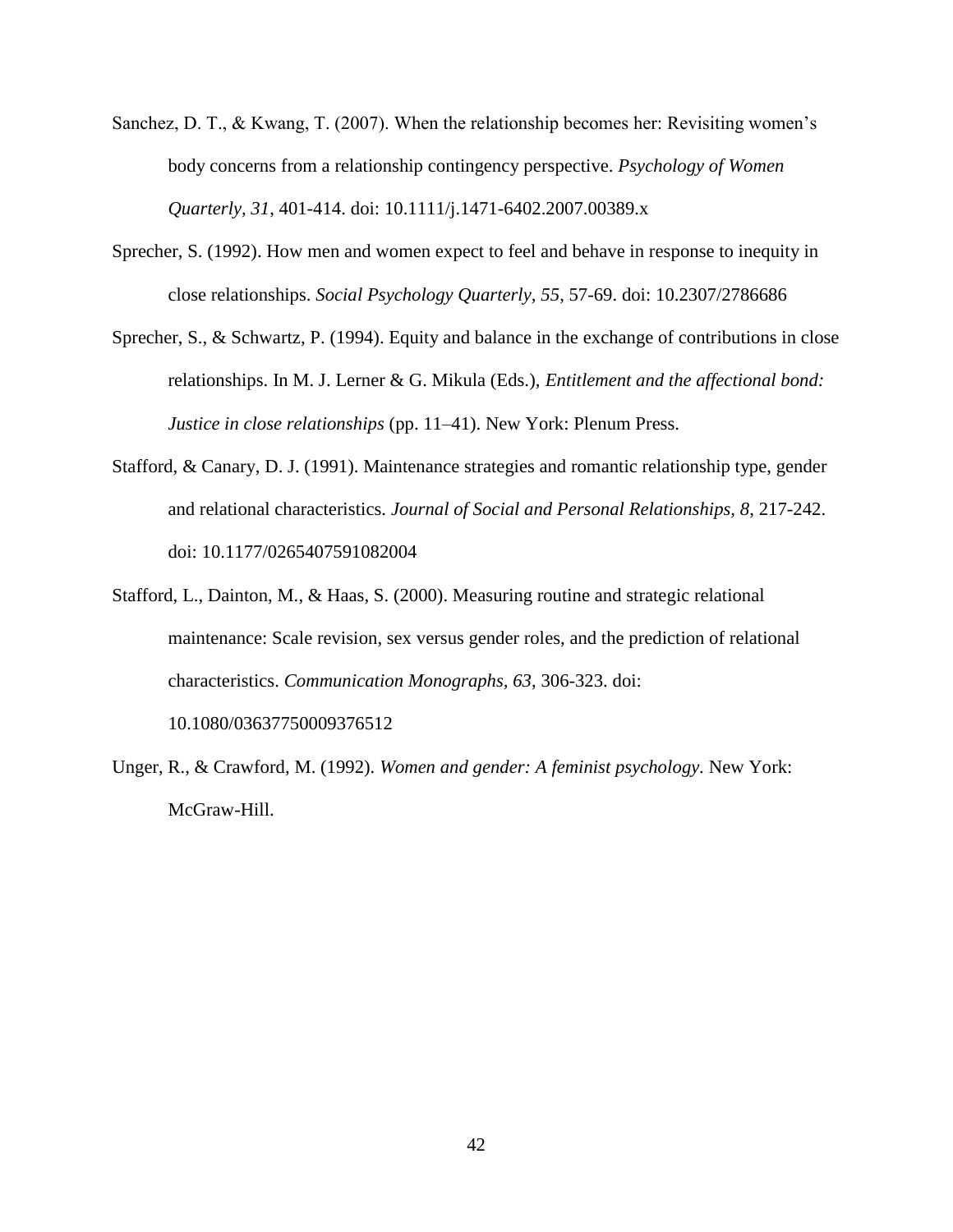#### **Curriculum Vitae Carrie R. Underwood**

University of Nevada, Las Vegas 4505 S. Maryland Parkway Las Vegas, NV 89514 carrie.underwood@unlv.edu

#### **EDUCATION**

- 2019 (anticipated) Ph.D. in Experimental Psychology, Quantitative-Experimental Emphasis: University of Nevada, Las Vegas
- 2017 M.A. in Experimental Psychology, Quantitative-Experimental Emphasis: University of Nevada, Las Vegas
- 2012 B.A. in Psychology and Interdisciplinary Programs- Women's Studies: University of Tennessee, Knoxville

#### **EMPLOYMENT**

| 2017-2018                  | Graduate Assistant, Center for Academic Enrichment and Outreach, University<br>of Nevada, Las Vegas |
|----------------------------|-----------------------------------------------------------------------------------------------------|
| 2016-2017                  | Instructor, Department of Psychology, University of Nevada, Las Vegas                               |
| 2015-2016                  | Graduate Assistant, Department of Psychology, University of Nevada, Las Vegas                       |
| 2014-2015                  | Graduate Assistant, Department of Psychology, University of Nevada, Las Vegas                       |
| 2013-2014                  | Graduate Assistant, Department of Psychology, University of Dayton                                  |
| 2012-2013                  | Graduate Assistant, Department of Psychology, University of Dayton                                  |
| <b>AWARDS &amp; HONORS</b> |                                                                                                     |
|                            | 2017-2018 UNLV Graduate College Patricia Sastaunik Scholarship                                      |

- 2017 UNLV Graduate College Summer Session Scholarship
- 2017 Graduate and Professional Student Association Research Forum Presentation Award- Honorable Mention
- 2016 Graduate and Professional Student Association Travel Award
- 2016-2017 UNLV Graduate College Patricia Sastaunik Scholarship
- 2016 College of Liberal Arts Ph.D. Student Summer Faculty Research Stipend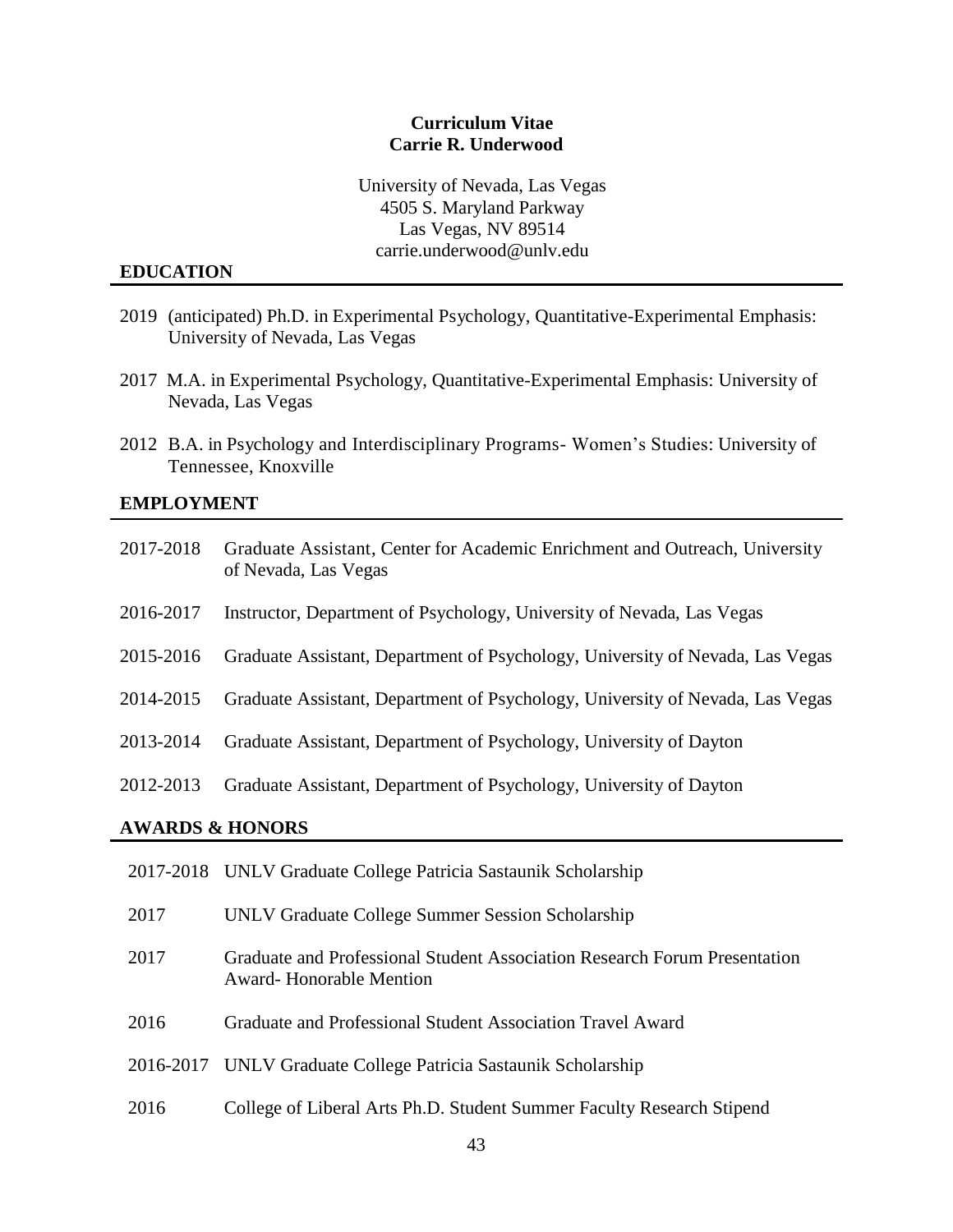- 2016 Graduate and Professional Student Association Research Forum Presentation Award- First Place
- 2015 Graduate and Professional Student Association Travel Award
- 2009-2012 Summa Cum Laude, University of Tennessee, Knoxville

## **PROFESSIONAL MEMBERSHIPS**

Society for Personality and Social Psychology American Psychology Association- Division 35

## **PUBLICATIONS**

#### **Peer Reviewed Journal Articles**

Robnett, R. D., **Underwood, C. R.,** Nelson, P. A., & Anderson, K. J. (2016). "She might be afraidof commitment": Perceptions of women who retain their surname after marriage. *Sex Roles, 75*, 500-513.

## **MANUSCRIPTS SUBMITTED OR IN PREPARATION**

- Robnett, R. D., Buck, J. E., **Underwood, C. R.,** & Thoman, S. E. (2017). *Sexism and gender stereotyping.* Invited submission under review.
- **Underwood, C. R.,** & Robnett, R. D. (2017). *Redefining tradition: Generational differences in same-sex couples' surname decisions.* Manuscript in preparation.
- **Underwood, C. R.,** & Robnett, R. D. (2017). *Associations among benevolent sexism, relationship-contingent self-esteem, and relationship maintenance strategies in heterosexual women.* Manuscript in preparation.

# **CONFERENCE PRESENTATIONS**

- **Underwood, C. R.,** & Robnett, R. D. (2018, March). *"But he treats me like a princess.": Benevolent sexism and women's relationship maintenance strategies.* Poster to be presented at the meeting of the Society for Personality and Social Psychology, Atlanta, GA.
- Thoman, S. E., **Underwood, C. R.,** Stephens, A. K., Buck, J. E., & Robnett, R. D. (2016, October). *Test tubes or soccer practice: Retention and work-life balance among women in STEM.* Poster presented at the meeting of the Gender Development Research Conference, San Francisco, CA.